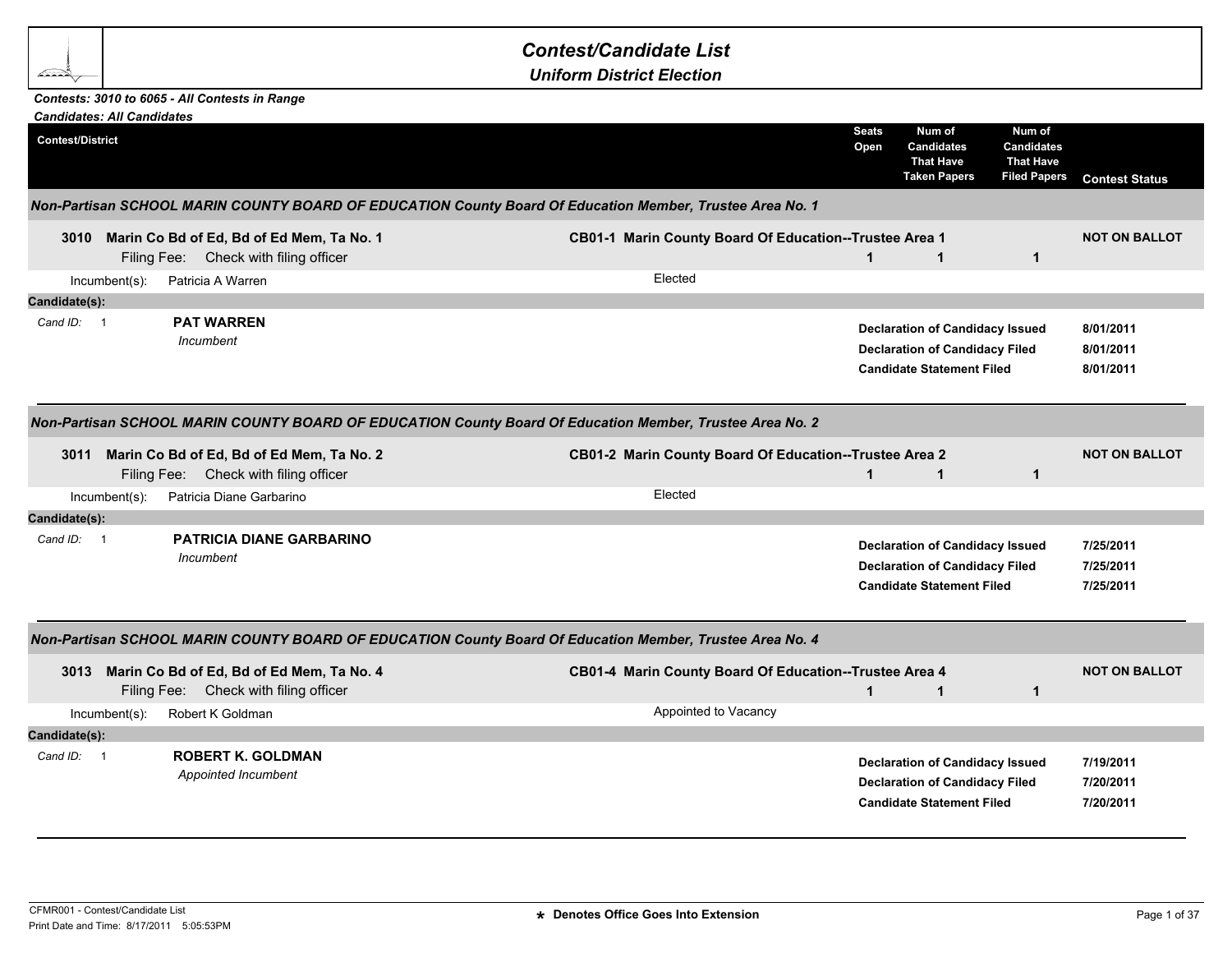| <b>Contest/District</b> |                         |                                                                                                          |  |                                                        | <b>Seats</b><br>Open | Num of<br><b>Candidates</b><br><b>That Have</b><br><b>Taken Papers</b>                                              | Num of<br><b>Candidates</b><br><b>That Have</b><br><b>Filed Papers</b> | <b>Contest Status</b>               |
|-------------------------|-------------------------|----------------------------------------------------------------------------------------------------------|--|--------------------------------------------------------|----------------------|---------------------------------------------------------------------------------------------------------------------|------------------------------------------------------------------------|-------------------------------------|
|                         |                         | Non-Partisan SCHOOL MARIN COUNTY BOARD OF EDUCATION County Board Of Education Member, Trustee Area No. 7 |  |                                                        |                      |                                                                                                                     |                                                                        |                                     |
|                         |                         | 3016 Marin Co Bd of Ed, Bd of Ed Mem, Ta No. 7<br>Filing Fee: Check with filing officer                  |  | CB01-7 Marin County Board Of Education--Trustee Area 7 | $\mathbf 1$          | $\mathbf{1}$                                                                                                        | $\mathbf{1}$                                                           | <b>NOT ON BALLOT</b>                |
|                         | Incumbent(s):           | Clairette C Wilson                                                                                       |  | Elected                                                |                      |                                                                                                                     |                                                                        |                                     |
| Candidate(s):           |                         |                                                                                                          |  |                                                        |                      |                                                                                                                     |                                                                        |                                     |
| Cand ID: 1              |                         | <b>CLAIRETTE C. WILSON</b><br><b>Ballot Designation Not Submitted</b>                                    |  |                                                        |                      | <b>Declaration of Candidacy Issued</b><br><b>Declaration of Candidacy Filed</b><br><b>Candidate Statement Filed</b> |                                                                        | 8/01/2011<br>8/01/2011              |
|                         |                         | Non-Partisan SCHOOL MARIN COMMUNITY COLLEGE DISTRICT Governing Board Member                              |  |                                                        |                      |                                                                                                                     |                                                                        |                                     |
| *<br>3019               |                         | Marin Comm College Dist, Governing Board Member<br>Filing Fee: Check with filing officer                 |  | <b>CC01-0 Marin Community College District</b>         | 4                    | 9                                                                                                                   | $\overline{7}$                                                         | <b>NOT ON BALLOT</b>                |
|                         | $Incumbent(s)$ :        | Carole Hayashino                                                                                         |  | Elected                                                |                      |                                                                                                                     |                                                                        |                                     |
|                         |                         | Philip Jack Kranenburg                                                                                   |  | Elected                                                |                      |                                                                                                                     |                                                                        |                                     |
|                         |                         | Eva Long                                                                                                 |  | Elected                                                |                      |                                                                                                                     |                                                                        |                                     |
|                         |                         | James S Namnath                                                                                          |  | Elected                                                |                      |                                                                                                                     |                                                                        |                                     |
| Candidate(s):           |                         |                                                                                                          |  |                                                        |                      |                                                                                                                     |                                                                        |                                     |
| Cand ID: 1              |                         | <b>JOAN LISETOR</b><br>Writer/Producer                                                                   |  |                                                        |                      | <b>Declaration of Candidacy Issued</b><br><b>Declaration of Candidacy Filed</b><br><b>Candidate Statement Filed</b> |                                                                        | 7/18/2011<br>8/12/2011<br>8/12/2011 |
| Cand ID: 2              |                         | <b>EVA LONG</b><br>Incumbent                                                                             |  |                                                        |                      | <b>Declaration of Candidacy Issued</b><br><b>Declaration of Candidacy Filed</b><br><b>Candidate Statement Filed</b> |                                                                        | 7/18/2011<br>8/12/2011<br>8/12/2011 |
| Cand ID:                | $\overline{\mathbf{3}}$ | <b>JACK WILKINSON</b><br>Businessman/Educator                                                            |  |                                                        |                      | <b>Declaration of Candidacy Issued</b><br><b>Declaration of Candidacy Filed</b><br><b>Candidate Statement Filed</b> |                                                                        | 7/21/2011<br>8/12/2011<br>8/11/2011 |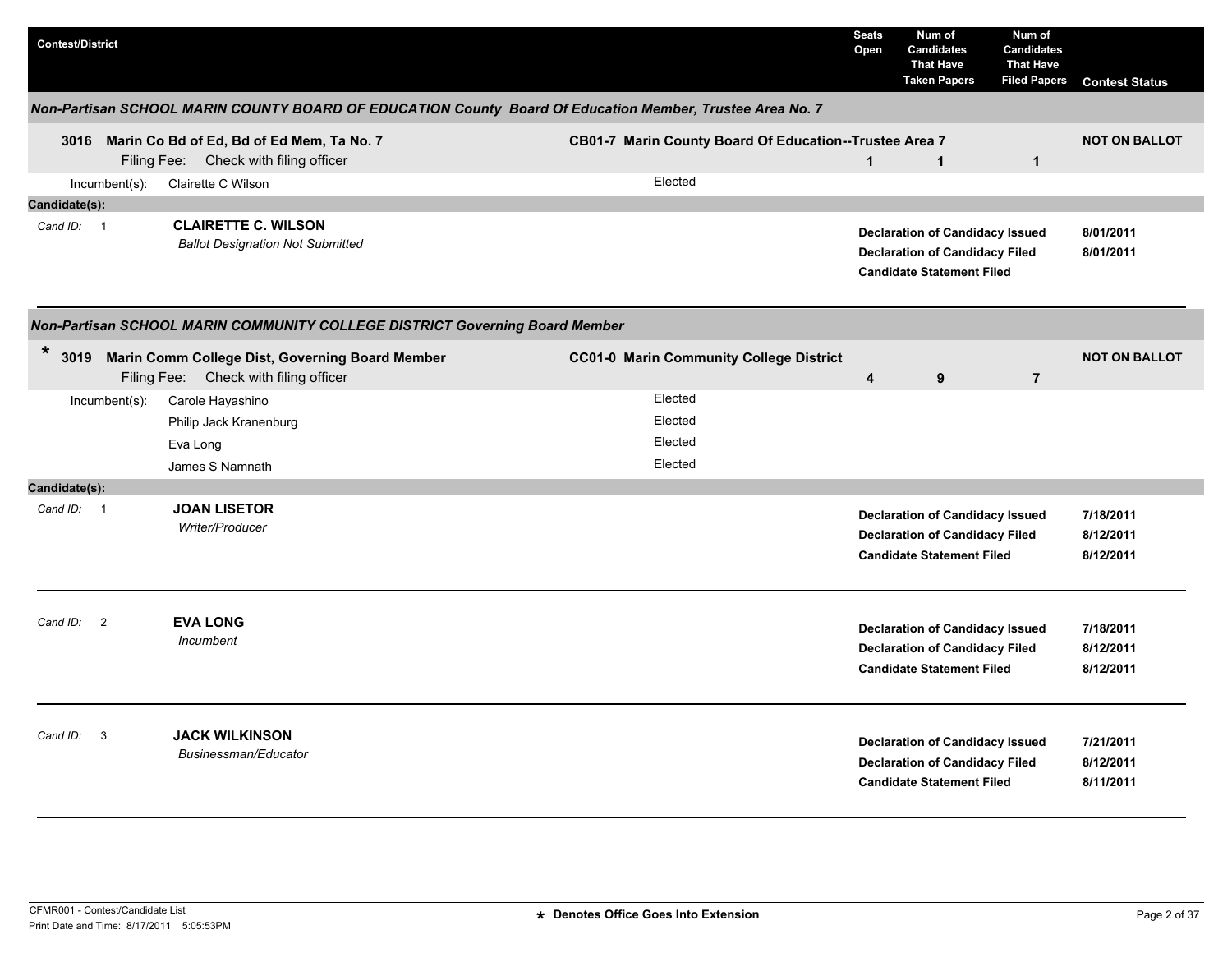| <b>Contest/District</b>     |                                                                                          | <b>Seats</b><br>Open    | Num of<br><b>Candidates</b><br><b>That Have</b><br><b>Taken Papers</b>                                              | Num of<br><b>Candidates</b><br><b>That Have</b><br><b>Filed Papers</b> | <b>Contest Status</b>               |
|-----------------------------|------------------------------------------------------------------------------------------|-------------------------|---------------------------------------------------------------------------------------------------------------------|------------------------------------------------------------------------|-------------------------------------|
|                             | Non-Partisan SCHOOL MARIN COMMUNITY COLLEGE DISTRICT Governing Board Member              |                         |                                                                                                                     |                                                                        |                                     |
| 3019                        | Marin Comm College Dist, Governing Board Member<br>Filing Fee: Check with filing officer | $\overline{\mathbf{4}}$ | 9                                                                                                                   | $\overline{7}$                                                         | <b>NOT ON BALLOT</b>                |
| Cand ID: 4                  | <b>MARIAN MERMEL</b><br>Not Yet Filed                                                    |                         | <b>Declaration of Candidacy Issued</b><br><b>Declaration of Candidacy Filed</b><br><b>Candidate Statement Filed</b> |                                                                        | 7/22/2011                           |
| Cand ID: 5                  | PHILIP J. KRANENBURG<br>Incumbent                                                        |                         | <b>Declaration of Candidacy Issued</b><br><b>Declaration of Candidacy Filed</b><br><b>Candidate Statement Filed</b> |                                                                        | 7/22/2011<br>8/12/2011<br>8/12/2011 |
| Cand ID:<br>$6\overline{6}$ | <b>PETER ROMANOWSKY</b><br>Minister                                                      |                         | <b>Declaration of Candidacy Issued</b><br><b>Declaration of Candidacy Filed</b><br><b>Candidate Statement Filed</b> |                                                                        | 7/27/2011<br>7/29/2011              |
| Cand ID: 7                  | <b>STEPHANIE O'BRIEN</b><br><b>School Board Trustee</b>                                  |                         | <b>Declaration of Candidacy Issued</b><br><b>Declaration of Candidacy Filed</b><br><b>Candidate Statement Filed</b> |                                                                        | 8/04/2011<br>8/17/2011<br>8/17/2011 |
| Cand ID: 8                  | <b>CAROLE HAYASHINO</b><br>Not Yet Filed                                                 |                         | <b>Declaration of Candidacy Issued</b><br><b>Declaration of Candidacy Filed</b><br><b>Candidate Statement Filed</b> |                                                                        | 8/05/2011                           |
| Cand ID: 9                  | <b>JAMES NAMNATH</b><br>Incumbent                                                        |                         | <b>Declaration of Candidacy Issued</b><br><b>Declaration of Candidacy Filed</b><br><b>Candidate Statement Filed</b> |                                                                        | 8/10/2011<br>8/10/2011<br>8/10/2011 |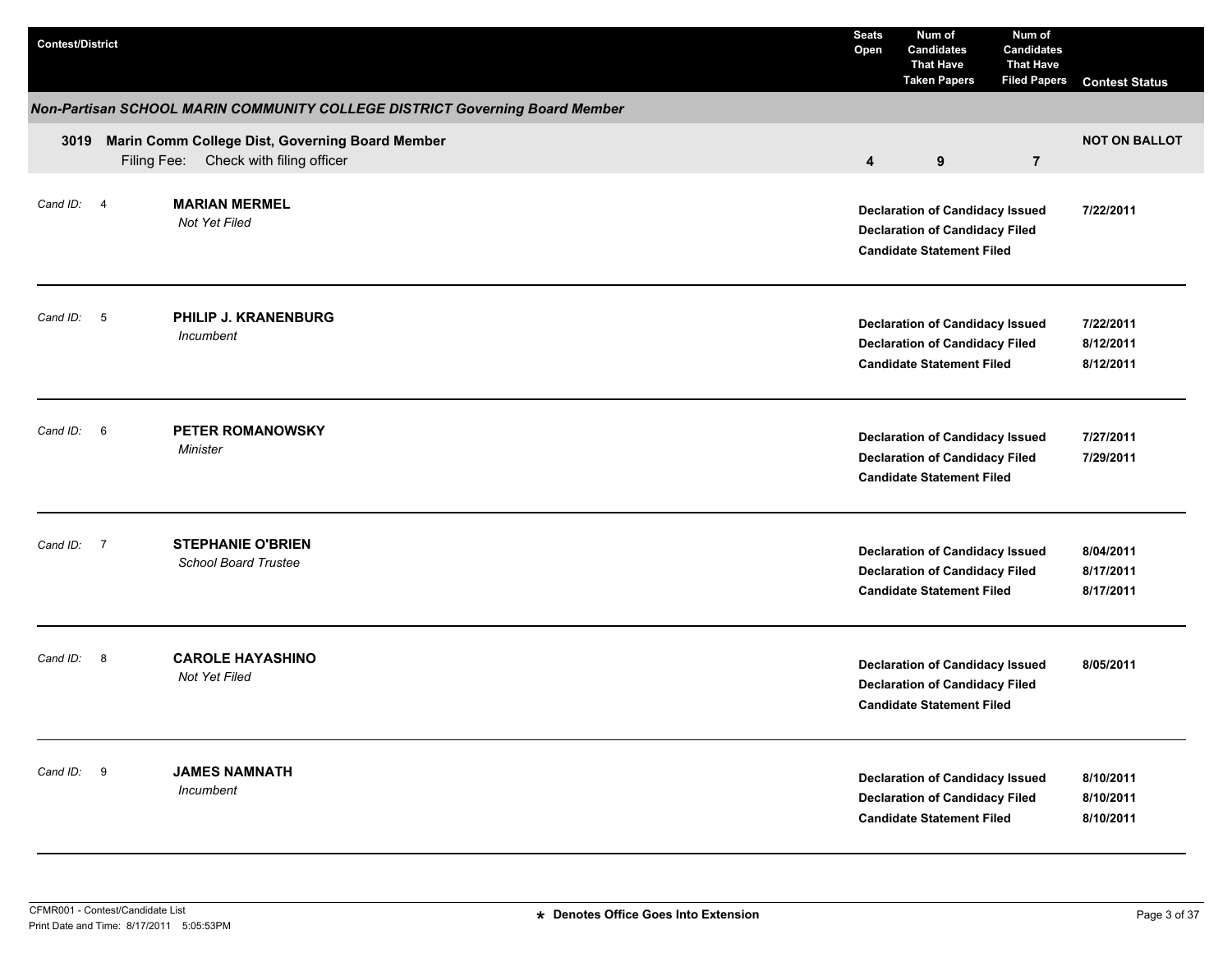| <b>Contest/District</b>              |                                                                                               |                                              | <b>Seats</b><br>Open    | Num of<br><b>Candidates</b><br><b>That Have</b><br><b>Taken Papers</b>                                              | Num of<br><b>Candidates</b><br><b>That Have</b><br><b>Filed Papers</b> | <b>Contest Status</b>               |
|--------------------------------------|-----------------------------------------------------------------------------------------------|----------------------------------------------|-------------------------|---------------------------------------------------------------------------------------------------------------------|------------------------------------------------------------------------|-------------------------------------|
|                                      | Non-Partisan SCHOOL NOVATO UNIFIED SCHOOL DISTRICT Governing Board Member                     |                                              |                         |                                                                                                                     |                                                                        |                                     |
|                                      | 3022 Novato Unif School Dist, Governing Board Member<br>Filing Fee: Check with filing officer | <b>SC10-0 Novato Unified School District</b> | $\overline{\mathbf{4}}$ | 6                                                                                                                   | 6                                                                      | <b>NOT ON BALLOT</b>                |
| Incumbent(s):                        | Deborah Annette Butler<br>Ross Bryant Millerick<br>Cynthia Clinton<br>Tom Cooper              | Elected<br>Elected<br>Elected<br>Elected     |                         |                                                                                                                     |                                                                        |                                     |
| Candidate(s):                        |                                                                                               |                                              |                         |                                                                                                                     |                                                                        |                                     |
| Cand ID: 1                           | <b>CINDI CLINTON</b><br>Incumbent                                                             |                                              |                         | <b>Declaration of Candidacy Issued</b><br><b>Declaration of Candidacy Filed</b><br><b>Candidate Statement Filed</b> |                                                                        | 7/18/2011<br>8/11/2011<br>8/11/2011 |
| $\overline{\phantom{a}}$<br>Cand ID: | TOM MCFARLAND COOPER<br>Incumbent                                                             |                                              |                         | <b>Declaration of Candidacy Issued</b><br><b>Declaration of Candidacy Filed</b><br><b>Candidate Statement Filed</b> |                                                                        | 7/18/2011<br>8/11/2011<br>8/11/2011 |
| $\overline{\mathbf{3}}$<br>Cand ID:  | <b>DEBORAH BUTLER</b><br>Incumbent                                                            |                                              |                         | <b>Declaration of Candidacy Issued</b><br><b>Declaration of Candidacy Filed</b><br><b>Candidate Statement Filed</b> |                                                                        | 7/18/2011<br>8/11/2011<br>8/11/2011 |
| Cand ID: 4                           | <b>ROSS MILLERICK</b><br>Incumbent                                                            |                                              |                         | <b>Declaration of Candidacy Issued</b><br><b>Declaration of Candidacy Filed</b><br><b>Candidate Statement Filed</b> |                                                                        | 7/18/2011<br>8/08/2011<br>8/08/2011 |
| Cand ID: 5                           | <b>JEFFREY LEE VAILLANT</b><br><b>Professional Genealogist</b>                                |                                              |                         | <b>Declaration of Candidacy Issued</b><br><b>Declaration of Candidacy Filed</b><br><b>Candidate Statement Filed</b> |                                                                        | 8/01/2011<br>8/10/2011              |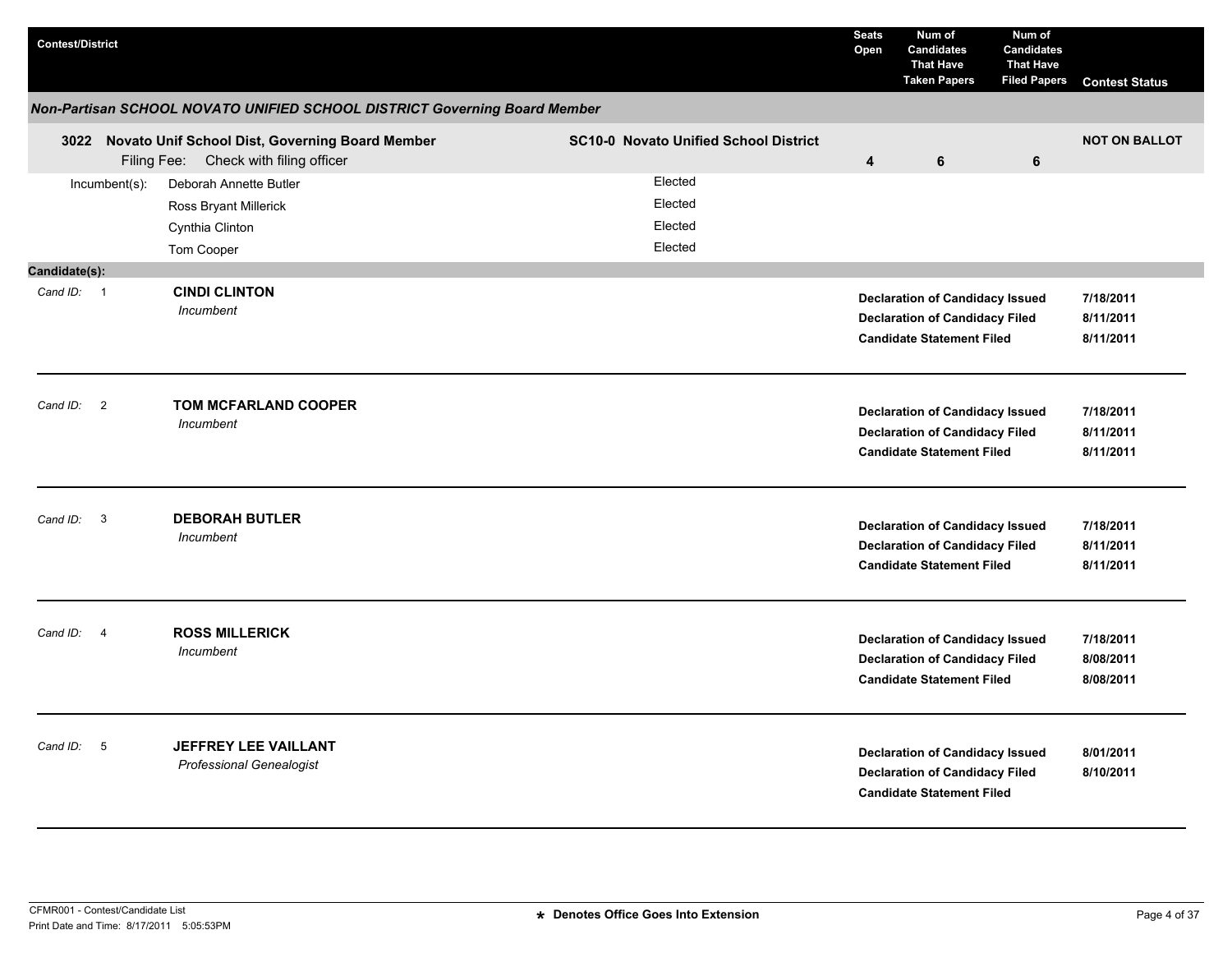| <b>Contest/District</b> |                                                                                                  |                                                 | <b>Seats</b><br>Open | Num of<br><b>Candidates</b><br><b>That Have</b><br><b>Taken Papers</b>                                              | Num of<br><b>Candidates</b><br><b>That Have</b><br><b>Filed Papers</b> | <b>Contest Status</b>  |
|-------------------------|--------------------------------------------------------------------------------------------------|-------------------------------------------------|----------------------|---------------------------------------------------------------------------------------------------------------------|------------------------------------------------------------------------|------------------------|
|                         | Non-Partisan SCHOOL NOVATO UNIFIED SCHOOL DISTRICT Governing Board Member                        |                                                 |                      |                                                                                                                     |                                                                        |                        |
| 3022                    | Novato Unif School Dist, Governing Board Member<br>Filing Fee: Check with filing officer         |                                                 | 4                    | 6                                                                                                                   | 6                                                                      | <b>NOT ON BALLOT</b>   |
| Cand ID: 6              | <b>NICOLE TEDESCHI BLOK</b><br>Statistician/Mother                                               |                                                 |                      | <b>Declaration of Candidacy Issued</b><br><b>Declaration of Candidacy Filed</b><br><b>Candidate Statement Filed</b> |                                                                        | 8/12/2011<br>8/12/2011 |
|                         | Non-Partisan SCHOOL SHORELINE UNIFIED SCHOOL DISTRICT Governing Board Member, Trustee Area No. 1 |                                                 |                      |                                                                                                                     |                                                                        |                        |
| $\ast$                  | 3023 Shoreline Unif Sch Dist, Governing Bd Mem, Ta 1<br>Filing Fee: Check with filing officer    | <b>SC18-0 Shoreline Unified School District</b> | $\mathbf{1}$         | $\mathbf{1}$                                                                                                        | $\mathbf{1}$                                                           | <b>NOT ON BALLOT</b>   |
| $Incumbent(s)$ :        | <b>Scott Alexander McMorrow</b>                                                                  | Elected                                         |                      |                                                                                                                     |                                                                        |                        |
| Candidate(s):           |                                                                                                  |                                                 |                      |                                                                                                                     |                                                                        |                        |
| Cand ID: 1              | <b>KEGAN STEDWELL</b><br>Parent                                                                  |                                                 |                      | <b>Declaration of Candidacy Issued</b><br><b>Declaration of Candidacy Filed</b><br><b>Candidate Statement Filed</b> |                                                                        | 8/17/2011<br>8/17/2011 |
|                         | Non-Partisan SCHOOL SHORELINE UNIFIED SCHOOL DISTRICT Governing Board Member, Trustee Area No. 2 |                                                 |                      |                                                                                                                     |                                                                        |                        |
| *                       | 3026 Shoreline Unif Sch Dist, Gov Bd Mem, Ta 2,<br>Filing Fee: Check with filing officer         | <b>SC18-0 Shoreline Unified School District</b> | $\mathbf{1}$         | $\mathbf{1}$                                                                                                        | $\mathbf{1}$                                                           | <b>NOT ON BALLOT</b>   |
| Incumbent(s):           | Jill Michelle Manning                                                                            | Elected                                         |                      |                                                                                                                     |                                                                        |                        |
| Candidate(s):           |                                                                                                  |                                                 |                      |                                                                                                                     |                                                                        |                        |
| Cand $ID: 1$            | <b>JILL MICHELLE MANNING</b><br>Incumbent                                                        |                                                 |                      | <b>Declaration of Candidacy Issued</b><br><b>Declaration of Candidacy Filed</b><br><b>Candidate Statement Filed</b> |                                                                        | 8/09/2011<br>8/09/2011 |
|                         | Non-Partisan SCHOOL SHORELINE UNIFIED SCHOOL DISTRICT Governing Board Member, Trustee Area No. 3 |                                                 |                      |                                                                                                                     |                                                                        |                        |
|                         | 3027 Shoreline Unif Sch Dist, Governing Bd Mem, Ta 3<br>Filing Fee: Check with filing officer    | <b>SC18-0 Shoreline Unified School District</b> | $\overline{2}$       | $\mathbf{2}$                                                                                                        | $\mathbf{2}$                                                           | <b>NOT ON BALLOT</b>   |
| Incumbent(s):           | Julie Ann Titus<br>Monique Moretti                                                               | Elected<br>Elected                              |                      |                                                                                                                     |                                                                        |                        |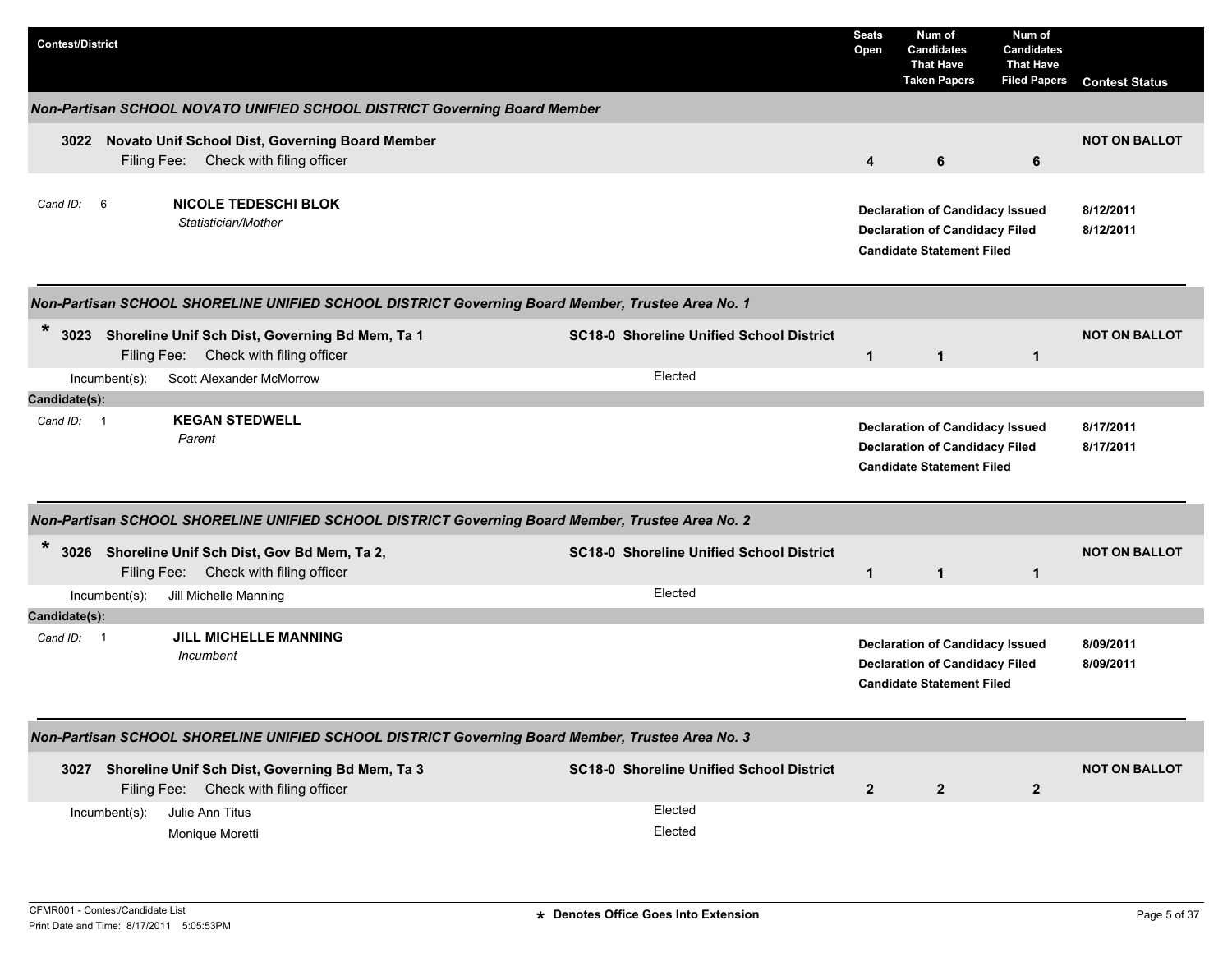| <b>Contest/District</b>  |               |                                                                                                  |                                        | <b>Seats</b><br>Open | Num of<br><b>Candidates</b><br><b>That Have</b><br><b>Taken Papers</b>                                              | Num of<br><b>Candidates</b><br><b>That Have</b><br><b>Filed Papers</b> | <b>Contest Status</b>               |
|--------------------------|---------------|--------------------------------------------------------------------------------------------------|----------------------------------------|----------------------|---------------------------------------------------------------------------------------------------------------------|------------------------------------------------------------------------|-------------------------------------|
|                          |               | Non-Partisan SCHOOL SHORELINE UNIFIED SCHOOL DISTRICT Governing Board Member, Trustee Area No. 3 |                                        |                      |                                                                                                                     |                                                                        |                                     |
|                          |               | 3027 Shoreline Unif Sch Dist, Governing Bd Mem, Ta 3<br>Filing Fee: Check with filing officer    |                                        | $\overline{2}$       | $\overline{2}$                                                                                                      | $\overline{2}$                                                         | <b>NOT ON BALLOT</b>                |
| Candidate(s):            |               |                                                                                                  |                                        |                      |                                                                                                                     |                                                                        |                                     |
| Cand ID: 1               |               | <b>MONIQUE MORETTI</b><br>Incumbent                                                              |                                        |                      | <b>Declaration of Candidacy Issued</b><br><b>Declaration of Candidacy Filed</b><br><b>Candidate Statement Filed</b> |                                                                        | 8/10/2011<br>8/10/2011              |
| Cand ID: 2               |               | <b>JULIE ANN TITUS</b><br><b>Ballot Designation Not Submitted</b>                                |                                        |                      | <b>Declaration of Candidacy Issued</b><br><b>Declaration of Candidacy Filed</b><br><b>Candidate Statement Filed</b> |                                                                        | 8/11/2011<br>8/11/2011              |
|                          |               | Non-Partisan SCHOOL SAN RAFAEL BOARD OF EDUCATION Governing Board Member                         |                                        |                      |                                                                                                                     |                                                                        |                                     |
|                          |               | 3031 San Rafael Board of Ed, Governing Board Member<br>Filing Fee: Check with filing officer     | HS01-0 San Rafael High School District | $\mathbf{3}$         | $\mathbf{3}$                                                                                                        | $\mathbf{3}$                                                           | <b>NOT ON BALLOT</b>                |
|                          | Incumbent(s): | Linda M Jackson                                                                                  | Elected                                |                      |                                                                                                                     |                                                                        |                                     |
|                          |               | Gregory Lawrence Knell                                                                           | Elected                                |                      |                                                                                                                     |                                                                        |                                     |
|                          |               | Paul M Cohen                                                                                     | Elected                                |                      |                                                                                                                     |                                                                        |                                     |
| Candidate(s):            |               |                                                                                                  |                                        |                      |                                                                                                                     |                                                                        |                                     |
| Cand ID: 1               |               | <b>GREG KNELL</b><br>Incumbent                                                                   |                                        |                      | <b>Declaration of Candidacy Issued</b><br><b>Declaration of Candidacy Filed</b><br><b>Candidate Statement Filed</b> |                                                                        | 8/01/2011<br>8/09/2011<br>8/09/2011 |
| Cand ID: 2               |               | <b>PAUL M. COHEN</b><br>Incumbent                                                                |                                        |                      | <b>Declaration of Candidacy Issued</b><br><b>Declaration of Candidacy Filed</b><br><b>Candidate Statement Filed</b> |                                                                        | 7/19/2011<br>8/10/2011<br>8/10/2011 |
| $\mathbf{3}$<br>Cand ID: |               | <b>LINDA M. JACKSON</b><br>Incumbent                                                             |                                        |                      | <b>Declaration of Candidacy Issued</b><br><b>Declaration of Candidacy Filed</b><br><b>Candidate Statement Filed</b> |                                                                        | 8/12/2011<br>8/12/2011<br>8/12/2011 |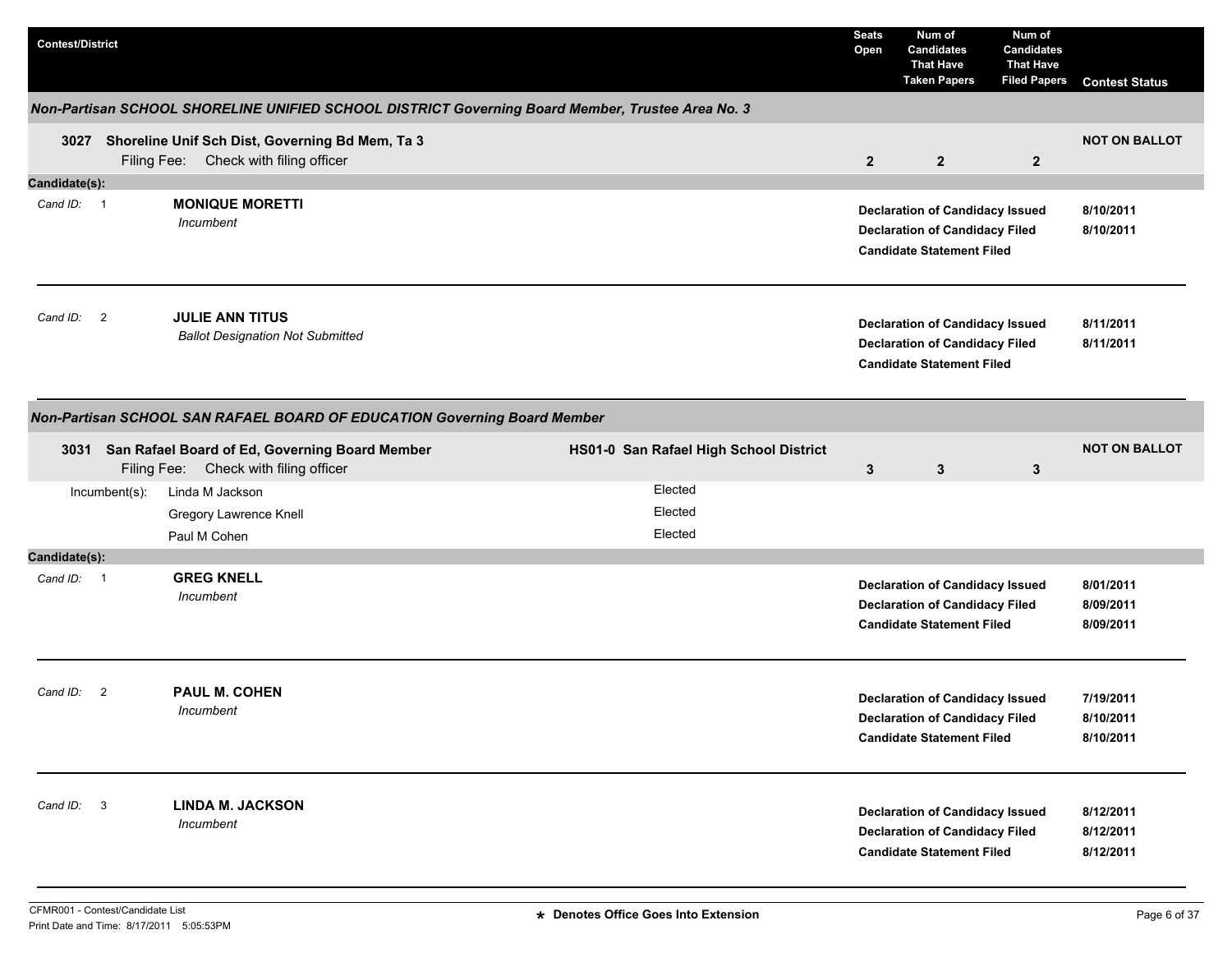| <b>Contest/District</b>              |                                                                                               |                                             | <b>Seats</b><br>Open | Num of<br><b>Candidates</b><br><b>That Have</b><br><b>Taken Papers</b>                                              | Num of<br><b>Candidates</b><br><b>That Have</b><br><b>Filed Papers</b> | <b>Contest Status</b>               |
|--------------------------------------|-----------------------------------------------------------------------------------------------|---------------------------------------------|----------------------|---------------------------------------------------------------------------------------------------------------------|------------------------------------------------------------------------|-------------------------------------|
|                                      | Non-Partisan SCHOOL TAMALPAIS UNION HIGH SCHOOL DISTRICT Governing Board Member               |                                             |                      |                                                                                                                     |                                                                        |                                     |
|                                      | 3032 Tamalpais Union Hs Dist, Governing Board Member<br>Filing Fee: Check with filing officer | HS02-0 Tamalpais Union High School District | $\overline{2}$       | $\overline{2}$                                                                                                      | $\overline{2}$                                                         | <b>NOT ON BALLOT</b>                |
| $Incumbent(s)$ :                     | <b>Bob Walter</b><br>Cindy Jo Mc Cauley                                                       | Elected<br>Elected                          |                      |                                                                                                                     |                                                                        |                                     |
| Candidate(s):                        |                                                                                               |                                             |                      |                                                                                                                     |                                                                        |                                     |
| Cand ID: 1                           | <b>BOB WALTER</b><br>Incumbent                                                                |                                             |                      | <b>Declaration of Candidacy Issued</b><br><b>Declaration of Candidacy Filed</b><br><b>Candidate Statement Filed</b> |                                                                        | 7/18/2011<br>7/18/2011<br>7/18/2011 |
| Cand ID:<br>$\overline{\phantom{a}}$ | <b>CINDY JO MCCAULEY</b><br>Incumbent                                                         |                                             |                      | <b>Declaration of Candidacy Issued</b><br><b>Declaration of Candidacy Filed</b><br><b>Candidate Statement Filed</b> |                                                                        | 7/29/2011<br>7/29/2011<br>7/29/2011 |
|                                      | Non-Partisan SCHOOL DIXIE SCHOOL DISTRICT Governing Board Member                              |                                             |                      |                                                                                                                     |                                                                        |                                     |
| *                                    | 3037 Dixie School District, Governing Board Member<br>Filing Fee: Check with filing officer   | <b>SC01-0 Dixie School District</b>         | $\overline{2}$       | $\mathbf{3}$                                                                                                        | $\mathbf{3}$                                                           | <b>NOT ON BALLOT</b>                |
| Incumbent(s):                        | Andrew R Hyman<br>Kristiana Raube                                                             | Elected<br>Elected                          |                      |                                                                                                                     |                                                                        |                                     |
| Candidate(s):                        |                                                                                               |                                             |                      |                                                                                                                     |                                                                        |                                     |
| Cand ID: 1                           | <b>JENNIFER M W VUILLERMET</b><br>Attorney                                                    |                                             |                      | <b>Declaration of Candidacy Issued</b><br><b>Declaration of Candidacy Filed</b><br><b>Candidate Statement Filed</b> |                                                                        | 7/21/2011<br>7/27/2011<br>7/27/2011 |
| Cand ID:<br>$\overline{2}$           | <b>ANDREW R. HYMAN</b><br>Incumbent                                                           |                                             |                      | <b>Declaration of Candidacy Issued</b><br><b>Declaration of Candidacy Filed</b><br><b>Candidate Statement Filed</b> |                                                                        | 7/28/2011<br>8/12/2011<br>8/12/2011 |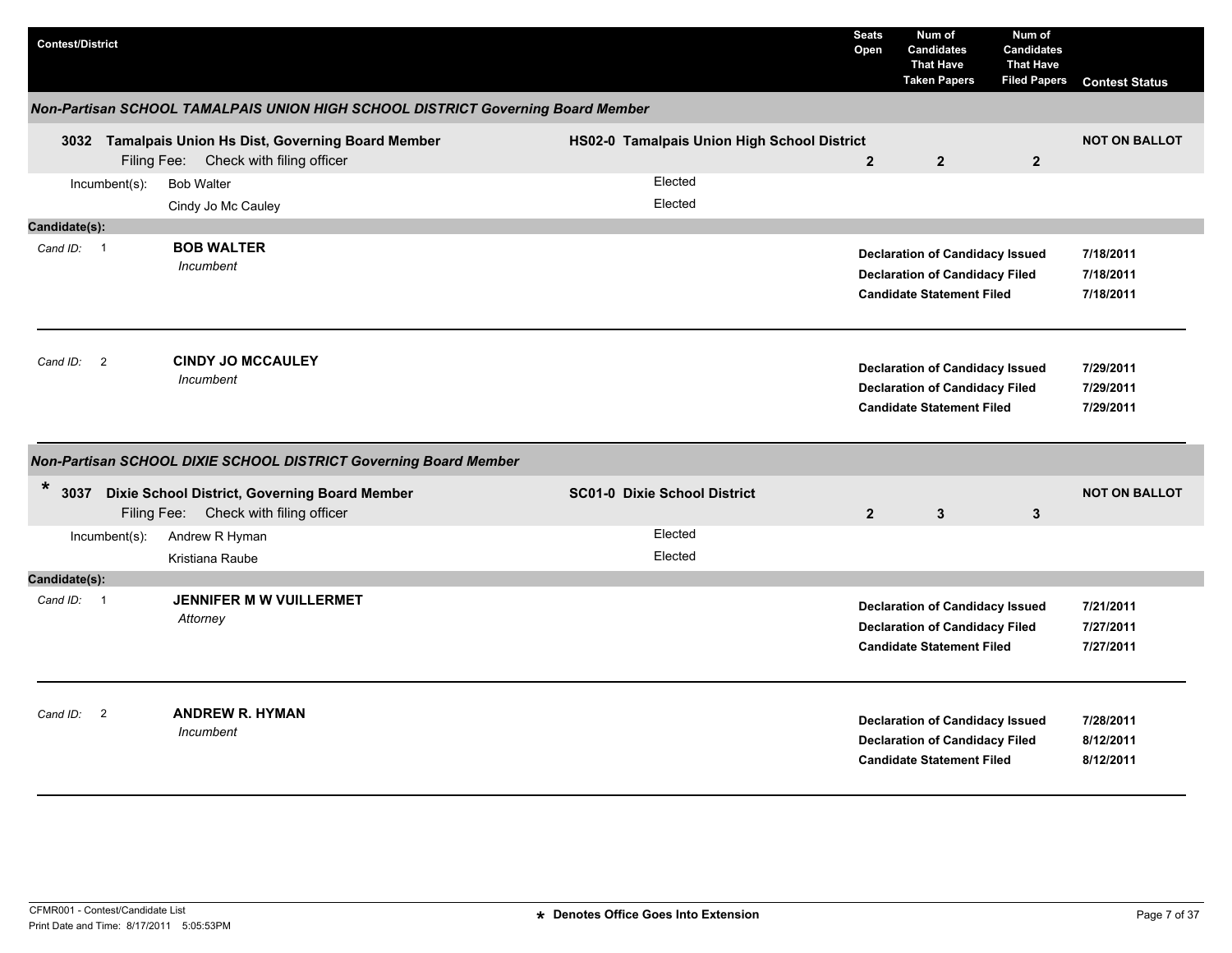| <b>Contest/District</b> |                |                                                                                             |                                     | <b>Seats</b><br>Open | Num of<br><b>Candidates</b><br><b>That Have</b><br><b>Taken Papers</b>                                              | Num of<br><b>Candidates</b><br><b>That Have</b><br><b>Filed Papers</b> | <b>Contest Status</b>               |
|-------------------------|----------------|---------------------------------------------------------------------------------------------|-------------------------------------|----------------------|---------------------------------------------------------------------------------------------------------------------|------------------------------------------------------------------------|-------------------------------------|
|                         |                | Non-Partisan SCHOOL DIXIE SCHOOL DISTRICT Governing Board Member                            |                                     |                      |                                                                                                                     |                                                                        |                                     |
| 3037                    |                | Dixie School District, Governing Board Member<br>Filing Fee: Check with filing officer      |                                     | $\overline{2}$       | 3                                                                                                                   | 3                                                                      | <b>NOT ON BALLOT</b>                |
| Cand ID:<br>-3          |                | <b>JULIE MCDANIEL</b><br>Parent/Transportation Agent                                        |                                     |                      | <b>Declaration of Candidacy Issued</b><br><b>Declaration of Candidacy Filed</b><br><b>Candidate Statement Filed</b> |                                                                        | 8/02/2011<br>8/09/2011<br>8/09/2011 |
|                         |                | Non-Partisan SCHOOL KENTFIELD SCHOOL DISTRICT Governing Board Member                        |                                     |                      |                                                                                                                     |                                                                        |                                     |
| $\ast$<br>3039          |                | Kentfield School Dist, Governing Board Member<br>Filing Fee: Check with filing officer      | SC03-0 Kentfield School District    | $\overline{2}$       | $\overline{2}$                                                                                                      | $\overline{2}$                                                         | <b>NOT ON BALLOT</b>                |
|                         | Incumbent(s):  | Elizabeth D Freeman                                                                         | Elected                             |                      |                                                                                                                     |                                                                        |                                     |
|                         |                | Ross Edward Mc Kenna                                                                        | Elected                             |                      |                                                                                                                     |                                                                        |                                     |
| Candidate(s):           |                |                                                                                             |                                     |                      |                                                                                                                     |                                                                        |                                     |
| Cand ID: 1              |                | <b>ROSS EDWARD MCKENNA</b><br><b>Incumbent</b>                                              |                                     |                      | <b>Declaration of Candidacy Issued</b><br><b>Declaration of Candidacy Filed</b><br><b>Candidate Statement Filed</b> |                                                                        | 8/03/2011<br>8/05/2011<br>8/05/2011 |
| Cand ID:                | $\overline{2}$ | <b>ELIZABETH D. FREEMAN</b><br>Incumbent                                                    |                                     |                      | <b>Declaration of Candidacy Issued</b><br><b>Declaration of Candidacy Filed</b><br><b>Candidate Statement Filed</b> |                                                                        | 8/03/2011<br>8/10/2011<br>8/10/2011 |
|                         |                | Non-Partisan SCHOOL LAGUNA JOINT SCHOOL DISTRICT Governing Board Member                     |                                     |                      |                                                                                                                     |                                                                        |                                     |
| $\ast$<br>3041          |                | Laguna Jt School Dist, Governing Board Member<br>Filing Fee: Check with filing officer      | SC04-0 Laguna Joint School District | $\mathbf{1}$         | 0                                                                                                                   | 0                                                                      | <b>NOT ON BALLOT</b>                |
|                         | Incumbent(s):  | Keith Alan Soreng                                                                           | Elected                             |                      |                                                                                                                     |                                                                        |                                     |
|                         |                | Non-Partisan SCHOOL LAGUNITAS SCHOOL DISTRICT Governing Brd Member                          |                                     |                      |                                                                                                                     |                                                                        |                                     |
|                         |                | 3043 Lagunitas School Dist, Governing Board Member<br>Filing Fee: Check with filing officer | SC05-0 Lagunitas School District    | $\overline{2}$       | 3                                                                                                                   | 3                                                                      | <b>NOT ON BALLOT</b>                |
|                         | Incumbent(s):  | Richard Carroll Sloan<br>Denise Ann Santa Cruz-Bohman                                       | Elected<br>Elected                  |                      |                                                                                                                     |                                                                        |                                     |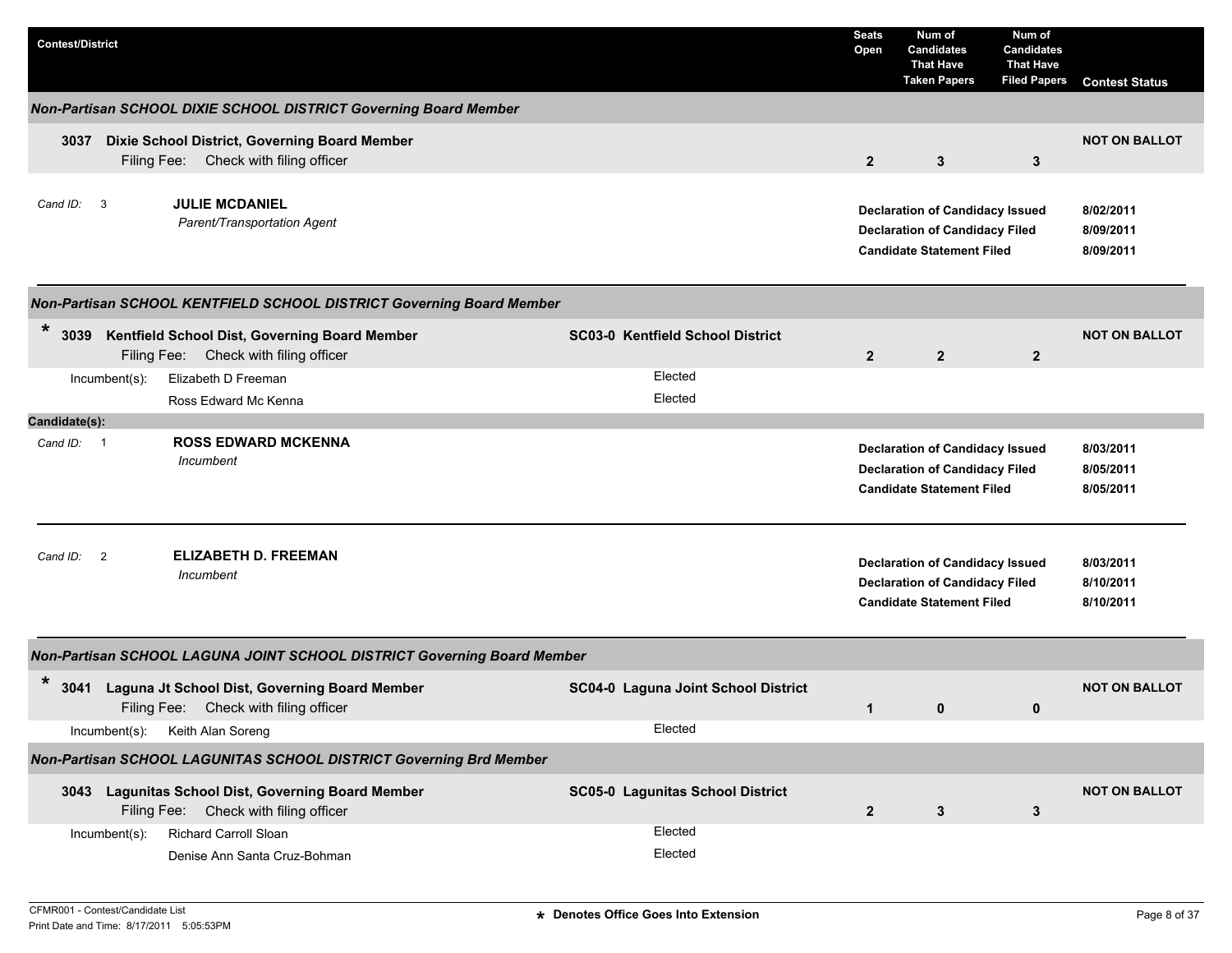| <b>Contest/District</b> |               |                                                                                               |                                              | <b>Seats</b><br>Open | Num of<br><b>Candidates</b><br><b>That Have</b><br><b>Taken Papers</b>                                              | Num of<br><b>Candidates</b><br><b>That Have</b><br><b>Filed Papers</b> | <b>Contest Status</b>               |
|-------------------------|---------------|-----------------------------------------------------------------------------------------------|----------------------------------------------|----------------------|---------------------------------------------------------------------------------------------------------------------|------------------------------------------------------------------------|-------------------------------------|
|                         |               | Non-Partisan SCHOOL LAGUNITAS SCHOOL DISTRICT Governing Brd Member                            |                                              |                      |                                                                                                                     |                                                                        |                                     |
| 3043                    |               | Lagunitas School Dist, Governing Board Member<br>Filing Fee: Check with filing officer        |                                              | $\mathbf{2}$         | $\mathbf{3}$                                                                                                        | 3                                                                      | <b>NOT ON BALLOT</b>                |
| Candidate(s):           |               |                                                                                               |                                              |                      |                                                                                                                     |                                                                        |                                     |
| Cand ID: 1              |               | <b>RICHARD CARROLL SLOAN</b><br>Carpenter                                                     |                                              |                      | <b>Declaration of Candidacy Issued</b><br><b>Declaration of Candidacy Filed</b><br><b>Candidate Statement Filed</b> |                                                                        | 7/22/2011<br>8/12/2011              |
| Cand ID: 2              |               | <b>DENISE SANTA CRUZ-BOHMAN</b><br>Incumbent                                                  |                                              |                      | <b>Declaration of Candidacy Issued</b><br><b>Declaration of Candidacy Filed</b><br><b>Candidate Statement Filed</b> |                                                                        | 7/26/2011<br>8/12/2011<br>8/12/2011 |
| Cand ID: 3              |               | <b>ROBERT OVETZ</b><br><b>Community College Professor</b>                                     |                                              |                      | <b>Declaration of Candidacy Issued</b><br><b>Declaration of Candidacy Filed</b><br><b>Candidate Statement Filed</b> |                                                                        | 7/29/2011<br>8/12/2011<br>8/12/2011 |
|                         |               | Non-Partisan SCHOOL LARKSPUR-CORTE MADERA SCHOOL DISTRICT Gov Brd Member, Short               |                                              |                      |                                                                                                                     |                                                                        |                                     |
| *                       |               | 3044 Larkspur-Corte Madera SD, Gov Brd Member, Short<br>Filing Fee: Check with filing officer | SC06-0 Larkspur-Corte Madera School District | $\mathbf{2}$         | $\overline{2}$                                                                                                      | $\overline{2}$                                                         | <b>NOT ON BALLOT</b>                |
|                         | Incumbent(s): | Julia Antonia Ritter<br>Susan Elizabeth Christman                                             | Appointed to Vacancy<br>Appointed to Vacancy |                      |                                                                                                                     |                                                                        |                                     |
| Candidate(s):           |               |                                                                                               |                                              |                      |                                                                                                                     |                                                                        |                                     |
| Cand ID: 1              |               | <b>SHERI LYNNE MOWBRAY</b><br>Trustee, Larkspur-Corte Madera School District                  |                                              |                      | <b>Declaration of Candidacy Issued</b><br><b>Declaration of Candidacy Filed</b><br><b>Candidate Statement Filed</b> |                                                                        | 7/18/2011<br>7/18/2011<br>7/18/2011 |
| Cand ID: 2              |               | <b>SUSAN E. CHRISTMAN</b><br>Appointed Incumbent                                              |                                              |                      | <b>Declaration of Candidacy Issued</b><br><b>Declaration of Candidacy Filed</b><br><b>Candidate Statement Filed</b> |                                                                        | 7/18/2011<br>8/09/2011<br>8/09/2011 |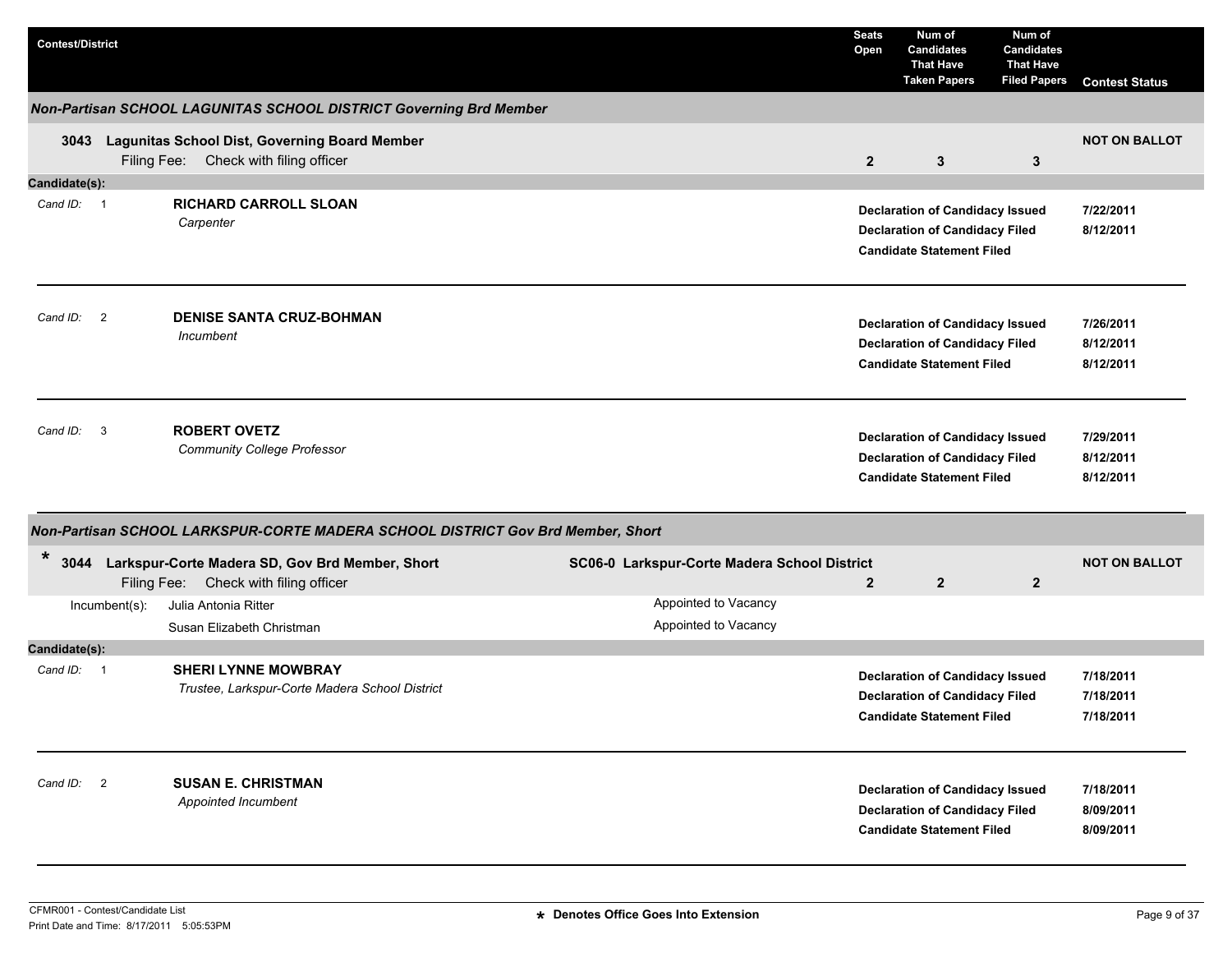| <b>Contest/District</b>  |                                                                                                 |                                              | <b>Seats</b><br>Open | Num of<br><b>Candidates</b><br><b>That Have</b><br><b>Taken Papers</b>                                              | Num of<br><b>Candidates</b><br><b>That Have</b><br><b>Filed Papers</b> | <b>Contest Status</b>               |
|--------------------------|-------------------------------------------------------------------------------------------------|----------------------------------------------|----------------------|---------------------------------------------------------------------------------------------------------------------|------------------------------------------------------------------------|-------------------------------------|
|                          | Non-Partisan SCHOOL LARKSPUR-CORTE MADERA SCHOOL DISTRICT Gov Board Member, Full                |                                              |                      |                                                                                                                     |                                                                        |                                     |
| $\ast$<br>3045           | Larkspur-Corte Madera SD, Gov Board Member, Full<br>Filing Fee: Check with filing officer       | SC06-0 Larkspur-Corte Madera School District | $\overline{2}$       | $\overline{2}$                                                                                                      | $\overline{2}$                                                         | <b>NOT ON BALLOT</b>                |
| Incumbent(s):            | Kevin Whitney Mangan                                                                            | Elected                                      |                      |                                                                                                                     |                                                                        |                                     |
|                          | Sheri Lynne Mowbray                                                                             | Elected                                      |                      |                                                                                                                     |                                                                        |                                     |
| Candidate(s):            |                                                                                                 |                                              |                      |                                                                                                                     |                                                                        |                                     |
| Cand ID: 2               | <b>JULIA A. RITTER</b><br>Appointed Trustee, Larkspur-Corte Madera School District              |                                              |                      | <b>Declaration of Candidacy Issued</b><br><b>Declaration of Candidacy Filed</b><br><b>Candidate Statement Filed</b> |                                                                        | 7/18/2011<br>8/04/2011<br>8/04/2011 |
| $\mathbf{3}$<br>Cand ID: | <b>SALLY F. RELOVA</b><br><b>Marketing Analyst</b>                                              |                                              |                      | <b>Declaration of Candidacy Issued</b><br><b>Declaration of Candidacy Filed</b><br><b>Candidate Statement Filed</b> |                                                                        | 8/04/2011<br>8/11/2011<br>8/11/2011 |
|                          | Non-Partisan SCHOOL LINCOLN SCHOOL DISTRICT Governing Board Member                              |                                              |                      |                                                                                                                     |                                                                        |                                     |
| $\ast$<br>3047           | <b>Lincoln School District, Governing Board Member</b><br>Filing Fee: Check with filing officer | SC07-0 Lincoln School District               | $\mathbf{1}$         | $\mathbf{1}$                                                                                                        | $\mathbf{1}$                                                           | <b>NOT ON BALLOT</b>                |
| Incumbent(s):            | Cheri Sue Katen                                                                                 | Elected                                      |                      |                                                                                                                     |                                                                        |                                     |
| Candidate(s):            |                                                                                                 |                                              |                      |                                                                                                                     |                                                                        |                                     |
| Cand ID: 1               | <b>CHERI SUE KATEN</b><br><b>Ballot Designation Not Submitted</b>                               |                                              |                      | <b>Declaration of Candidacy Issued</b><br><b>Declaration of Candidacy Filed</b><br><b>Candidate Statement Filed</b> |                                                                        | 8/01/2011<br>8/01/2011              |
|                          | Non-Partisan SCHOOL MILL VALLEY SCHOOL DISTRICT Governing Board Member                          |                                              |                      |                                                                                                                     |                                                                        |                                     |
| $\ast$<br>3049           | Mill Valley School Dist, Governing Board Member<br>Filing Fee: Check with filing officer        | <b>SC08-0 Mill Valley School District</b>    | $\overline{2}$       | $3\phantom{a}$                                                                                                      | $\mathbf{3}$                                                           | <b>NOT ON BALLOT</b>                |
| Incumbent(s):            | Janet K Miller                                                                                  | Elected                                      |                      |                                                                                                                     |                                                                        |                                     |
|                          | Judith L Sherman                                                                                | Elected                                      |                      |                                                                                                                     |                                                                        |                                     |
| Candidate(s):            |                                                                                                 |                                              |                      |                                                                                                                     |                                                                        |                                     |
| Cand ID: 1               | <b>CLIFFORD CARL WALDECK</b><br><b>Business Executive</b>                                       |                                              |                      | <b>Declaration of Candidacy Issued</b><br><b>Declaration of Candidacy Filed</b><br><b>Candidate Statement Filed</b> |                                                                        | 7/18/2011<br>7/28/2011<br>7/28/2011 |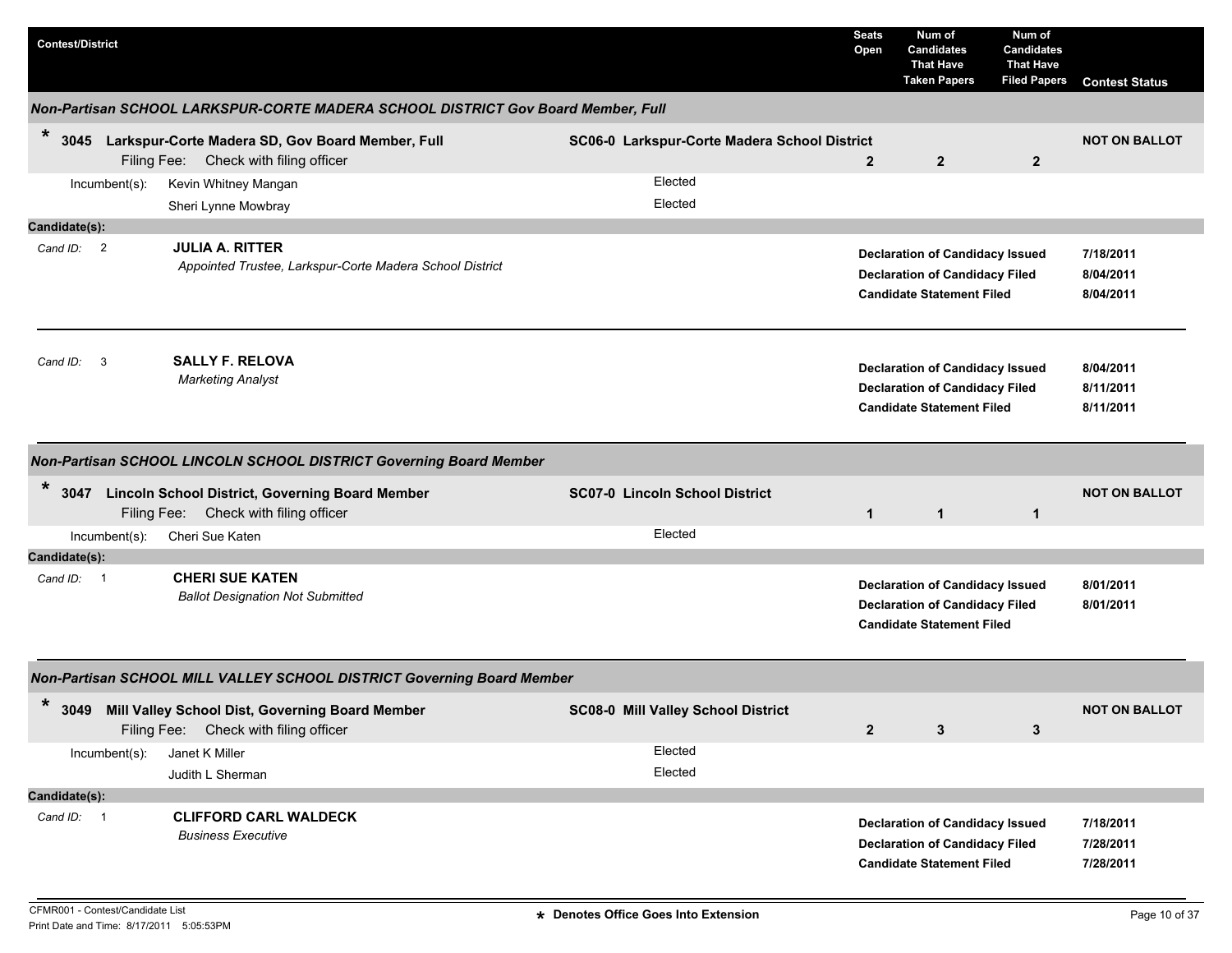| <b>Contest/District</b>              |                                                                                              |                                          | <b>Seats</b><br>Open | Num of<br><b>Candidates</b><br><b>That Have</b><br><b>Taken Papers</b>                                              | Num of<br><b>Candidates</b><br><b>That Have</b><br><b>Filed Papers</b> | <b>Contest Status</b>               |
|--------------------------------------|----------------------------------------------------------------------------------------------|------------------------------------------|----------------------|---------------------------------------------------------------------------------------------------------------------|------------------------------------------------------------------------|-------------------------------------|
|                                      | Non-Partisan SCHOOL MILL VALLEY SCHOOL DISTRICT Governing Board Member                       |                                          |                      |                                                                                                                     |                                                                        |                                     |
| 3049                                 | Mill Valley School Dist, Governing Board Member<br>Filing Fee: Check with filing officer     |                                          | $\overline{2}$       | $3\phantom{a}$                                                                                                      | 3                                                                      | <b>NOT ON BALLOT</b>                |
| Cand ID: 2                           | <b>LESLIE A. WACHTEL</b><br><b>Community Volunteer</b>                                       |                                          |                      | <b>Declaration of Candidacy Issued</b><br><b>Declaration of Candidacy Filed</b><br><b>Candidate Statement Filed</b> |                                                                        | 7/27/2011<br>8/15/2011<br>8/15/2011 |
| Cand ID: 3                           | <b>BOB JACOBS</b><br><b>Retired Science Teacher</b>                                          |                                          |                      | <b>Declaration of Candidacy Issued</b><br><b>Declaration of Candidacy Filed</b><br><b>Candidate Statement Filed</b> |                                                                        | 8/01/2011<br>8/04/2011<br>8/04/2011 |
|                                      | Non-Partisan SCHOOL NICASIO SCHOOL DISTRICT Governing Board Member                           |                                          |                      |                                                                                                                     |                                                                        |                                     |
| $\ast$<br>3051                       | Nicasio School District, Governing Board Member<br>Filing Fee: Check with filing officer     | <b>SC09-0 Nicasio School District</b>    | $\mathbf{1}$         | $\overline{2}$                                                                                                      | $\overline{2}$                                                         | <b>NOT ON BALLOT</b>                |
| Incumbent(s):                        | Christopher Clark Mothersill                                                                 | Elected                                  |                      |                                                                                                                     |                                                                        |                                     |
| Candidate(s):                        |                                                                                              |                                          |                      |                                                                                                                     |                                                                        |                                     |
| Cand $ID: 1$                         | <b>HOLLY MCARTHUR</b><br><b>Ballot Designation Not Submitted</b>                             |                                          |                      | <b>Declaration of Candidacy Issued</b><br><b>Declaration of Candidacy Filed</b><br><b>Candidate Statement Filed</b> |                                                                        | 7/19/2011<br>8/05/2011              |
| $\overline{\phantom{a}}$<br>Cand ID: | <b>KENT H. GRADY</b><br>Preschool Owner/Firefighter                                          |                                          |                      | <b>Declaration of Candidacy Issued</b><br><b>Declaration of Candidacy Filed</b><br><b>Candidate Statement Filed</b> |                                                                        | 8/17/2011<br>8/17/2011<br>8/17/2011 |
|                                      | Non-Partisan SCHOOL REED UNION SCHOOL DISTRICT Governing Board Member                        |                                          |                      |                                                                                                                     |                                                                        |                                     |
| $\ast$                               | 3053 Reed Union School Dist, Governing Board Member<br>Filing Fee: Check with filing officer | <b>SC11-0 Reed Union School District</b> | $\boldsymbol{2}$     | 3                                                                                                                   | 3                                                                      | <b>NOT ON BALLOT</b>                |
| Incumbent(s):                        | Merrill Tilghman Boyce<br>Lisa Anne Barry-Mathews                                            | Elected<br>Elected                       |                      |                                                                                                                     |                                                                        |                                     |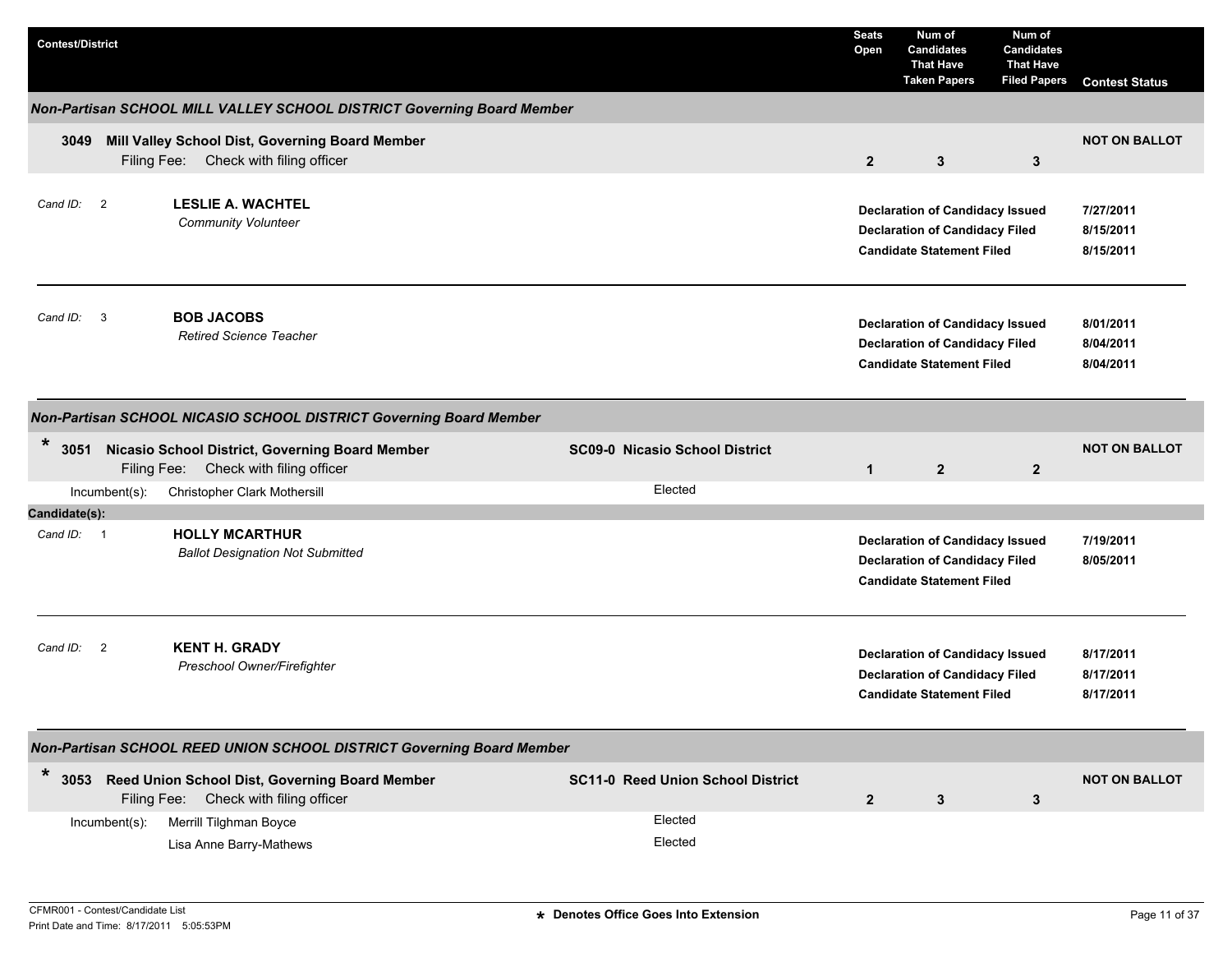| <b>Contest/District</b>             |               |                                                                                              |                                    | <b>Seats</b><br>Open | Num of<br><b>Candidates</b><br><b>That Have</b><br><b>Taken Papers</b>                                              | Num of<br><b>Candidates</b><br><b>That Have</b><br><b>Filed Papers</b> | <b>Contest Status</b>               |
|-------------------------------------|---------------|----------------------------------------------------------------------------------------------|------------------------------------|----------------------|---------------------------------------------------------------------------------------------------------------------|------------------------------------------------------------------------|-------------------------------------|
|                                     |               | Non-Partisan SCHOOL REED UNION SCHOOL DISTRICT Governing Board Member                        |                                    |                      |                                                                                                                     |                                                                        |                                     |
|                                     |               | 3053 Reed Union School Dist, Governing Board Member<br>Filing Fee: Check with filing officer |                                    | $\overline{2}$       | 3                                                                                                                   | 3                                                                      | <b>NOT ON BALLOT</b>                |
| Candidate(s):                       |               |                                                                                              |                                    |                      |                                                                                                                     |                                                                        |                                     |
| Cand ID: 1                          |               | <b>DANA LINKER STEELE</b><br>Attorney/Parent                                                 |                                    |                      | <b>Declaration of Candidacy Issued</b><br><b>Declaration of Candidacy Filed</b><br><b>Candidate Statement Filed</b> |                                                                        | 7/18/2011<br>7/18/2011<br>7/18/2011 |
| Cand ID: 2                          |               | <b>SUSAN LAMBE PEITZ</b><br>Parent/Emergency Physician                                       |                                    |                      | <b>Declaration of Candidacy Issued</b><br><b>Declaration of Candidacy Filed</b><br><b>Candidate Statement Filed</b> |                                                                        | 7/26/2011<br>7/26/2011<br>7/26/2011 |
| $\overline{\mathbf{3}}$<br>Cand ID: |               | <b>KEVIN KEENLEY</b><br>Father/Investor                                                      |                                    |                      | <b>Declaration of Candidacy Issued</b><br><b>Declaration of Candidacy Filed</b><br><b>Candidate Statement Filed</b> |                                                                        | 8/05/2011<br>8/08/2011<br>8/08/2011 |
|                                     |               | Non-Partisan SCHOOL ROSS SCHOOL DISTRICT Governing Board Member                              |                                    |                      |                                                                                                                     |                                                                        |                                     |
| *                                   | Filing Fee:   | 3055 Ross School District, Governing Board Member<br>Check with filing officer               | <b>SC12-0 Ross School District</b> | $\overline{2}$       | 3                                                                                                                   | $\mathbf{2}$                                                           | <b>NOT ON BALLOT</b>                |
|                                     | Incumbent(s): | Elizabeth Robbins                                                                            | Elected                            |                      |                                                                                                                     |                                                                        |                                     |
|                                     |               | Robert L Hobart                                                                              | Elected                            |                      |                                                                                                                     |                                                                        |                                     |
| Candidate(s):<br>Cand ID: 1         |               | JOHN TURNBULL LONGLEY<br><b>Ballot Designation Not Submitted</b>                             |                                    |                      | <b>Declaration of Candidacy Issued</b><br><b>Declaration of Candidacy Filed</b><br><b>Candidate Statement Filed</b> |                                                                        | 8/10/2011<br>8/11/2011              |
| Cand ID: 2                          |               | <b>ELIZABETH ROBBINS</b><br>Not Yet Filed                                                    |                                    |                      | <b>Declaration of Candidacy Issued</b><br><b>Declaration of Candidacy Filed</b><br><b>Candidate Statement Filed</b> |                                                                        | 8/11/2011                           |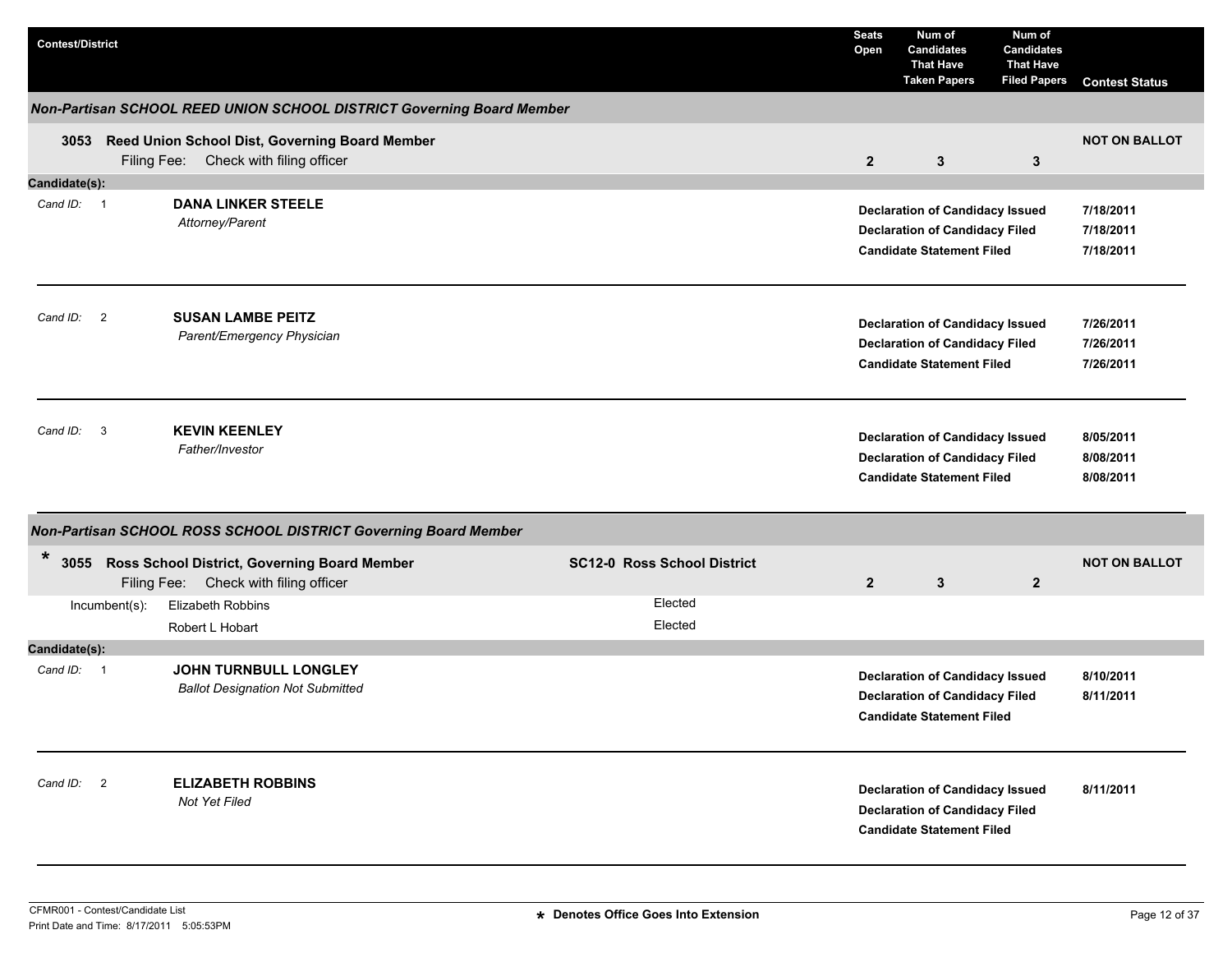| <b>Contest/District</b> |                                                                                            |                                           | <b>Seats</b><br>Open | Num of<br><b>Candidates</b><br><b>That Have</b><br><b>Taken Papers</b>                                              | Num of<br><b>Candidates</b><br><b>That Have</b><br><b>Filed Papers</b> | <b>Contest Status</b>               |
|-------------------------|--------------------------------------------------------------------------------------------|-------------------------------------------|----------------------|---------------------------------------------------------------------------------------------------------------------|------------------------------------------------------------------------|-------------------------------------|
|                         | Non-Partisan SCHOOL ROSS SCHOOL DISTRICT Governing Board Member                            |                                           |                      |                                                                                                                     |                                                                        |                                     |
|                         | 3055 Ross School District, Governing Board Member<br>Filing Fee: Check with filing officer |                                           | $\overline{2}$       | $\mathbf{3}$                                                                                                        | $\mathbf{2}$                                                           | <b>NOT ON BALLOT</b>                |
| Cand ID: 3              | <b>ANN SUTRO</b><br>Parent                                                                 |                                           |                      | <b>Declaration of Candidacy Issued</b><br><b>Declaration of Candidacy Filed</b><br><b>Candidate Statement Filed</b> |                                                                        | 8/17/2011<br>8/17/2011<br>8/17/2011 |
|                         | Non-Partisan SCHOOL ROSS VALLEY SCHOOL DISTRICT Governing Board Member                     |                                           |                      |                                                                                                                     |                                                                        |                                     |
| $\ast$<br>3056          | Ross Valley School Dist, Governing Board Member<br>Filing Fee: Check with filing officer   | <b>SC13-0 Ross Valley School District</b> | $\mathbf{3}$         | 6                                                                                                                   | 5                                                                      | <b>NOT ON BALLOT</b>                |
| $Incumbent(s)$ :        | Sharon R Sagar                                                                             | Elected                                   |                      |                                                                                                                     |                                                                        |                                     |
|                         | Conn Brendan Hickey                                                                        | Appointed to Vacancy                      |                      |                                                                                                                     |                                                                        |                                     |
|                         | Annelise Chilton Bauer                                                                     | Appointed to Vacancy                      |                      |                                                                                                                     |                                                                        |                                     |
| Candidate(s):           |                                                                                            |                                           |                      |                                                                                                                     |                                                                        |                                     |
| Cand ID: 1              | <b>SHARON R. SAGAR</b><br>Not Yet Filed                                                    |                                           |                      | <b>Declaration of Candidacy Issued</b><br><b>Declaration of Candidacy Filed</b><br><b>Candidate Statement Filed</b> |                                                                        | 7/19/2011                           |
| Cand ID: 2              | <b>ANNELISE CHILTON BAUER</b><br>Appointed Incumbent                                       |                                           |                      | <b>Declaration of Candidacy Issued</b><br><b>Declaration of Candidacy Filed</b><br><b>Candidate Statement Filed</b> |                                                                        | 7/22/2011<br>8/10/2011<br>8/10/2011 |
| Cand ID:<br>-3          | <b>ELIZABETH ANN PEACOCK</b><br><b>Ballot Designation Not Submitted</b>                    |                                           |                      | <b>Declaration of Candidacy Issued</b><br><b>Declaration of Candidacy Filed</b><br><b>Candidate Statement Filed</b> |                                                                        | 8/11/2011<br>8/12/2011              |
| 5<br>Cand ID:           | <b>ANNE CAPRON</b><br><b>Community Volunteer</b>                                           |                                           |                      | <b>Declaration of Candidacy Issued</b><br><b>Declaration of Candidacy Filed</b><br><b>Candidate Statement Filed</b> |                                                                        | 8/16/2011<br>8/17/2011<br>8/17/2011 |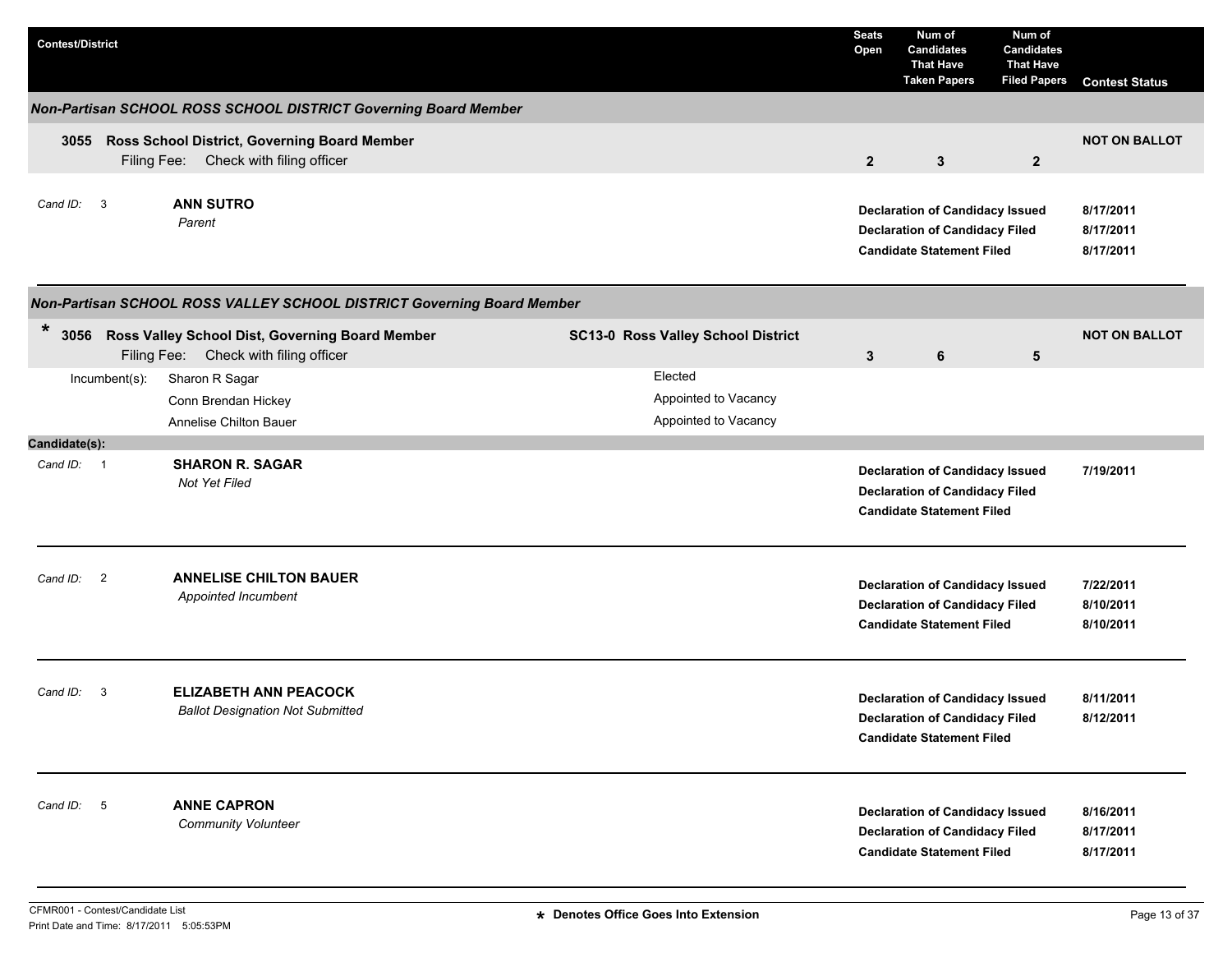| <b>Contest/District</b> |               |                                                                                               |                                           | <b>Seats</b><br>Open | Num of<br><b>Candidates</b><br><b>That Have</b><br><b>Taken Papers</b>                                              | Num of<br><b>Candidates</b><br><b>That Have</b><br><b>Filed Papers</b> | <b>Contest Status</b>               |
|-------------------------|---------------|-----------------------------------------------------------------------------------------------|-------------------------------------------|----------------------|---------------------------------------------------------------------------------------------------------------------|------------------------------------------------------------------------|-------------------------------------|
|                         |               | Non-Partisan SCHOOL ROSS VALLEY SCHOOL DISTRICT Governing Board Member                        |                                           |                      |                                                                                                                     |                                                                        |                                     |
|                         |               | 3056 Ross Valley School Dist, Governing Board Member<br>Filing Fee: Check with filing officer |                                           | $\mathbf{3}$         | 6                                                                                                                   | 5                                                                      | <b>NOT ON BALLOT</b>                |
| Cand ID:                | 6             | <b>TREVOR HUGHES</b><br><b>Retired Physician</b>                                              |                                           |                      | <b>Declaration of Candidacy Issued</b><br><b>Declaration of Candidacy Filed</b><br><b>Candidate Statement Filed</b> |                                                                        | 8/16/2011<br>8/16/2011<br>8/16/2011 |
| Cand ID: 7              |               | <b>HADLEY DETTMER</b><br>Parent                                                               |                                           |                      | <b>Declaration of Candidacy Issued</b><br><b>Declaration of Candidacy Filed</b><br><b>Candidate Statement Filed</b> |                                                                        | 8/17/2011<br>8/17/2011<br>8/17/2011 |
|                         |               | Non-Partisan SCHOOL UNION JOINT SCHOOL DISTRICT Governing Board Member                        |                                           |                      |                                                                                                                     |                                                                        |                                     |
|                         |               | 3061 Union Joint School Dist, Governing Board Member<br>Filing Fee: Check with filing officer | <b>SC17-0 Union Joint School District</b> | $\mathbf{1}$         | $\mathbf{1}$                                                                                                        | $\mathbf{1}$                                                           | <b>NOT ON BALLOT</b>                |
|                         | Incumbent(s): | Mark Louis Pomi                                                                               | Elected                                   |                      |                                                                                                                     |                                                                        |                                     |
| Candidate(s):           |               |                                                                                               |                                           |                      |                                                                                                                     |                                                                        |                                     |
| Cand ID: 1              |               | <b>MARK LOUIS POMI</b><br><b>Ballot Designation Not Submitted</b>                             |                                           |                      | <b>Declaration of Candidacy Issued</b><br><b>Declaration of Candidacy Filed</b><br><b>Candidate Statement Filed</b> |                                                                        | 8/04/2011<br>8/04/2011              |
|                         |               | Non-Partisan MUNICIPAL TOWN OF CORTE MADERA Member, Town Council                              |                                           |                      |                                                                                                                     |                                                                        |                                     |
|                         |               | 5012 Member, Town Council, Town of Corte Madera<br>Check with filing officer<br>Filing Fee:   | *503-0 Town Of Corte Madera               | $\overline{2}$       | 3                                                                                                                   | 3                                                                      | <b>NOT ON BALLOT</b>                |
|                         | Incumbent(s): | Alexandra Cock<br>Robert Peter Ravasio                                                        | Elected<br>Elected                        |                      |                                                                                                                     |                                                                        |                                     |
| Candidate(s):           |               |                                                                                               |                                           |                      |                                                                                                                     |                                                                        |                                     |
| Cand ID: 1              |               | <b>ALEXANDRA COCK</b><br>Councilmember/Businesswoman                                          |                                           |                      | <b>Declaration of Candidacy Issued</b><br><b>Declaration of Candidacy Filed</b><br><b>Candidate Statement Filed</b> |                                                                        | 7/18/2011<br>8/01/2011<br>8/01/2011 |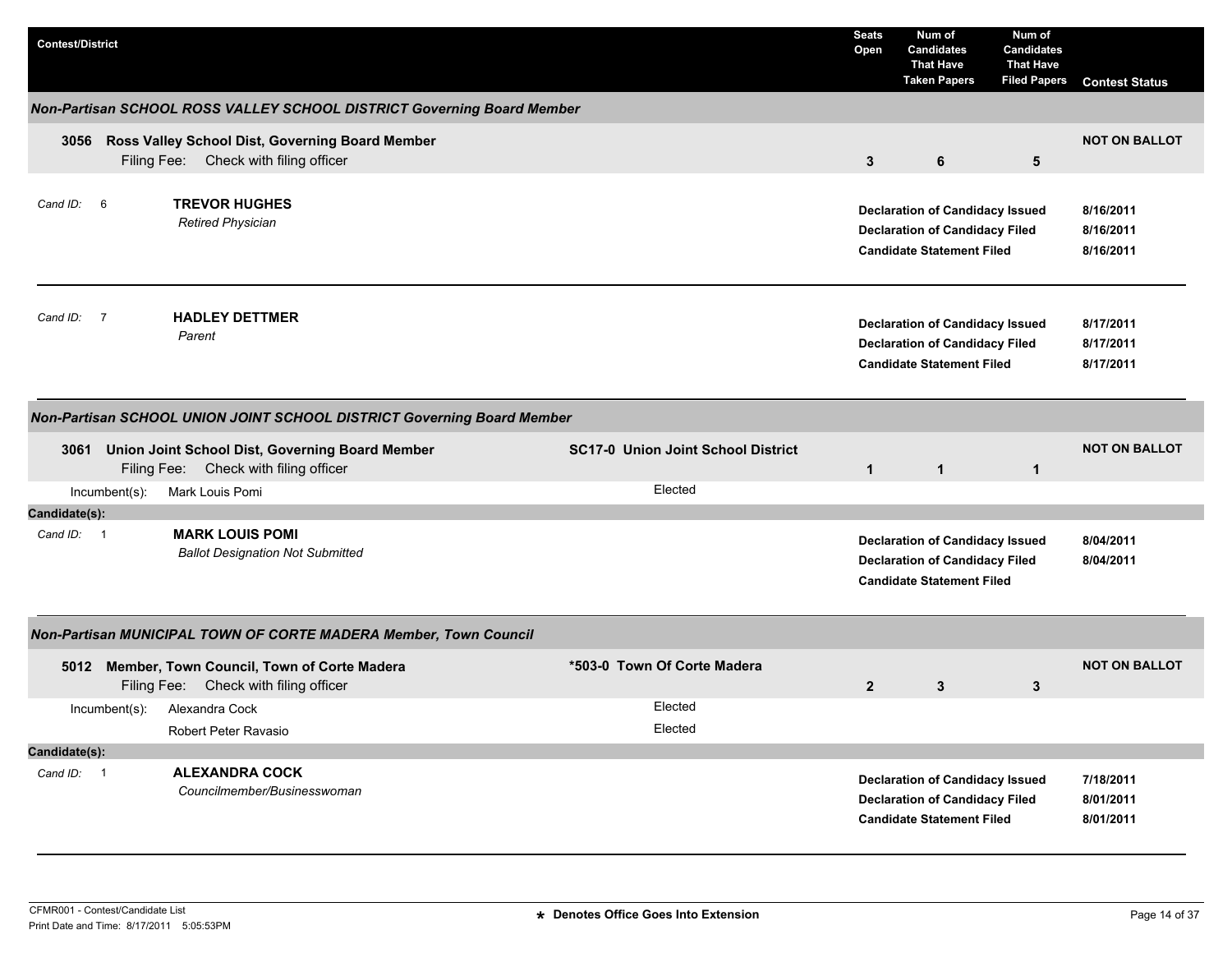| <b>Contest/District</b> |               |                                                                                          |                        | <b>Seats</b><br>Open | Num of<br><b>Candidates</b><br><b>That Have</b><br><b>Taken Papers</b>                                              | Num of<br><b>Candidates</b><br><b>That Have</b><br><b>Filed Papers</b> | <b>Contest Status</b>               |
|-------------------------|---------------|------------------------------------------------------------------------------------------|------------------------|----------------------|---------------------------------------------------------------------------------------------------------------------|------------------------------------------------------------------------|-------------------------------------|
|                         |               | Non-Partisan MUNICIPAL TOWN OF CORTE MADERA Member, Town Council                         |                        |                      |                                                                                                                     |                                                                        |                                     |
|                         |               | 5012 Member, Town Council, Town of Corte Madera<br>Filing Fee: Check with filing officer |                        | $2\overline{ }$      | $\mathbf{3}$                                                                                                        | $\mathbf{3}$                                                           | <b>NOT ON BALLOT</b>                |
| Cand ID: 2              |               | <b>MELISSA J. GILL</b><br><b>Real Estate Consultant</b>                                  |                        |                      | <b>Declaration of Candidacy Issued</b><br><b>Declaration of Candidacy Filed</b><br><b>Candidate Statement Filed</b> |                                                                        | 8/01/2011<br>8/02/2011<br>8/02/2011 |
| Cand ID: 3              |               | <b>BOB RAVASIO</b><br>Incumbent                                                          |                        |                      | <b>Declaration of Candidacy Issued</b><br><b>Declaration of Candidacy Filed</b><br><b>Candidate Statement Filed</b> |                                                                        | 7/25/2011<br>8/03/2011<br>8/03/2011 |
|                         |               | Non-Partisan MUNICIPAL TOWN OF FAIRFAX Member, Town Council                              |                        |                      |                                                                                                                     |                                                                        |                                     |
| $\ast$                  |               | 5022 Member, Town Council, Town of Fairfax<br>Filing Fee: Check with filing officer      | *504-0 Town Of Fairfax | $\overline{2}$       | $\mathbf{3}$                                                                                                        | $\mathbf{3}$                                                           | <b>NOT ON BALLOT</b>                |
|                         | Incumbent(s): | Lewis E Tremaine III<br>Lawrence Bragman                                                 | Elected<br>Elected     |                      |                                                                                                                     |                                                                        |                                     |
| Candidate(s):           |               |                                                                                          |                        |                      |                                                                                                                     |                                                                        |                                     |
| Cand ID: 1              |               | <b>LARRY BRAGMAN</b><br>Incumbent                                                        |                        |                      | <b>Declaration of Candidacy Issued</b><br><b>Declaration of Candidacy Filed</b><br><b>Candidate Statement Filed</b> |                                                                        | 7/18/2011<br>8/12/2011<br>8/12/2011 |
| Cand ID: 2              |               | <b>RYAN O'NEIL</b><br><b>Small Business Owner</b>                                        |                        |                      | <b>Declaration of Candidacy Issued</b><br><b>Declaration of Candidacy Filed</b><br><b>Candidate Statement Filed</b> |                                                                        | 8/16/2011<br>8/16/2011              |
| Cand ID: 3              |               | <b>CHRISTOPHER H. LANG</b><br>Not Yet Filed                                              |                        |                      | <b>Declaration of Candidacy Issued</b><br><b>Declaration of Candidacy Filed</b><br><b>Candidate Statement Filed</b> |                                                                        | 8/17/2011                           |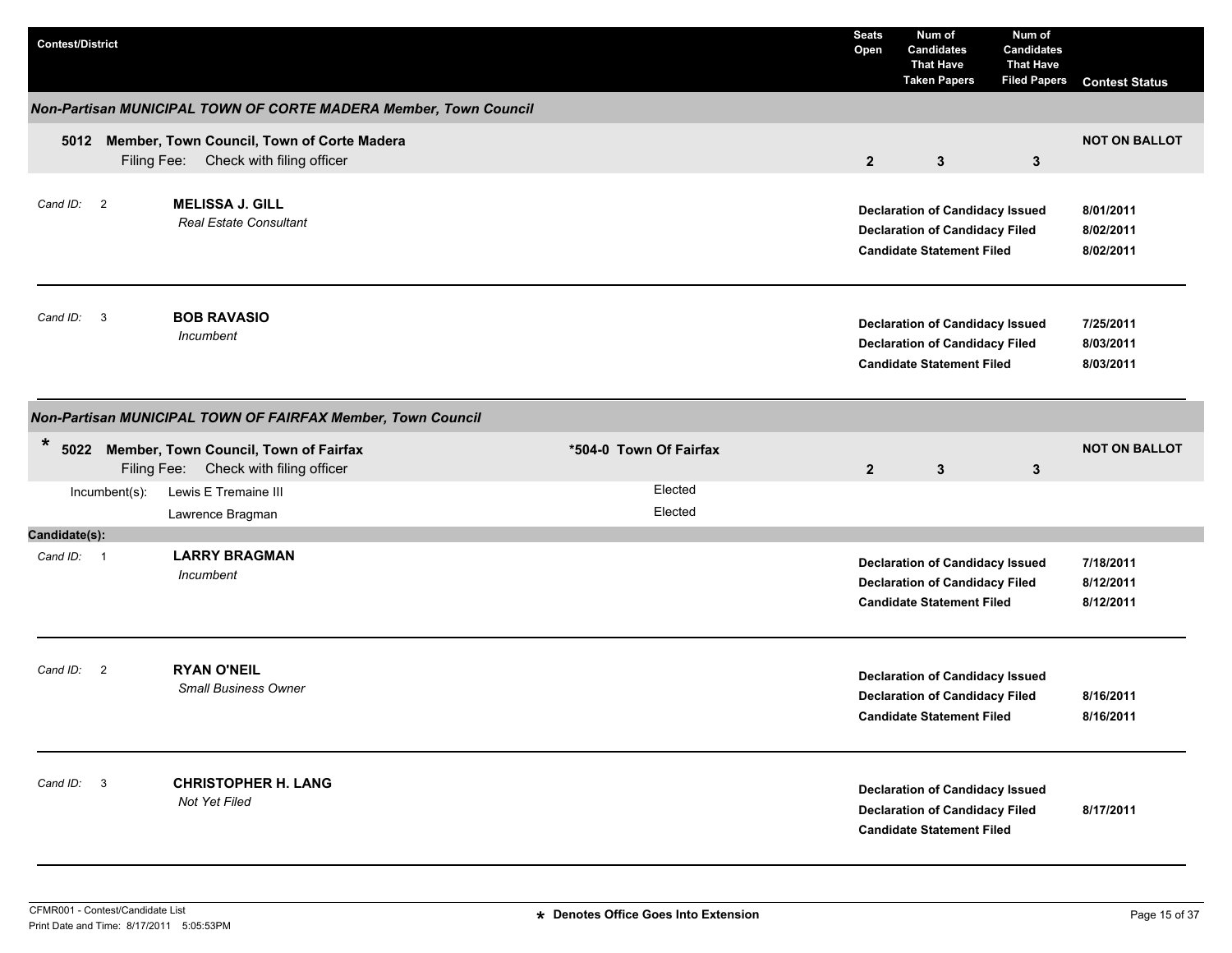| <b>Contest/District</b> |                                                                                      |                         | <b>Seats</b><br>Open | Num of<br><b>Candidates</b><br><b>That Have</b><br><b>Taken Papers</b>                                              | Num of<br><b>Candidates</b><br><b>That Have</b><br><b>Filed Papers</b> | <b>Contest Status</b>               |
|-------------------------|--------------------------------------------------------------------------------------|-------------------------|----------------------|---------------------------------------------------------------------------------------------------------------------|------------------------------------------------------------------------|-------------------------------------|
|                         | <b>Non-Partisan MUNICIPAL TOWN OF FAIRFAX Town Clerk</b>                             |                         |                      |                                                                                                                     |                                                                        |                                     |
|                         | 5023 Town Clerk, Town of Fairfax<br>Filing Fee: Check with filing officer            | *504-0 Town Of Fairfax  | $\mathbf{1}$         | $\mathbf{1}$                                                                                                        | $\mathbf{1}$                                                           | <b>NOT ON BALLOT</b>                |
| Incumbent(s):           | Judith Anderson                                                                      | Elected                 |                      |                                                                                                                     |                                                                        |                                     |
| Candidate(s):           |                                                                                      |                         |                      |                                                                                                                     |                                                                        |                                     |
| Cand ID: 1              | <b>JUDY ANDERSON</b><br>Incumbent                                                    |                         |                      | <b>Declaration of Candidacy Issued</b><br><b>Declaration of Candidacy Filed</b><br><b>Candidate Statement Filed</b> |                                                                        | 8/12/2011                           |
|                         | <b>Non-Partisan MUNICIPAL TOWN OF FAIRFAX Treasurer</b>                              |                         |                      |                                                                                                                     |                                                                        |                                     |
|                         | 5024 Treasurer, Town of Fairfax<br>Filing Fee: Check with filing officer             | *504-0 Town Of Fairfax  | $\mathbf{1}$         | $\mathbf{1}$                                                                                                        | $\mathbf{1}$                                                           | <b>NOT ON BALLOT</b>                |
| Incumbent(s):           | Barbara Louise Petty                                                                 | Appointed to Vacancy    |                      |                                                                                                                     |                                                                        |                                     |
| Candidate(s):           |                                                                                      |                         |                      |                                                                                                                     |                                                                        |                                     |
| Cand ID: 1              | <b>BARBARA L PETTY</b><br>Appointed Incumbent                                        |                         |                      | <b>Declaration of Candidacy Issued</b><br><b>Declaration of Candidacy Filed</b><br><b>Candidate Statement Filed</b> |                                                                        | 8/02/2011<br>8/11/2011              |
|                         | Non-Partisan MUNICIPAL CITY OF LARKSPUR Member, City Council                         |                         |                      |                                                                                                                     |                                                                        |                                     |
| $\star$                 | 5032 Member, City Council, City of Larkspur<br>Filing Fee: Check with filing officer | *505-0 City Of Larkspur | $\overline{2}$       | 4                                                                                                                   | 4                                                                      | <b>NOT ON BALLOT</b>                |
| Incumbent(s):           | Larry Chu<br>Kathleen E Hartzell                                                     | Elected<br>Elected      |                      |                                                                                                                     |                                                                        |                                     |
| Candidate(s):           |                                                                                      |                         |                      |                                                                                                                     |                                                                        |                                     |
| Cand ID: 1              | <b>LARRY CHU</b><br>Incumbent                                                        |                         |                      | <b>Declaration of Candidacy Issued</b><br><b>Declaration of Candidacy Filed</b><br><b>Candidate Statement Filed</b> |                                                                        | 7/18/2011<br>8/02/2011<br>8/02/2011 |
| Cand ID: 2              | <b>ANN MORRISON</b><br><b>Community Volunteer</b>                                    |                         |                      | <b>Declaration of Candidacy Issued</b><br><b>Declaration of Candidacy Filed</b><br><b>Candidate Statement Filed</b> |                                                                        | 8/17/2011<br>8/17/2011              |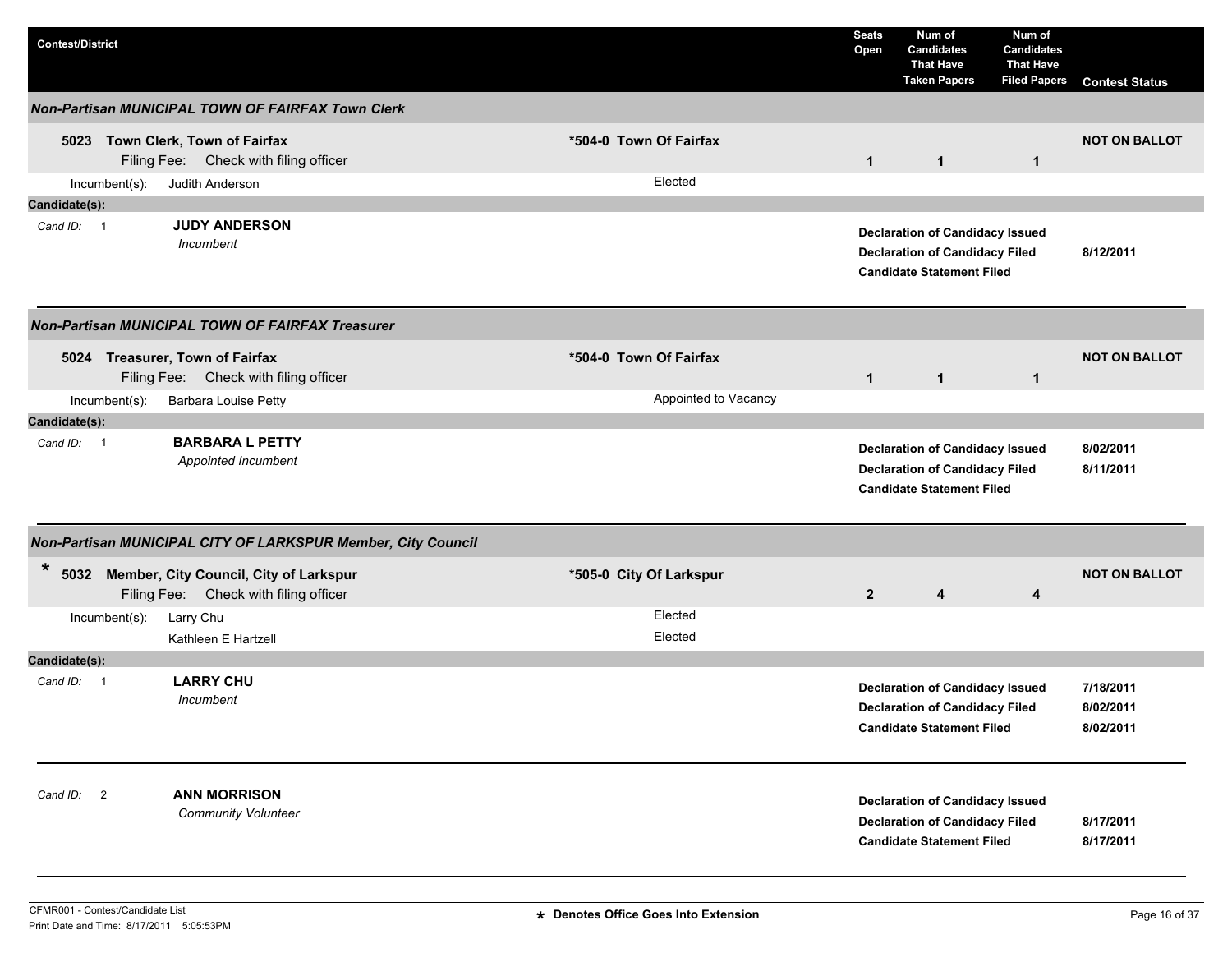| <b>Contest/District</b>    |                                                                                         |                               | <b>Seats</b><br>Open | Num of<br><b>Candidates</b><br><b>That Have</b><br><b>Taken Papers</b>                                              | Num of<br><b>Candidates</b><br><b>That Have</b><br><b>Filed Papers</b> | <b>Contest Status</b>               |
|----------------------------|-----------------------------------------------------------------------------------------|-------------------------------|----------------------|---------------------------------------------------------------------------------------------------------------------|------------------------------------------------------------------------|-------------------------------------|
|                            | Non-Partisan MUNICIPAL CITY OF LARKSPUR Member, City Council                            |                               |                      |                                                                                                                     |                                                                        |                                     |
| 5032                       | Member, City Council, City of Larkspur<br>Filing Fee: Check with filing officer         |                               | $\overline{2}$       | 4                                                                                                                   | 4                                                                      | <b>NOT ON BALLOT</b>                |
| Cand ID:<br>$\overline{3}$ | <b>DAVE KANTER</b><br><b>Web Developer</b>                                              |                               |                      | <b>Declaration of Candidacy Issued</b><br><b>Declaration of Candidacy Filed</b><br><b>Candidate Statement Filed</b> |                                                                        | 8/10/2011<br>8/16/2011<br>8/16/2011 |
| Cand ID: 4                 | <b>BRADLEY MARSH</b><br>Tax Attorney/Educator                                           |                               |                      | <b>Declaration of Candidacy Issued</b><br><b>Declaration of Candidacy Filed</b><br><b>Candidate Statement Filed</b> |                                                                        | 8/13/2011<br>8/16/2011<br>8/16/2011 |
|                            | Non-Partisan MUNICIPAL CITY OF MILL VALLEY Member, City Council                         |                               |                      |                                                                                                                     |                                                                        |                                     |
| $\ast$                     | 5041 Member, City Council, City of Mill Valley<br>Filing Fee: Check with filing officer | *506-0 City Of Mill Valley    | $\mathbf{3}$         | $\mathbf{3}$                                                                                                        | $\mathbf{3}$                                                           | <b>NOT ON BALLOT</b>                |
| Incumbent(s):              | <b>Garrett Ernest Lion</b><br>Kenneth R Wachtel<br>Stephanie Moulton-Peters             | Elected<br>Elected<br>Elected |                      |                                                                                                                     |                                                                        |                                     |
| Candidate(s):              |                                                                                         |                               |                      |                                                                                                                     |                                                                        |                                     |
| Cand ID: 1                 | <b>KENNETH RAY WACHTEL</b><br>Mill Valley City Councilmember                            |                               |                      | <b>Declaration of Candidacy Issued</b><br><b>Declaration of Candidacy Filed</b><br><b>Candidate Statement Filed</b> |                                                                        | 8/08/2011                           |
| Cand ID:<br>$\overline{2}$ | <b>STEPHANIE MOULTON-PETERS</b><br>Incumbent                                            |                               |                      | <b>Declaration of Candidacy Issued</b><br><b>Declaration of Candidacy Filed</b><br><b>Candidate Statement Filed</b> |                                                                        | 8/10/2011<br>8/10/2011              |
| 3<br>Cand ID:              | <b>GARRY LION</b><br>Vice Mayor/Councilmember                                           |                               |                      | <b>Declaration of Candidacy Issued</b><br><b>Declaration of Candidacy Filed</b><br><b>Candidate Statement Filed</b> |                                                                        | 8/11/2011<br>8/11/2011              |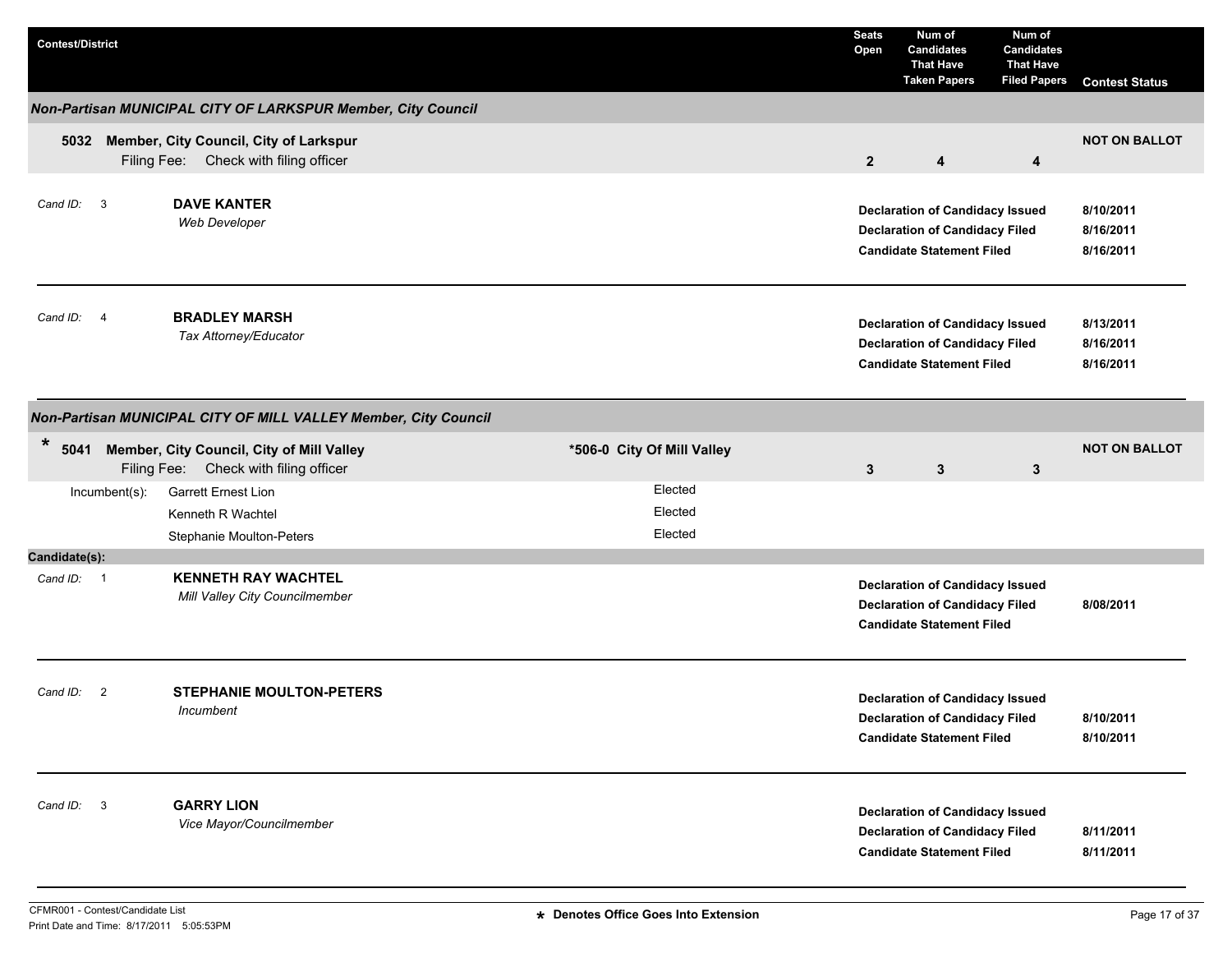| <b>Contest/District</b> |                         |                                                                               |                               | <b>Seats</b><br>Open | Num of<br><b>Candidates</b><br><b>That Have</b><br><b>Taken Papers</b>                                              | Num of<br><b>Candidates</b><br><b>That Have</b><br><b>Filed Papers</b> | <b>Contest Status</b>               |
|-------------------------|-------------------------|-------------------------------------------------------------------------------|-------------------------------|----------------------|---------------------------------------------------------------------------------------------------------------------|------------------------------------------------------------------------|-------------------------------------|
|                         |                         | Non-Partisan MUNICIPAL CITY OF NOVATO Member, City Council                    |                               |                      |                                                                                                                     |                                                                        |                                     |
| $\ast$<br>5051          |                         | Member, City Council, City of Novato<br>Filing Fee: Check with filing officer | *507-0 City Of Novato         | $\mathbf{3}$         | $\overline{7}$                                                                                                      | $\overline{7}$                                                         | <b>NOT ON BALLOT</b>                |
|                         | Incumbent(s):           | Carole Dillon-Knutson<br>Jeanne E Mac Leamy<br>Madeline Radkey Kellner        | Elected<br>Elected<br>Elected |                      |                                                                                                                     |                                                                        |                                     |
| Candidate(s):           |                         |                                                                               |                               |                      |                                                                                                                     |                                                                        |                                     |
| Cand ID: 1              |                         | <b>ELEANOR SLUIS</b><br><b>Retired Teacher</b>                                |                               |                      | <b>Declaration of Candidacy Issued</b><br><b>Declaration of Candidacy Filed</b><br><b>Candidate Statement Filed</b> |                                                                        | 8/09/2011<br>8/09/2011              |
| Cand ID: 2              |                         | <b>LESLIE PETERSON SCHWARZE</b><br><b>Businesswoman</b>                       |                               |                      | <b>Declaration of Candidacy Issued</b><br><b>Declaration of Candidacy Filed</b><br><b>Candidate Statement Filed</b> |                                                                        | 7/26/2011<br>8/10/2011<br>8/10/2011 |
| Cand ID:                | $\overline{\mathbf{3}}$ | <b>JEANNE MAC LEAMY</b><br>Architect/City Councilmember                       |                               |                      | <b>Declaration of Candidacy Issued</b><br><b>Declaration of Candidacy Filed</b><br><b>Candidate Statement Filed</b> |                                                                        | 8/10/2011<br>8/10/2011              |
| Cand ID:                | $\overline{4}$          | <b>ERIC ALBERT LUCAN</b><br><b>Businessman/Parks Commissioner</b>             |                               |                      | <b>Declaration of Candidacy Issued</b><br><b>Declaration of Candidacy Filed</b><br><b>Candidate Statement Filed</b> |                                                                        | 8/11/2011<br>8/11/2011              |
| Cand ID:                | $-5$                    | <b>MADELINE R. KELLNER</b><br>Councilmember/Executive Director                |                               |                      | <b>Declaration of Candidacy Issued</b><br><b>Declaration of Candidacy Filed</b><br><b>Candidate Statement Filed</b> |                                                                        | 7/18/2011<br>8/12/2011<br>8/12/2011 |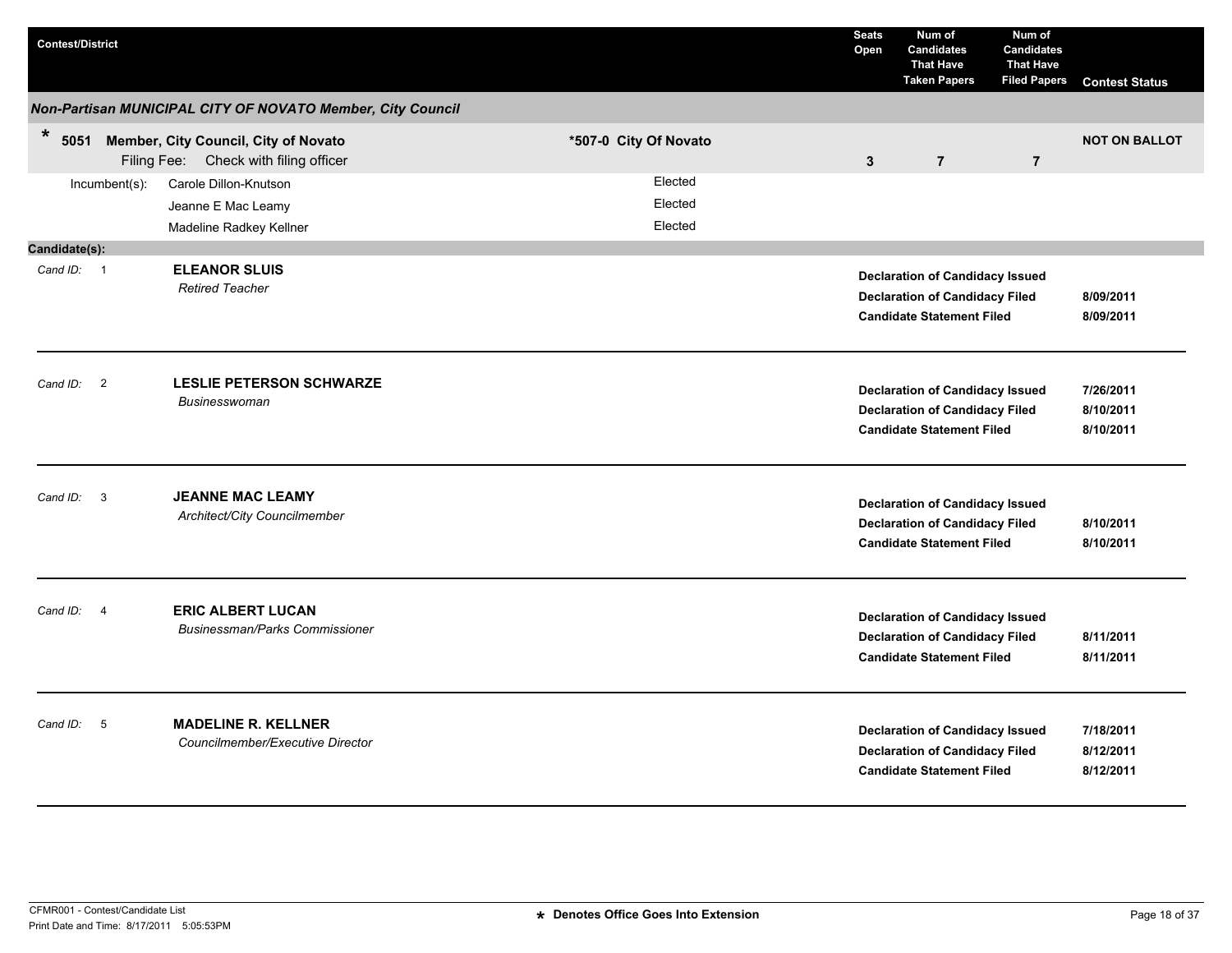| <b>Contest/District</b>    |                                                                                    |                            | <b>Seats</b><br>Open | Num of<br><b>Candidates</b><br><b>That Have</b><br><b>Taken Papers</b>                                              | Num of<br><b>Candidates</b><br><b>That Have</b><br><b>Filed Papers</b> | <b>Contest Status</b>  |
|----------------------------|------------------------------------------------------------------------------------|----------------------------|----------------------|---------------------------------------------------------------------------------------------------------------------|------------------------------------------------------------------------|------------------------|
|                            | Non-Partisan MUNICIPAL CITY OF NOVATO Member, City Council                         |                            |                      |                                                                                                                     |                                                                        |                        |
| 5051                       | Member, City Council, City of Novato<br>Filing Fee: Check with filing officer      |                            | $\mathbf{3}$         | $\overline{7}$                                                                                                      | $\overline{7}$                                                         | <b>NOT ON BALLOT</b>   |
| Cand ID: 6                 | <b>MANNY FERNANDEZ</b><br><b>Ballot Designation Not Submitted</b>                  |                            |                      | <b>Declaration of Candidacy Issued</b><br><b>Declaration of Candidacy Filed</b><br><b>Candidate Statement Filed</b> |                                                                        | 8/16/2011              |
| Cand ID: 7                 | JEROME J. GHIGLIOTTI, JR<br><b>Ballot Designation Not Determined</b>               |                            |                      | <b>Declaration of Candidacy Issued</b><br><b>Declaration of Candidacy Filed</b><br><b>Candidate Statement Filed</b> |                                                                        | 8/17/2011<br>8/17/2011 |
|                            | Non-Partisan MUNICIPAL TOWN OF SAN ANSELMO Member, Town Council                    |                            |                      |                                                                                                                     |                                                                        |                        |
| $\ast$<br>5073             | Member, Town Council, Town of San Anselmo<br>Filing Fee: Check with filing officer | *501-0 Town Of San Anselmo | $\overline{2}$       | $\mathbf{3}$                                                                                                        | 3                                                                      | <b>NOT ON BALLOT</b>   |
| Incumbent(s):              | Barbara Anne Thornton<br>Ford Greene                                               | Elected<br>Elected         |                      |                                                                                                                     |                                                                        |                        |
| Candidate(s):              |                                                                                    |                            |                      |                                                                                                                     |                                                                        |                        |
| Cand ID: 1                 | <b>LORI J. LOPIN</b><br><b>Business Owner/CFO</b>                                  |                            |                      | <b>Declaration of Candidacy Issued</b><br><b>Declaration of Candidacy Filed</b><br><b>Candidate Statement Filed</b> |                                                                        | 8/12/2011<br>8/12/2011 |
| Cand ID:<br>$\overline{2}$ | <b>FORD GREENE</b><br>Incumbent                                                    |                            |                      | <b>Declaration of Candidacy Issued</b><br><b>Declaration of Candidacy Filed</b><br><b>Candidate Statement Filed</b> |                                                                        | 8/12/2011<br>8/12/2011 |
| Cand ID: 3                 | <b>DOUG KELLY</b><br><b>Small Business Owner</b>                                   |                            |                      | <b>Declaration of Candidacy Issued</b><br><b>Declaration of Candidacy Filed</b><br><b>Candidate Statement Filed</b> |                                                                        | 8/15/2011              |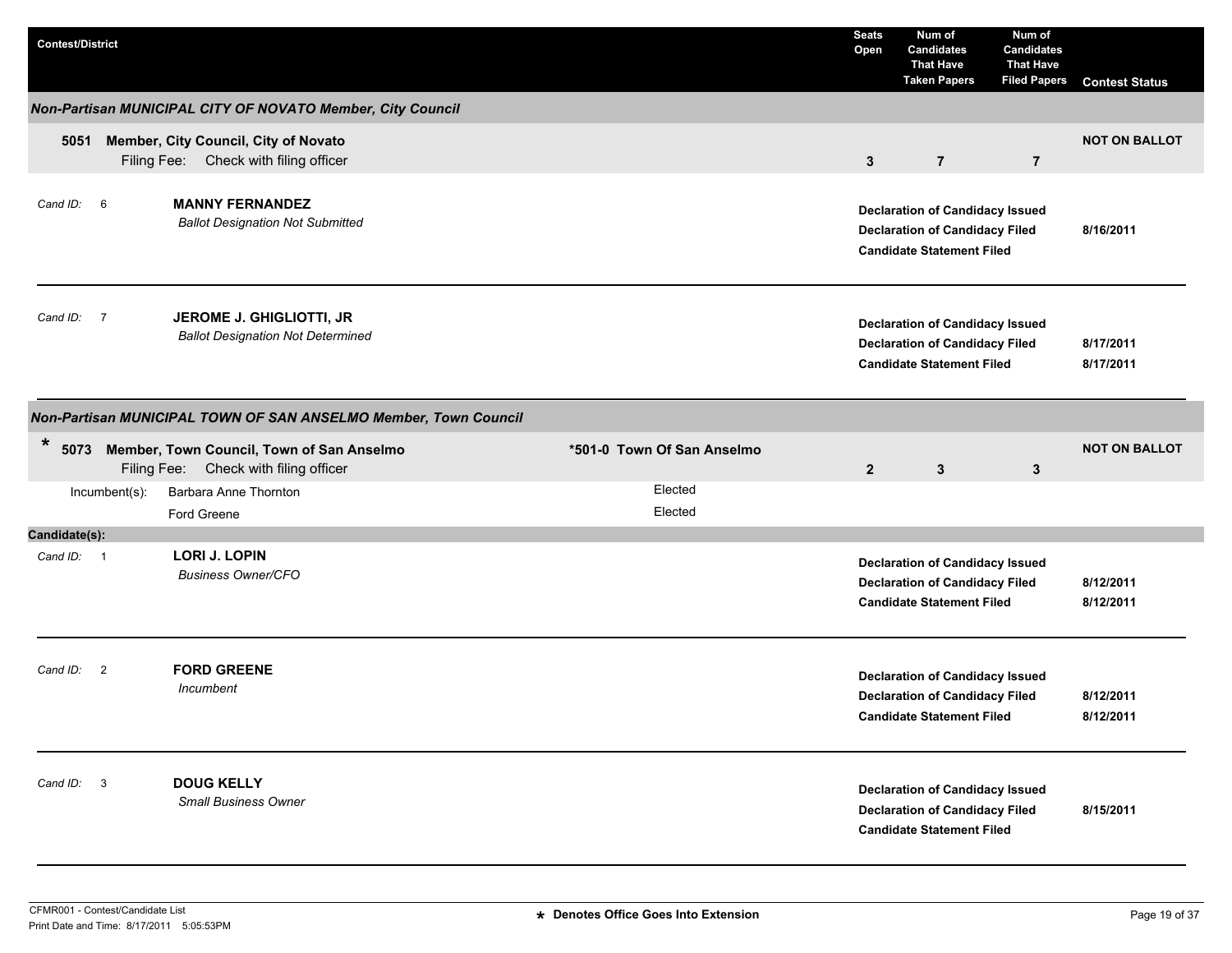| <b>Contest/District</b>                                                                                                      |                                      | <b>Seats</b><br>Open | Num of<br><b>Candidates</b><br><b>That Have</b><br><b>Taken Papers</b>                                              | Num of<br>Candidates<br><b>That Have</b><br><b>Filed Papers</b> | <b>Contest Status</b>  |
|------------------------------------------------------------------------------------------------------------------------------|--------------------------------------|----------------------|---------------------------------------------------------------------------------------------------------------------|-----------------------------------------------------------------|------------------------|
| <b>Non-Partisan MUNICIPAL TOWN OF SAN ANSELMO Town Clerk</b>                                                                 |                                      |                      |                                                                                                                     |                                                                 |                        |
| $\ast$<br>5074 Town Clerk, Town of San Anselmo<br>Filing Fee: Check with filing officer                                      | *501-0 Town Of San Anselmo           | $\mathbf{1}$         | $\mathbf{1}$                                                                                                        | $\mathbf{1}$                                                    | <b>NOT ON BALLOT</b>   |
| Barbara A Chambers<br>$Incumbent(s)$ :                                                                                       | Elected                              |                      |                                                                                                                     |                                                                 |                        |
| Candidate(s):                                                                                                                |                                      |                      |                                                                                                                     |                                                                 |                        |
| <b>BARBARA CHAMBERS</b><br>Cand ID: 1<br>Incumbent                                                                           |                                      |                      | <b>Declaration of Candidacy Issued</b><br><b>Declaration of Candidacy Filed</b><br><b>Candidate Statement Filed</b> |                                                                 | 8/11/2011              |
| Non-Partisan MUNICIPAL TOWN OF SAN ANSELMO Town Treasurer                                                                    |                                      |                      |                                                                                                                     |                                                                 |                        |
| 5075 Town Treasurer, Town of San Anselmo<br>Filing Fee: Check with filing officer                                            | *501-0 Town Of San Anselmo           | $\mathbf{1}$         | $\mathbf{1}$                                                                                                        | $\mathbf{1}$                                                    | <b>NOT ON BALLOT</b>   |
| <b>Bess M Niemcewicz</b><br>Incumbent(s):                                                                                    | Elected                              |                      |                                                                                                                     |                                                                 |                        |
| Candidate(s):                                                                                                                |                                      |                      |                                                                                                                     |                                                                 |                        |
| <b>BESS NIEMCEWICZ</b><br>Cand $ID: 1$<br>Incumbent                                                                          |                                      |                      | <b>Declaration of Candidacy Issued</b><br><b>Declaration of Candidacy Filed</b><br><b>Candidate Statement Filed</b> |                                                                 | 7/21/2011<br>7/21/2011 |
| Non-Partisan MUNICIPAL CITY OF SAN RAFAEL Mayor                                                                              |                                      |                      |                                                                                                                     |                                                                 |                        |
| $\star$<br>5082 Mayor, City of San Rafael<br>Filing Fee: Check with filing officer<br>$Incumbent(s)$ :<br>Albert Joseph Boro | *511-0 City Of San Rafael<br>Elected | $\mathbf{1}$         | $\overline{2}$                                                                                                      | $\overline{2}$                                                  | <b>NOT ON BALLOT</b>   |
| Candidate(s):                                                                                                                |                                      |                      |                                                                                                                     |                                                                 |                        |
| <b>GARY PHILLIPS</b><br>Cand ID: 1<br><b>Business Owner/CPA</b>                                                              |                                      |                      | <b>Declaration of Candidacy Issued</b><br><b>Declaration of Candidacy Filed</b><br><b>Candidate Statement Filed</b> |                                                                 | 8/17/2011<br>8/17/2011 |
| <b>GREG BROCKBANK</b><br>Cand ID: 2<br>Vice Mayor/Attorney                                                                   |                                      |                      | <b>Declaration of Candidacy Issued</b><br><b>Declaration of Candidacy Filed</b><br><b>Candidate Statement Filed</b> |                                                                 | 8/17/2011<br>8/17/2011 |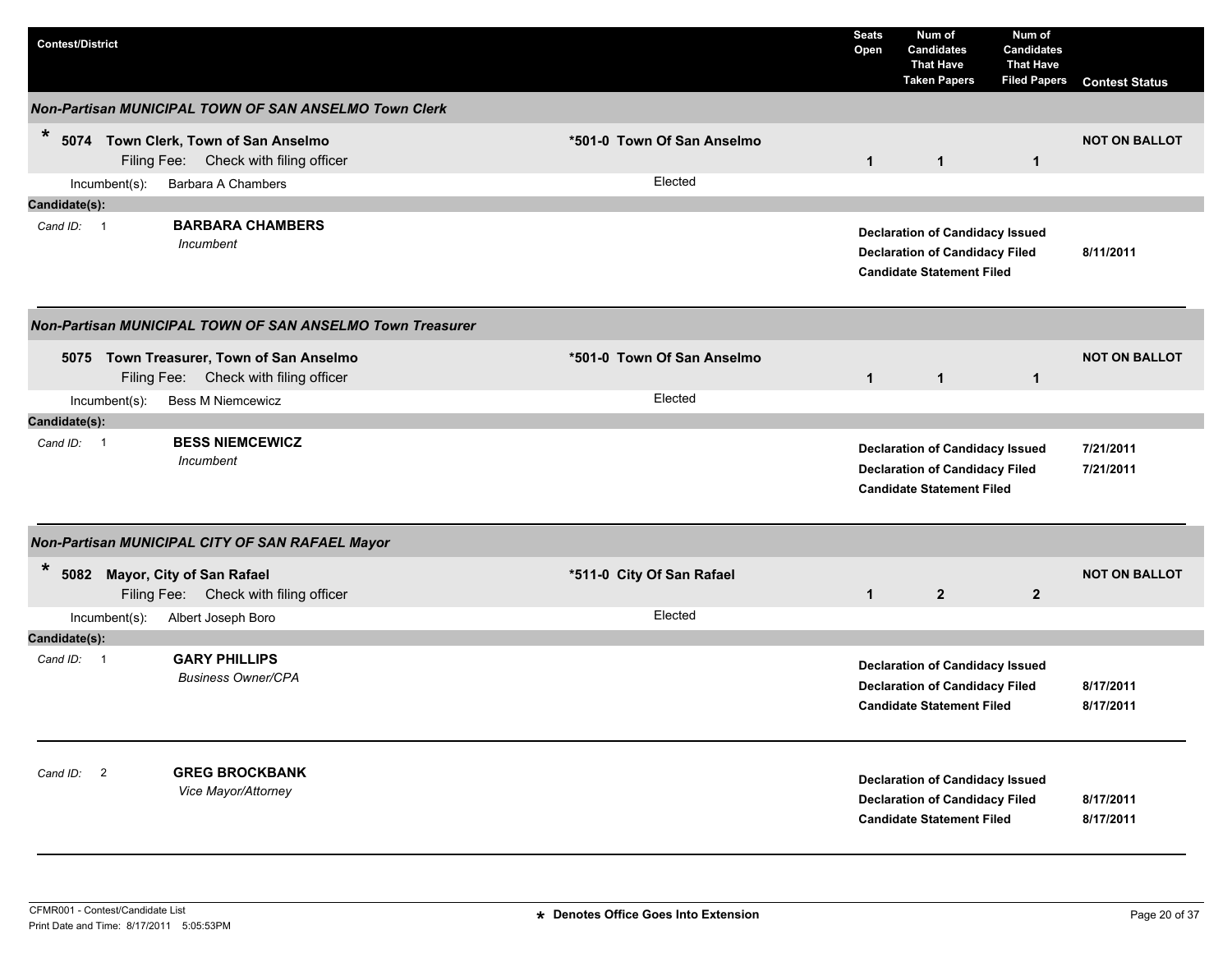| <b>Contest/District</b>                                                                             |                                                                |                           | <b>Seats</b><br>Open | Num of<br><b>Candidates</b><br><b>That Have</b><br><b>Taken Papers</b>                                              | Num of<br><b>Candidates</b><br><b>That Have</b><br><b>Filed Papers</b> | <b>Contest Status</b>               |
|-----------------------------------------------------------------------------------------------------|----------------------------------------------------------------|---------------------------|----------------------|---------------------------------------------------------------------------------------------------------------------|------------------------------------------------------------------------|-------------------------------------|
|                                                                                                     | Non-Partisan MUNICIPAL CITY OF SAN RAFAEL Member, City Council |                           |                      |                                                                                                                     |                                                                        |                                     |
| $\ast$<br>Member, City Council, City of San Rafael<br>5083<br>Filing Fee: Check with filing officer |                                                                | *511-0 City Of San Rafael | $\overline{2}$       | 4                                                                                                                   | 4                                                                      | <b>NOT ON BALLOT</b>                |
| Greg Brockbank<br>Incumbent(s):<br>Damon Matthew Connolly                                           |                                                                | Elected<br>Elected        |                      |                                                                                                                     |                                                                        |                                     |
| Candidate(s):                                                                                       |                                                                |                           |                      |                                                                                                                     |                                                                        |                                     |
| <b>DAMON CONNOLLY</b><br>Cand ID: 1<br><b>City Councilmember</b>                                    |                                                                |                           |                      | <b>Declaration of Candidacy Issued</b><br><b>Declaration of Candidacy Filed</b><br><b>Candidate Statement Filed</b> |                                                                        | 7/27/2011<br>8/09/2011<br>8/09/2011 |
| <b>WHITNEY S. HOYT</b><br>Cand ID: 2<br>Educator                                                    |                                                                |                           |                      | <b>Declaration of Candidacy Issued</b><br><b>Declaration of Candidacy Filed</b><br><b>Candidate Statement Filed</b> |                                                                        | 8/12/2011<br>8/12/2011<br>8/12/2011 |
| <b>ANDREW McCULLOUGH</b><br>$\mathbf{3}$<br>Cand ID:<br>Businessman/Attorney                        |                                                                |                           |                      | <b>Declaration of Candidacy Issued</b><br><b>Declaration of Candidacy Filed</b><br><b>Candidate Statement Filed</b> |                                                                        | 8/15/2011<br>8/15/2011              |
| <b>SAMANTHA SARGENT</b><br>Cand ID: 4<br><b>Business Owner</b>                                      |                                                                |                           |                      | <b>Declaration of Candidacy Issued</b><br><b>Declaration of Candidacy Filed</b><br><b>Candidate Statement Filed</b> |                                                                        | 8/17/2011<br>8/17/2011              |
| Non-Partisan MUNICIPAL CITY OF SAN RAFAEL City Attorney                                             |                                                                |                           |                      |                                                                                                                     |                                                                        |                                     |
| $\ast$<br>5085 City Attorney, City of San Rafael<br>Filing Fee: Check with filing officer           |                                                                | *511-0 City Of San Rafael | $\mathbf{1}$         | $\mathbf{1}$                                                                                                        | $\mathbf{1}$                                                           | <b>NOT ON BALLOT</b>                |
| Robert F Epstein<br>Incumbent(s):                                                                   |                                                                | Elected                   |                      |                                                                                                                     |                                                                        |                                     |
| Candidate(s):                                                                                       |                                                                |                           |                      |                                                                                                                     |                                                                        |                                     |
| <b>ROBERT F. EPSTEIN</b><br>Cand ID: 1<br>Incumbent                                                 |                                                                |                           |                      | <b>Declaration of Candidacy Issued</b><br><b>Declaration of Candidacy Filed</b><br><b>Candidate Statement Filed</b> |                                                                        | 8/05/2011<br>8/05/2011              |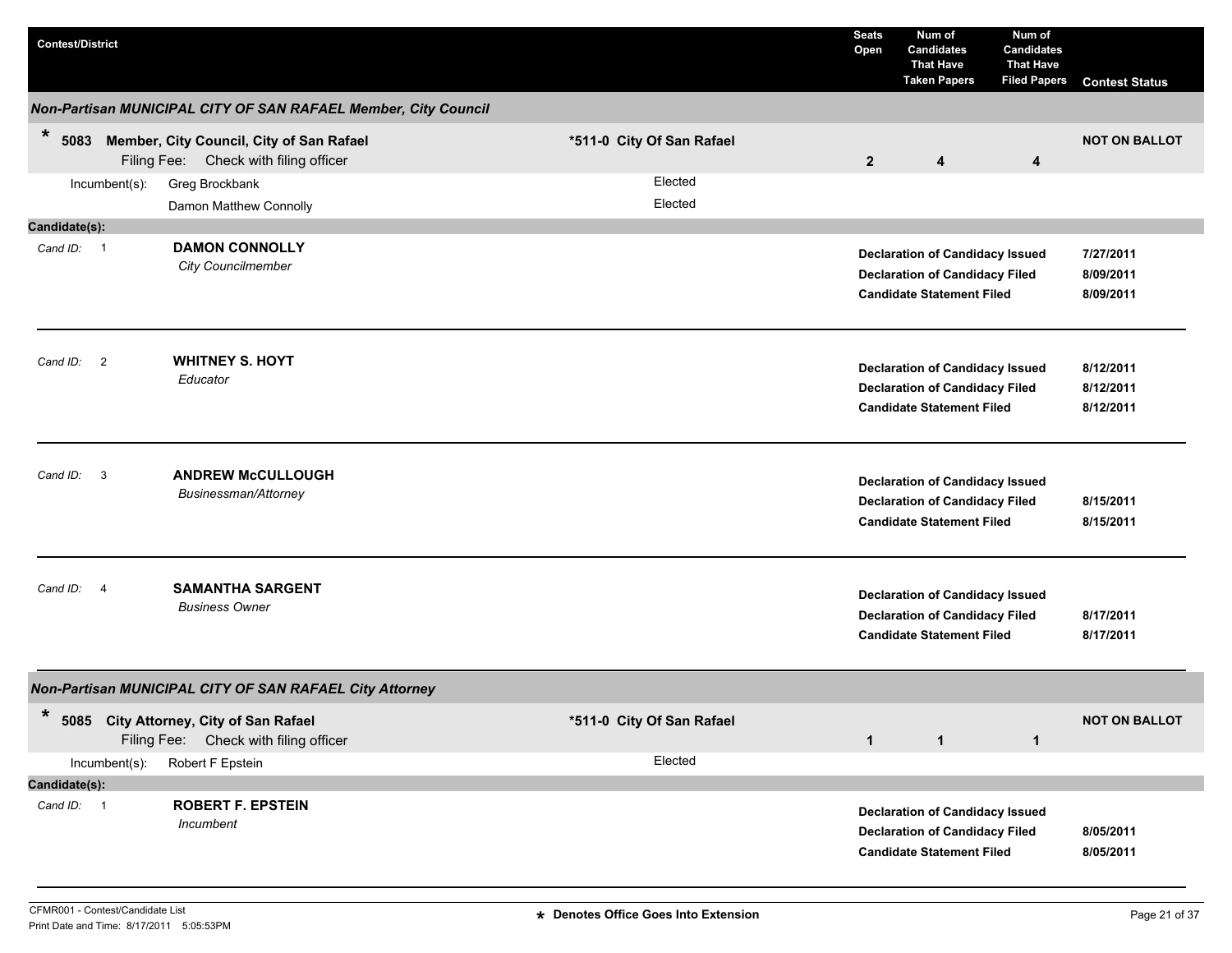| <b>Contest/District</b>    |                  |                                                                                      |                        |                                                           | <b>Seats</b><br>Open | Num of<br><b>Candidates</b><br><b>That Have</b><br><b>Taken Papers</b>                                              | Num of<br><b>Candidates</b><br><b>That Have</b><br><b>Filed Papers</b> | <b>Contest Status</b>               |
|----------------------------|------------------|--------------------------------------------------------------------------------------|------------------------|-----------------------------------------------------------|----------------------|---------------------------------------------------------------------------------------------------------------------|------------------------------------------------------------------------|-------------------------------------|
|                            |                  | Non-Partisan MUNICIPAL CITY OF SAN RAFAEL Clerk And Assessor                         |                        |                                                           |                      |                                                                                                                     |                                                                        |                                     |
|                            |                  | 5086 Clerk and Assessor, City of San Rafael<br>Filing Fee: Check with filing officer |                        | *511-0 City Of San Rafael                                 | $\mathbf{1}$         | $\mathbf{1}$                                                                                                        | $\mathbf{1}$                                                           | <b>NOT ON BALLOT</b>                |
|                            | Incumbent(s):    | <b>Esther Colette Beirne</b>                                                         |                        | Elected                                                   |                      |                                                                                                                     |                                                                        |                                     |
| Candidate(s):              |                  |                                                                                      |                        |                                                           |                      |                                                                                                                     |                                                                        |                                     |
| Cand ID: 1                 |                  | <b>ESTHER BEIRNE</b><br>Incumbent                                                    |                        |                                                           |                      | <b>Declaration of Candidacy Issued</b><br><b>Declaration of Candidacy Filed</b><br><b>Candidate Statement Filed</b> |                                                                        | 7/29/2011<br>7/29/2011<br>7/29/2011 |
|                            |                  | Non-Partisan MUNICIPAL TOWN OF TIBURON Member, Town Council                          |                        |                                                           |                      |                                                                                                                     |                                                                        |                                     |
| $\ast$                     |                  | 5103 Member, Town Council, Town of Tiburon<br>Filing Fee: Check with filing officer  | *510-0 Town Of Tiburon |                                                           | $\mathbf{2}$         | $\mathbf{2}$                                                                                                        | $\mathbf{2}$                                                           | <b>NOT ON BALLOT</b>                |
|                            | Incumbent(s):    | Jeffrey Michael Slavitz                                                              |                        | Elected                                                   |                      |                                                                                                                     |                                                                        |                                     |
|                            |                  | <b>Richard B Collins</b>                                                             |                        | Elected                                                   |                      |                                                                                                                     |                                                                        |                                     |
| Candidate(s):              |                  |                                                                                      |                        |                                                           |                      |                                                                                                                     |                                                                        |                                     |
| Cand ID: 1                 |                  | <b>DICK COLLINS</b><br>Attorney                                                      |                        |                                                           |                      | <b>Declaration of Candidacy Issued</b><br><b>Declaration of Candidacy Filed</b><br><b>Candidate Statement Filed</b> |                                                                        | 8/10/2011<br>8/10/2011              |
| Cand ID:<br>$\overline{2}$ |                  | <b>FRANK X. DOYLE</b><br>Entrepreneur/Planning Commissioner                          |                        |                                                           |                      | <b>Declaration of Candidacy Issued</b><br><b>Declaration of Candidacy Filed</b><br><b>Candidate Statement Filed</b> |                                                                        | 8/17/2011<br>8/17/2011              |
|                            |                  | Non-Partisan DISTRICT BEL MARIN KEYS COMMUNITY SERVICES DISTRICT Director            |                        |                                                           |                      |                                                                                                                     |                                                                        |                                     |
| $\ast$<br>6001             |                  | Director, Bel Marin Keys Csd<br>Filing Fee: Check with filing officer                |                        | <b>CSD05-0 Bel Marin Keys Community Services District</b> | 3                    | 3                                                                                                                   | 3                                                                      | <b>NOT ON BALLOT</b>                |
|                            | $Incumbent(s)$ : | Darrick Chase                                                                        |                        | Elected                                                   |                      |                                                                                                                     |                                                                        |                                     |
|                            |                  | Susan Mary Leidy                                                                     |                        | Elected                                                   |                      |                                                                                                                     |                                                                        |                                     |
|                            |                  | Ernest Peter S Ganas                                                                 |                        | Elected                                                   |                      |                                                                                                                     |                                                                        |                                     |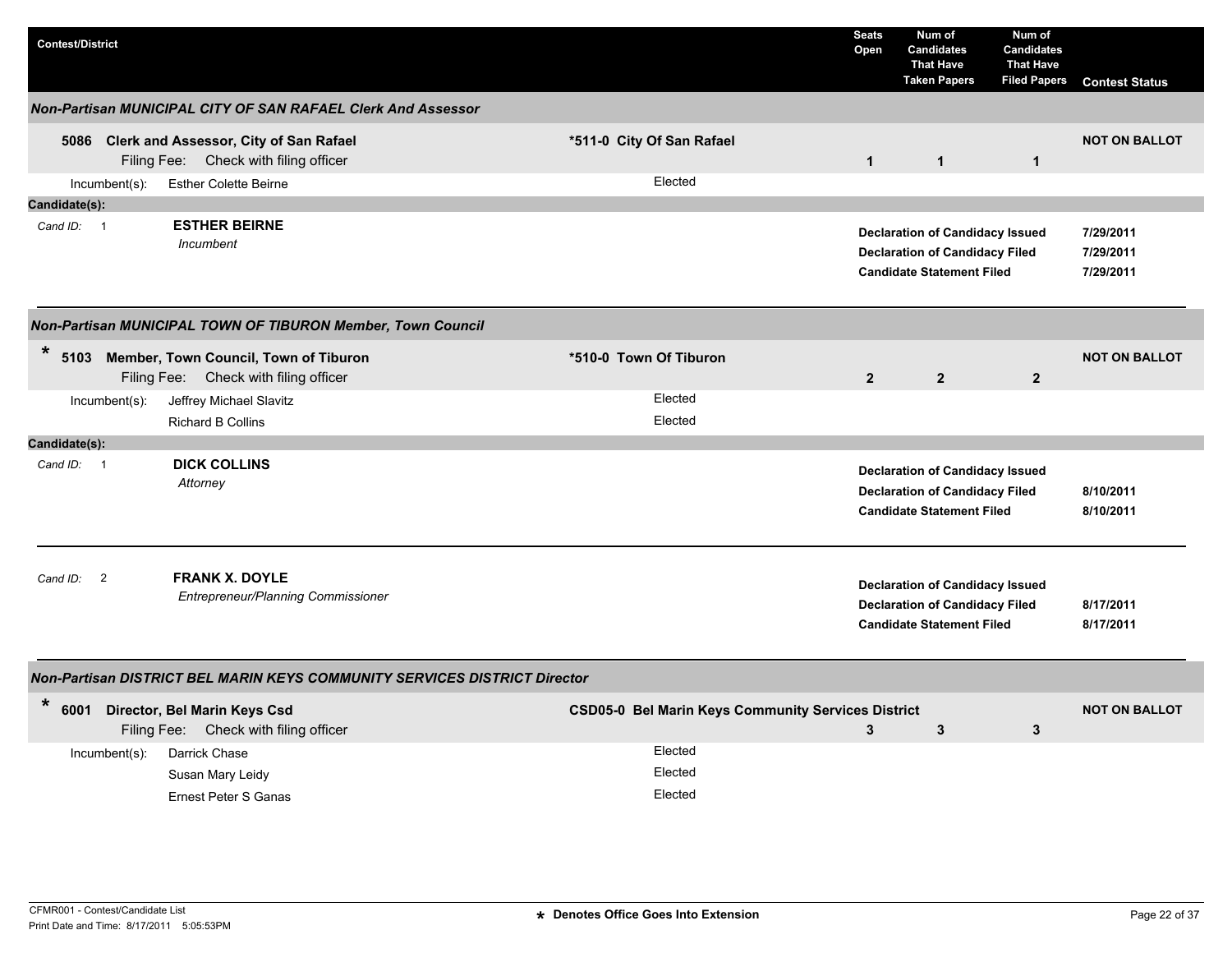| <b>Contest/District</b> |                                                                                    |                                                       | <b>Seats</b><br>Open | Num of<br><b>Candidates</b><br><b>That Have</b><br><b>Taken Papers</b>                                              | Num of<br><b>Candidates</b><br><b>That Have</b><br><b>Filed Papers</b> | <b>Contest Status</b>  |
|-------------------------|------------------------------------------------------------------------------------|-------------------------------------------------------|----------------------|---------------------------------------------------------------------------------------------------------------------|------------------------------------------------------------------------|------------------------|
|                         | Non-Partisan DISTRICT BEL MARIN KEYS COMMUNITY SERVICES DISTRICT Director          |                                                       |                      |                                                                                                                     |                                                                        |                        |
| 6001                    | Director, Bel Marin Keys Csd<br>Filing Fee: Check with filing officer              |                                                       | $\mathbf{3}$         | $\mathbf{3}$                                                                                                        | 3                                                                      | <b>NOT ON BALLOT</b>   |
| Candidate(s):           |                                                                                    |                                                       |                      |                                                                                                                     |                                                                        |                        |
| Cand ID: 1              | <b>DARRICK T. CHASE</b><br>Incumbent                                               |                                                       |                      | <b>Declaration of Candidacy Issued</b><br><b>Declaration of Candidacy Filed</b><br><b>Candidate Statement Filed</b> |                                                                        | 7/20/2011<br>7/20/2011 |
| Cand ID: 2              | <b>ERNEST PETER S GANAS</b><br>Incumbent                                           |                                                       |                      | <b>Declaration of Candidacy Issued</b><br><b>Declaration of Candidacy Filed</b><br><b>Candidate Statement Filed</b> |                                                                        | 7/25/2011<br>7/25/2011 |
| Cand ID: 3              | <b>RUTH MARIE SIMPSON</b><br>Not Yet Filed                                         |                                                       |                      | <b>Declaration of Candidacy Issued</b><br><b>Declaration of Candidacy Filed</b><br><b>Candidate Statement Filed</b> |                                                                        | 8/11/2011<br>8/11/2011 |
|                         | Non-Partisan DISTRICT MARIN CITY COMMUNITY SERVICES DISTRICT Director, Short Term  |                                                       |                      |                                                                                                                     |                                                                        |                        |
| *                       | 6003 Director, Short Term, Marin City Csd<br>Filing Fee: Check with filing officer | <b>CSD02-0 Marin City Community Services District</b> | $\overline{2}$       | 3                                                                                                                   | $\mathbf{2}$                                                           | <b>NOT ON BALLOT</b>   |
| Incumbent(s):           | Ross Alan Weinstein<br>Nancy Jo Johnson                                            | Appointed to Vacancy<br>Elected                       |                      |                                                                                                                     |                                                                        |                        |
| Candidate(s):           |                                                                                    |                                                       |                      |                                                                                                                     |                                                                        |                        |
| Cand ID: 1              | <b>BELINDA PEREZ INGRAHAM</b><br>Administrator                                     |                                                       |                      | <b>Declaration of Candidacy Issued</b><br><b>Declaration of Candidacy Filed</b><br><b>Candidate Statement Filed</b> |                                                                        | 8/08/2011<br>8/12/2011 |
| Cand ID: 2              | <b>NANCY JO JOHNSON</b><br>Not Yet Filed                                           |                                                       |                      | <b>Declaration of Candidacy Issued</b><br><b>Declaration of Candidacy Filed</b><br><b>Candidate Statement Filed</b> |                                                                        | 8/08/2011              |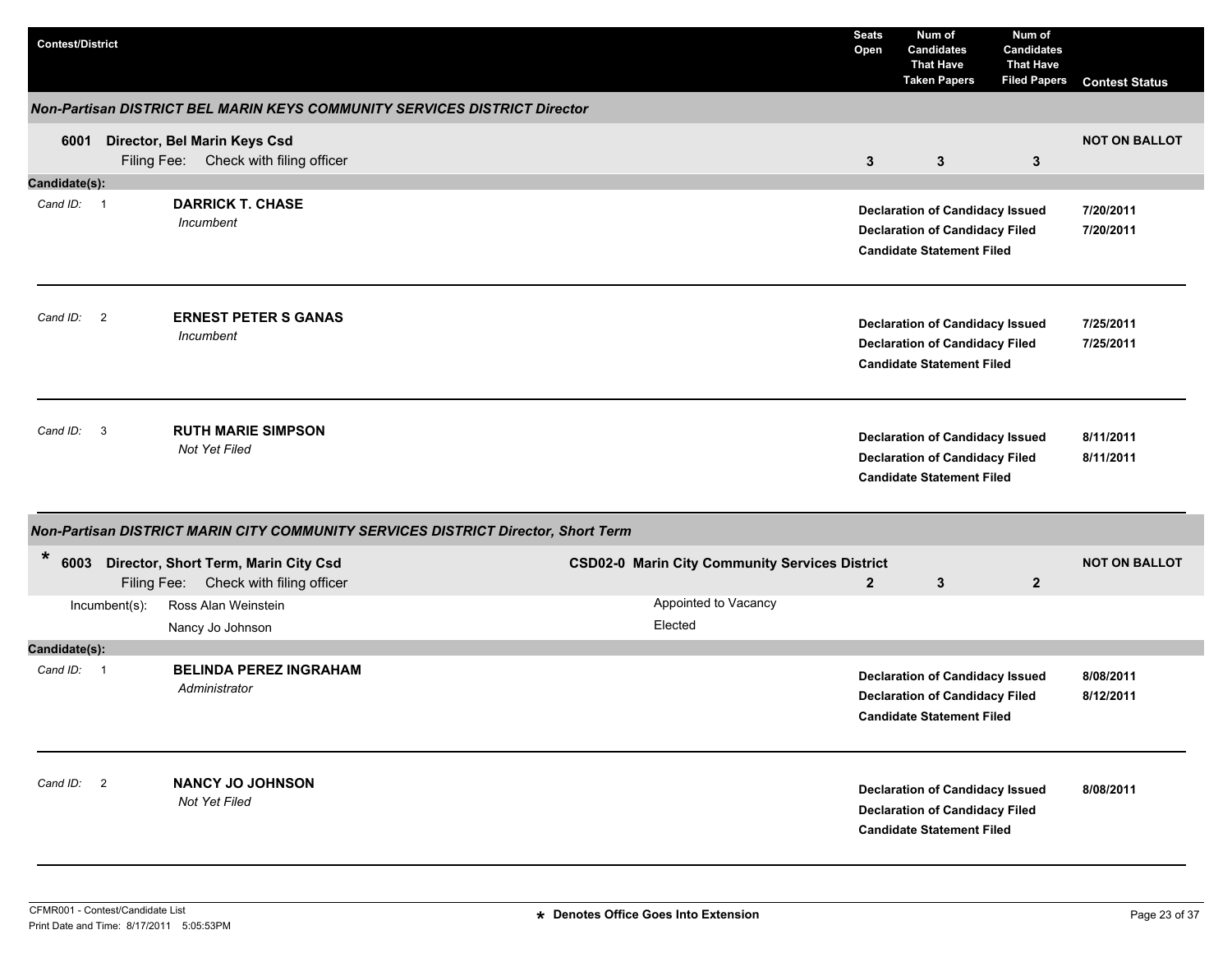| <b>Contest/District</b> |                |                                                                                   |                                                       | <b>Seats</b><br>Open | Num of<br><b>Candidates</b><br><b>That Have</b><br><b>Taken Papers</b>                                              | Num of<br><b>Candidates</b><br><b>That Have</b><br><b>Filed Papers</b> | <b>Contest Status</b>               |
|-------------------------|----------------|-----------------------------------------------------------------------------------|-------------------------------------------------------|----------------------|---------------------------------------------------------------------------------------------------------------------|------------------------------------------------------------------------|-------------------------------------|
|                         |                | Non-Partisan DISTRICT MARIN CITY COMMUNITY SERVICES DISTRICT Director, Short Term |                                                       |                      |                                                                                                                     |                                                                        |                                     |
| 6003                    | Filing Fee:    | Director, Short Term, Marin City Csd<br>Check with filing officer                 |                                                       | $\overline{2}$       | 3                                                                                                                   | $\overline{2}$                                                         | <b>NOT ON BALLOT</b>                |
| Cand ID:                | $\mathbf{3}$   | <b>ROSS WEINSTEIN</b><br>Appointed Incumbent                                      |                                                       |                      | <b>Declaration of Candidacy Issued</b><br><b>Declaration of Candidacy Filed</b><br><b>Candidate Statement Filed</b> |                                                                        | 8/12/2011<br>8/12/2011              |
|                         |                | Non-Partisan DISTRICT MARIN CITY COMMUNITY SERVICES DISTRICT Director, Full Term  |                                                       |                      |                                                                                                                     |                                                                        |                                     |
| $\star$                 |                | 6004 Director, Full Term, Marin City Csd<br>Filing Fee: Check with filing officer | <b>CSD02-0 Marin City Community Services District</b> | $\mathbf{2}$         | 3                                                                                                                   | $\mathbf{2}$                                                           | <b>NOT ON BALLOT</b>                |
|                         | Incumbent(s):  | Royce Y Mc Lemore                                                                 | Elected                                               |                      |                                                                                                                     |                                                                        |                                     |
| Candidate(s):           |                | <b>Everett Parchment Brandon</b>                                                  | Elected                                               |                      |                                                                                                                     |                                                                        |                                     |
| Cand ID: 1              |                | <b>EVERETT P. BRANDON</b><br>Incumbent                                            |                                                       |                      | <b>Declaration of Candidacy Issued</b><br><b>Declaration of Candidacy Filed</b><br><b>Candidate Statement Filed</b> |                                                                        | 7/22/2011<br>8/08/2011<br>8/08/2011 |
| Cand ID:                | $\overline{2}$ | <b>BELINDA PEREZ INGRAHAM</b><br>Not Yet Filed                                    |                                                       |                      | <b>Declaration of Candidacy Issued</b><br><b>Declaration of Candidacy Filed</b><br><b>Candidate Statement Filed</b> |                                                                        | 8/08/2011                           |
| Cand ID:                | 3              | <b>NANCY JO JOHNSON</b><br>Retired                                                |                                                       |                      | <b>Declaration of Candidacy Issued</b><br><b>Declaration of Candidacy Filed</b><br><b>Candidate Statement Filed</b> |                                                                        | 8/08/2011<br>8/11/2011              |
|                         |                | Non-Partisan DISTRICT MARINWOOD COMMUNITY SERVICES DISTRICT Director              |                                                       |                      |                                                                                                                     |                                                                        |                                     |
| $\star$                 |                | 6005 Director, Marinwood Csd<br>Filing Fee: Check with filing officer             | <b>CSD03-0 Marinwood Community Services District</b>  | 3                    | $\mathbf{3}$                                                                                                        | $\mathbf{3}$                                                           | <b>NOT ON BALLOT</b>                |
|                         | Incumbent(s):  | Tarey Ayn Read                                                                    | Elected                                               |                      |                                                                                                                     |                                                                        |                                     |
|                         |                | William Howard Hansell                                                            | Elected                                               |                      |                                                                                                                     |                                                                        |                                     |
|                         |                | Cyane Bemiss Dandridge                                                            | Elected                                               |                      |                                                                                                                     |                                                                        |                                     |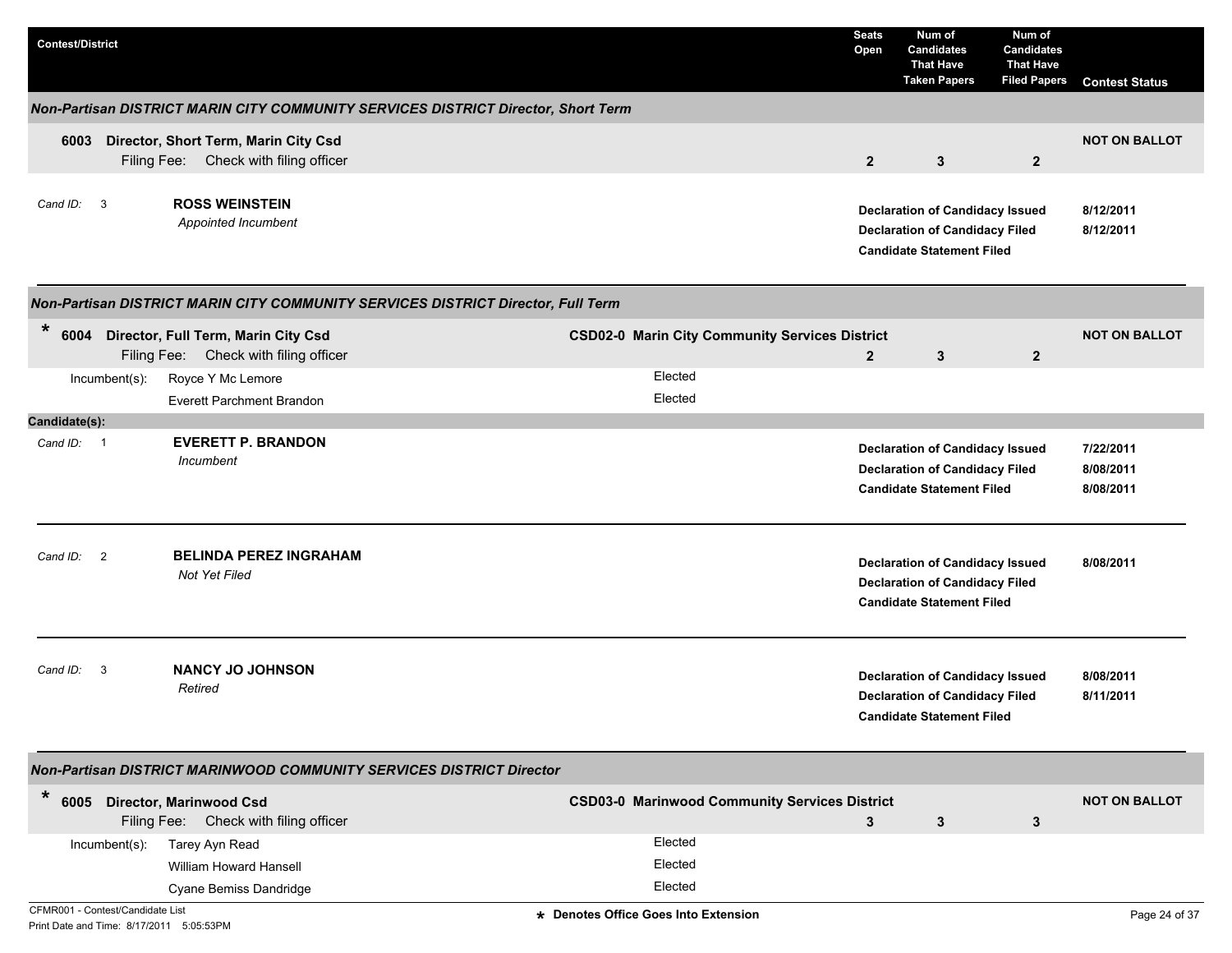| <b>Contest/District</b> |               |                                                                                   |                                                       | <b>Seats</b><br>Open | Num of<br><b>Candidates</b><br><b>That Have</b><br><b>Taken Papers</b>                                              | Num of<br><b>Candidates</b><br><b>That Have</b><br><b>Filed Papers</b> | <b>Contest Status</b>               |
|-------------------------|---------------|-----------------------------------------------------------------------------------|-------------------------------------------------------|----------------------|---------------------------------------------------------------------------------------------------------------------|------------------------------------------------------------------------|-------------------------------------|
|                         |               | Non-Partisan DISTRICT MARINWOOD COMMUNITY SERVICES DISTRICT Director              |                                                       |                      |                                                                                                                     |                                                                        |                                     |
| 6005                    |               | <b>Director, Marinwood Csd</b><br>Filing Fee: Check with filing officer           |                                                       | $\mathbf{3}$         | 3                                                                                                                   | 3                                                                      | <b>NOT ON BALLOT</b>                |
| Candidate(s):           |               |                                                                                   |                                                       |                      |                                                                                                                     |                                                                        |                                     |
| Cand ID: 1              |               | <b>TAREY AYN READ</b><br>Incumbent                                                |                                                       |                      | <b>Declaration of Candidacy Issued</b><br><b>Declaration of Candidacy Filed</b><br><b>Candidate Statement Filed</b> |                                                                        | 7/29/2011<br>7/29/2011              |
| Cand ID: 2              |               | <b>WILLIAM HANSELL</b><br>Incumbent                                               |                                                       |                      | <b>Declaration of Candidacy Issued</b><br><b>Declaration of Candidacy Filed</b><br><b>Candidate Statement Filed</b> |                                                                        | 8/03/2011<br>8/12/2011<br>8/12/2011 |
| Cand ID: 3              |               | <b>CYANE DANDRIDGE</b><br>Incumbent                                               |                                                       |                      | <b>Declaration of Candidacy Issued</b><br><b>Declaration of Candidacy Filed</b><br><b>Candidate Statement Filed</b> |                                                                        | 8/11/2011<br>8/11/2011              |
|                         |               | Non-Partisan DISTRICT MUIR BEACH COMMUNITY SERVICES DISTRICT Director, Short Term |                                                       |                      |                                                                                                                     |                                                                        |                                     |
| 6007                    |               | Director, Short Term, Muir Beach Csd<br>Filing Fee: Check with filing officer     | <b>CSD04-0 Muir Beach Community Services District</b> | $\mathbf{1}$         | $\mathbf{1}$                                                                                                        | 1                                                                      | <b>NOT ON BALLOT</b>                |
|                         | Incumbent(s): | Peter Charles Lambert                                                             | Appointed to Vacancy                                  |                      |                                                                                                                     |                                                                        |                                     |
| Candidate(s):           |               |                                                                                   |                                                       |                      |                                                                                                                     |                                                                        |                                     |
| Cand ID: 1              |               | PETER CHARLES LAMBERT<br><b>Ballot Designation Not Submitted</b>                  |                                                       |                      | <b>Declaration of Candidacy Issued</b><br><b>Declaration of Candidacy Filed</b><br><b>Candidate Statement Filed</b> |                                                                        | 8/10/2011<br>8/10/2011              |
|                         |               | Non-Partisan DISTRICT MUIR BEACH COMMUNITY SERVICES DISTRICT Director, Full Term  |                                                       |                      |                                                                                                                     |                                                                        |                                     |
|                         |               | 6008 Director, Full Term, Muir Beach Csd<br>Filing Fee: Check with filing officer | <b>CSD04-0 Muir Beach Community Services District</b> | $\overline{2}$       | $\mathbf{2}$                                                                                                        | $\overline{\mathbf{2}}$                                                | <b>NOT ON BALLOT</b>                |
|                         | Incumbent(s): | Scott Warren Bender<br>Steven S Shaffer                                           | Elected<br>Elected                                    |                      |                                                                                                                     |                                                                        |                                     |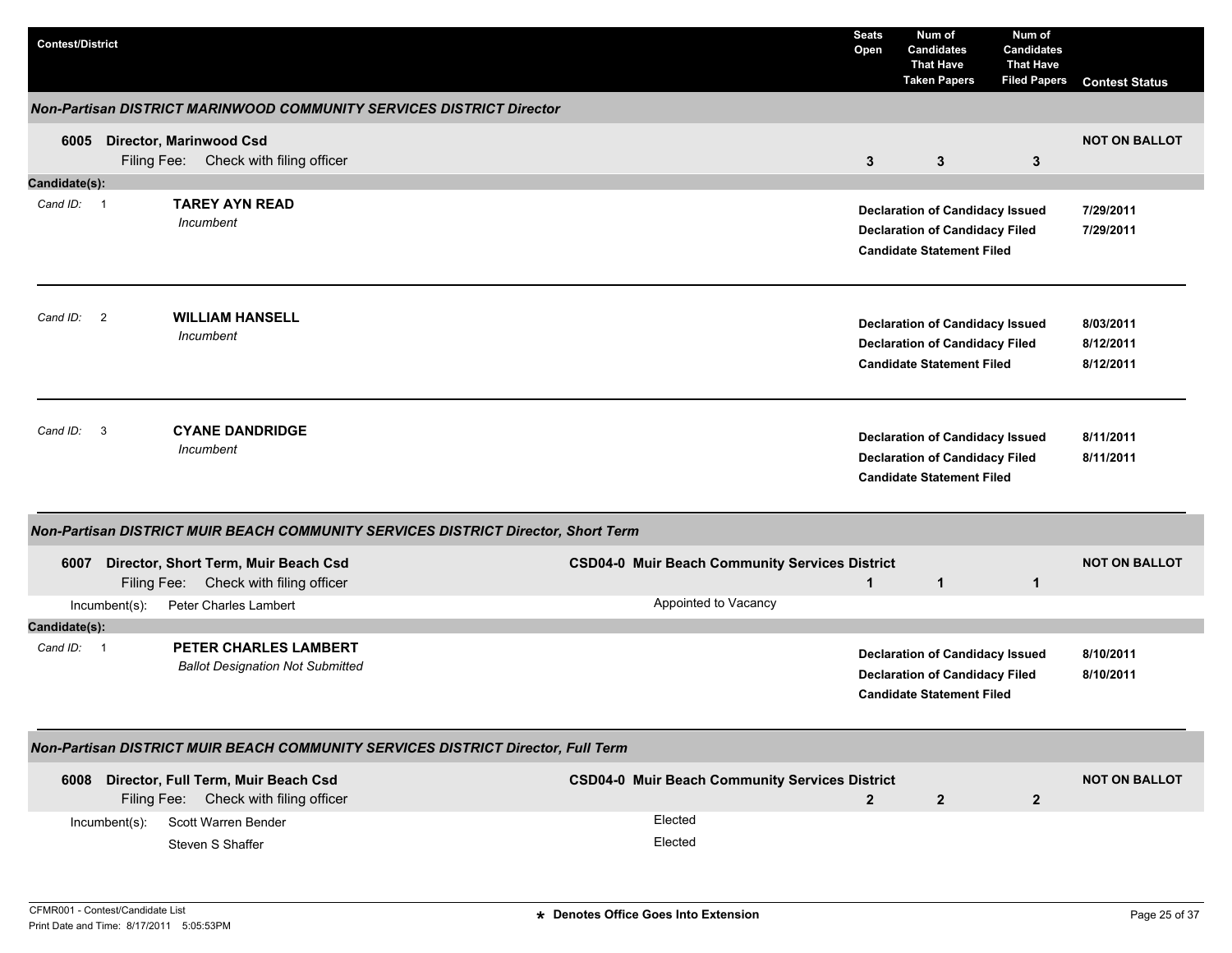| <b>Contest/District</b>    |               |                                                                                   |                                                      | <b>Seats</b><br>Open | Num of<br><b>Candidates</b><br><b>That Have</b><br><b>Taken Papers</b>                                              | Num of<br><b>Candidates</b><br><b>That Have</b><br><b>Filed Papers</b> | <b>Contest Status</b>               |
|----------------------------|---------------|-----------------------------------------------------------------------------------|------------------------------------------------------|----------------------|---------------------------------------------------------------------------------------------------------------------|------------------------------------------------------------------------|-------------------------------------|
|                            |               | Non-Partisan DISTRICT MUIR BEACH COMMUNITY SERVICES DISTRICT Director, Full Term  |                                                      |                      |                                                                                                                     |                                                                        |                                     |
|                            |               | 6008 Director, Full Term, Muir Beach Csd<br>Filing Fee: Check with filing officer |                                                      | $\overline{2}$       | $\overline{2}$                                                                                                      | $\overline{2}$                                                         | <b>NOT ON BALLOT</b>                |
| Candidate(s):              |               |                                                                                   |                                                      |                      |                                                                                                                     |                                                                        |                                     |
| Cand ID: 1                 |               | <b>SCOTT WARREN BENDER</b><br>Incumbent                                           |                                                      |                      | <b>Declaration of Candidacy Issued</b><br><b>Declaration of Candidacy Filed</b><br><b>Candidate Statement Filed</b> |                                                                        | 7/29/2011<br>7/29/2011              |
| Cand ID: 3                 |               | <b>STEVEN S. SHAFFER</b><br><b>Ballot Designation Not Submitted</b>               |                                                      |                      | <b>Declaration of Candidacy Issued</b><br><b>Declaration of Candidacy Filed</b><br><b>Candidate Statement Filed</b> |                                                                        | 8/09/2011<br>8/09/2011              |
|                            |               | Non-Partisan DISTRICT TAMALPAIS COMMUNITY SERVICES DISTRICT Director, Full Term   |                                                      |                      |                                                                                                                     |                                                                        |                                     |
| 6009                       |               | Director, Full Term, Tamalpais Csd<br>Filing Fee: Check with filing officer       | <b>CSD06-0 Tamalpais Community Services District</b> | 3                    | $\mathbf{3}$                                                                                                        | $\mathbf{3}$                                                           | <b>NOT ON BALLOT</b>                |
|                            | Incumbent(s): | Steffen John Bartschat<br>Linda Johnson<br>Gretchen F N Stagg                     | Elected<br>Elected<br>Elected                        |                      |                                                                                                                     |                                                                        |                                     |
| Candidate(s):              |               |                                                                                   |                                                      |                      |                                                                                                                     |                                                                        |                                     |
| Cand ID: 1                 |               | <b>LINDA JOHNSON</b><br>Incumbent                                                 |                                                      |                      | <b>Declaration of Candidacy Issued</b><br><b>Declaration of Candidacy Filed</b><br><b>Candidate Statement Filed</b> |                                                                        | 7/28/2011<br>7/28/2011<br>7/28/2011 |
| $\overline{2}$<br>Cand ID: |               | <b>GRETCHEN F N STAGG</b><br>Incumbent                                            |                                                      |                      | <b>Declaration of Candidacy Issued</b><br><b>Declaration of Candidacy Filed</b><br><b>Candidate Statement Filed</b> |                                                                        | 8/03/2011<br>8/08/2011              |
| Cand ID: 3                 |               | STEFFEN J. BARTSCHAT<br>Incumbent                                                 |                                                      |                      | <b>Declaration of Candidacy Issued</b><br><b>Declaration of Candidacy Filed</b><br><b>Candidate Statement Filed</b> |                                                                        | 8/09/2011<br>8/09/2011<br>8/09/2011 |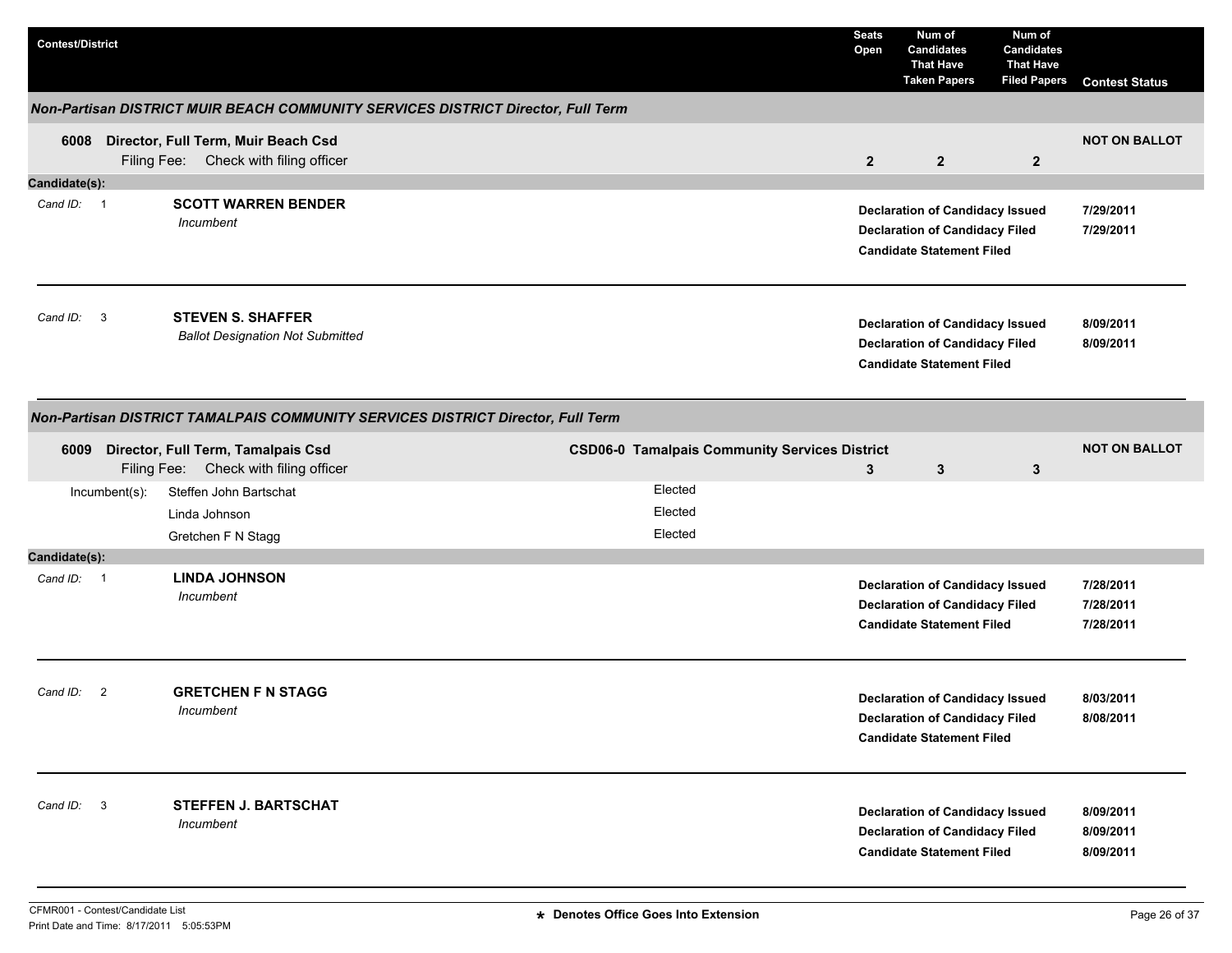| <b>Contest/District</b> |                          |                                                                                   |                                                                                  |                                                      | <b>Seats</b><br>Open | Num of<br><b>Candidates</b><br><b>That Have</b><br><b>Taken Papers</b>                                              | Num of<br><b>Candidates</b><br><b>That Have</b><br><b>Filed Papers</b> | <b>Contest Status</b>  |
|-------------------------|--------------------------|-----------------------------------------------------------------------------------|----------------------------------------------------------------------------------|------------------------------------------------------|----------------------|---------------------------------------------------------------------------------------------------------------------|------------------------------------------------------------------------|------------------------|
|                         |                          |                                                                                   | Non-Partisan DISTRICT TAMALPAIS COMMUNITY SERVICES DISTRICT Director, Short Term |                                                      |                      |                                                                                                                     |                                                                        |                        |
| $\ast$                  |                          | 6010 Director, Short Term, Tamalpais Csd<br>Filing Fee: Check with filing officer |                                                                                  | <b>CSD06-0 Tamalpais Community Services District</b> | $\mathbf{1}$         | $\mathbf{1}$                                                                                                        | $\mathbf{1}$                                                           | <b>NOT ON BALLOT</b>   |
|                         | Incumbent(s):            | Jeffrey Arthur Brown                                                              |                                                                                  | Appointed to Vacancy                                 |                      |                                                                                                                     |                                                                        |                        |
| Candidate(s):           |                          |                                                                                   |                                                                                  |                                                      |                      |                                                                                                                     |                                                                        |                        |
| Cand ID: 1              |                          | <b>JEFF BROWN</b><br>Appointed Incumbent                                          |                                                                                  |                                                      |                      | <b>Declaration of Candidacy Issued</b><br><b>Declaration of Candidacy Filed</b><br><b>Candidate Statement Filed</b> |                                                                        | 8/09/2011<br>8/09/2011 |
|                         |                          | <b>Non-Partisan DISTRICT KENTFIELD FIRE PROTECTION DISTRICT Director</b>          |                                                                                  |                                                      |                      |                                                                                                                     |                                                                        |                        |
| 6018                    |                          | Director, Kentfield Fpd<br>Filing Fee: Check with filing officer                  |                                                                                  | <b>FI03-0 Kentfield Fire District</b>                | $\overline{2}$       | $\overline{2}$                                                                                                      | $\overline{2}$                                                         | <b>NOT ON BALLOT</b>   |
|                         | Incumbent(s):            | <b>Bruce Corbet</b>                                                               |                                                                                  | Elected                                              |                      |                                                                                                                     |                                                                        |                        |
|                         |                          | Michael Gerard Murray                                                             |                                                                                  | Elected                                              |                      |                                                                                                                     |                                                                        |                        |
| Candidate(s):           |                          |                                                                                   |                                                                                  |                                                      |                      |                                                                                                                     |                                                                        |                        |
| Cand ID: 1              |                          | <b>MICHAEL GERARD MURRAY</b><br>Incumbent                                         |                                                                                  |                                                      |                      | <b>Declaration of Candidacy Issued</b><br><b>Declaration of Candidacy Filed</b><br><b>Candidate Statement Filed</b> |                                                                        | 7/20/2011<br>7/20/2011 |
| Cand ID:                | $\overline{\phantom{a}}$ | <b>BRUCE CORBET</b><br>Incumbent                                                  |                                                                                  |                                                      |                      | <b>Declaration of Candidacy Issued</b><br><b>Declaration of Candidacy Filed</b><br><b>Candidate Statement Filed</b> |                                                                        | 7/21/2011<br>7/21/2011 |
|                         |                          | Non-Partisan DISTRICT NOVATO FIRE PROTECTION DISTRICT Director                    |                                                                                  |                                                      |                      |                                                                                                                     |                                                                        |                        |
| $\ast$                  |                          | 6019 Director, Novato Fpd<br>Filing Fee: Check with filing officer                |                                                                                  | <b>FI04-0 Novato Fire Protection District</b>        | 3                    | 5                                                                                                                   | 5                                                                      | <b>NOT ON BALLOT</b>   |
|                         | Incumbent(s):            | L J Silverman<br>Mark James Horick<br>Jim Galli                                   |                                                                                  | Elected<br>Elected<br>Elected                        |                      |                                                                                                                     |                                                                        |                        |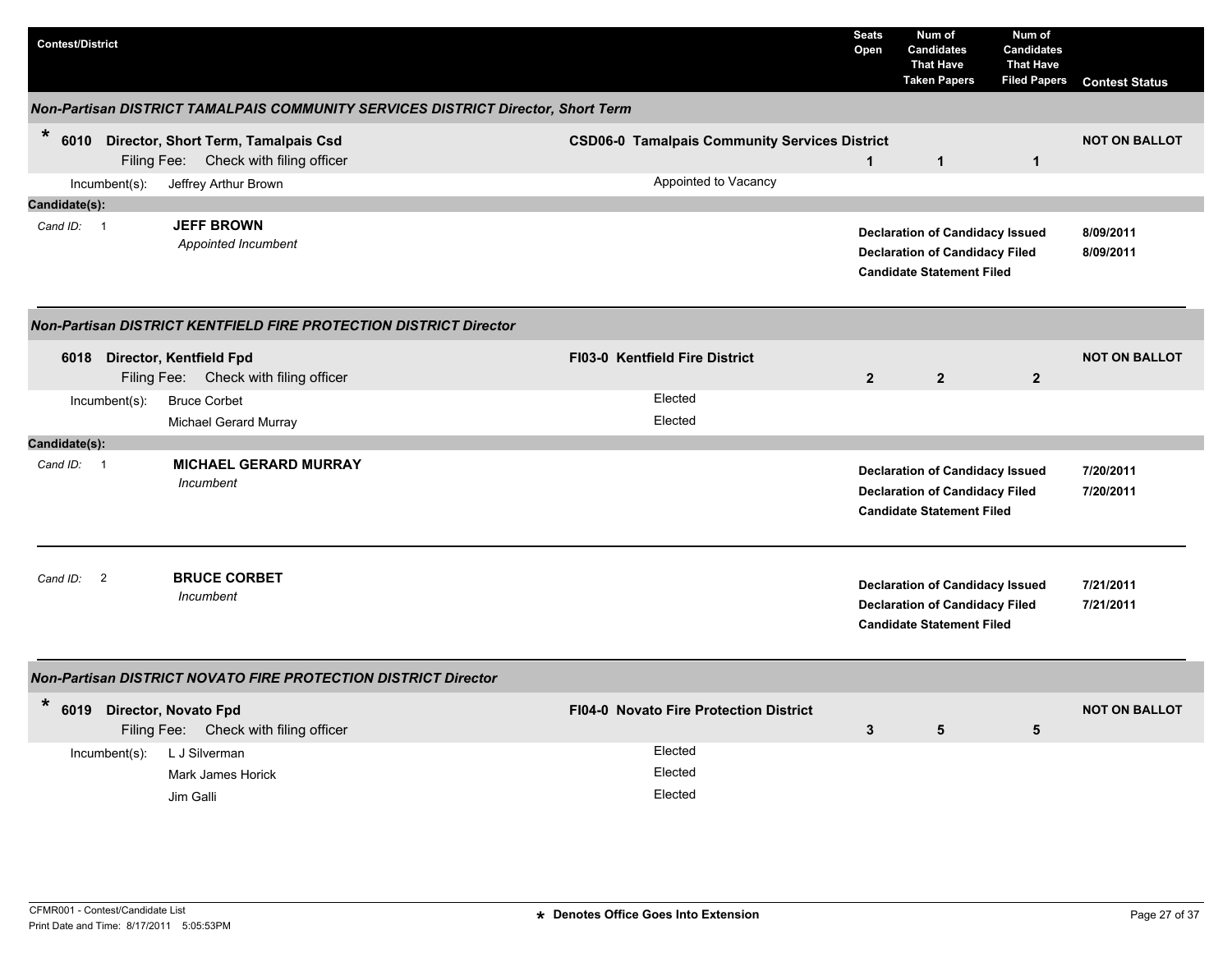| <b>Contest/District</b>             |                  |                                                                       |                                               | <b>Seats</b><br>Open | Num of<br><b>Candidates</b><br><b>That Have</b><br><b>Taken Papers</b>                                              | Num of<br><b>Candidates</b><br><b>That Have</b><br><b>Filed Papers</b> | <b>Contest Status</b>               |
|-------------------------------------|------------------|-----------------------------------------------------------------------|-----------------------------------------------|----------------------|---------------------------------------------------------------------------------------------------------------------|------------------------------------------------------------------------|-------------------------------------|
|                                     |                  | Non-Partisan DISTRICT NOVATO FIRE PROTECTION DISTRICT Director        |                                               |                      |                                                                                                                     |                                                                        |                                     |
| 6019                                |                  | Director, Novato Fpd<br>Filing Fee: Check with filing officer         |                                               | 3                    | $5\phantom{.0}$                                                                                                     | $\sqrt{5}$                                                             | <b>NOT ON BALLOT</b>                |
| Candidate(s):                       |                  |                                                                       |                                               |                      |                                                                                                                     |                                                                        |                                     |
| Cand ID: 1                          |                  | <b>LJ SILVERMAN</b><br>Incumbent                                      |                                               |                      | <b>Declaration of Candidacy Issued</b><br><b>Declaration of Candidacy Filed</b><br><b>Candidate Statement Filed</b> |                                                                        | 7/22/2011<br>7/22/2011<br>7/22/2011 |
| $\overline{\mathbf{3}}$<br>Cand ID: |                  | <b>GARY BUTLER</b><br><b>Local Business Owner</b>                     |                                               |                      | <b>Declaration of Candidacy Issued</b><br><b>Declaration of Candidacy Filed</b><br><b>Candidate Statement Filed</b> |                                                                        | 7/28/2011<br>8/11/2011<br>8/11/2011 |
| Cand ID: 4                          |                  | <b>JIM GALLI</b><br>Incumbent                                         |                                               |                      | <b>Declaration of Candidacy Issued</b><br><b>Declaration of Candidacy Filed</b><br><b>Candidate Statement Filed</b> |                                                                        | 8/09/2011<br>8/09/2011<br>8/09/2011 |
| Cand ID: 5                          |                  | <b>TOMAS P. KASELIONIS</b><br><b>Emergency Manager</b>                |                                               |                      | <b>Declaration of Candidacy Issued</b><br><b>Declaration of Candidacy Filed</b><br><b>Candidate Statement Filed</b> |                                                                        | 8/11/2011<br>8/12/2011<br>8/12/2011 |
| Cand ID:                            | - 6              | <b>TOM RYAN</b><br>Director Corporate Compliance                      |                                               |                      | <b>Declaration of Candidacy Issued</b><br><b>Declaration of Candidacy Filed</b><br><b>Candidate Statement Filed</b> |                                                                        | 8/16/2011<br>8/16/2011<br>8/16/2011 |
|                                     |                  | Non-Partisan DISTRICT SLEEPY HOLLOW FIRE PROTECTION DISTRICT Director |                                               |                      |                                                                                                                     |                                                                        |                                     |
| 6021                                |                  | Director, Sleepy Hollow Fpd<br>Filing Fee: Check with filing officer  | FI05-0 Sleepy Hollow Fire Protection District | $\overline{2}$       | $\overline{2}$                                                                                                      | $\overline{2}$                                                         | <b>NOT ON BALLOT</b>                |
|                                     | $Incumbent(s)$ : | Frank Joseph Berto<br>Thomas Joseph Finn                              | Elected<br>Elected                            |                      |                                                                                                                     |                                                                        |                                     |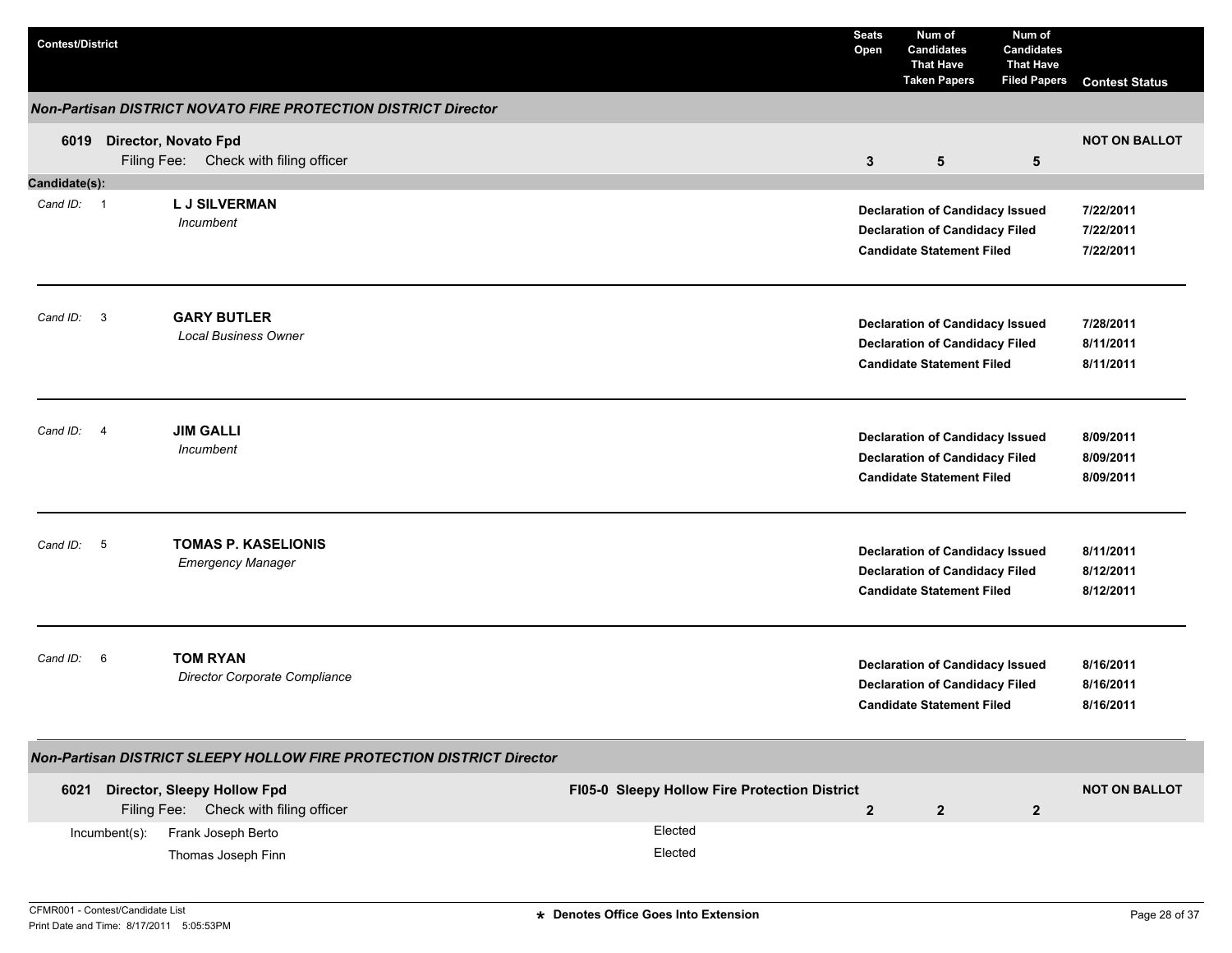| <b>Contest/District</b> |                |                                                                             |                                               | <b>Seats</b><br>Open | Num of<br><b>Candidates</b><br><b>That Have</b><br><b>Taken Papers</b>                                              | Num of<br><b>Candidates</b><br><b>That Have</b><br><b>Filed Papers</b> | <b>Contest Status</b>  |
|-------------------------|----------------|-----------------------------------------------------------------------------|-----------------------------------------------|----------------------|---------------------------------------------------------------------------------------------------------------------|------------------------------------------------------------------------|------------------------|
|                         |                | Non-Partisan DISTRICT SLEEPY HOLLOW FIRE PROTECTION DISTRICT Director       |                                               |                      |                                                                                                                     |                                                                        |                        |
| 6021                    |                | <b>Director, Sleepy Hollow Fpd</b><br>Filing Fee: Check with filing officer |                                               | $\overline{2}$       | $\overline{2}$                                                                                                      | $\overline{2}$                                                         | <b>NOT ON BALLOT</b>   |
| Candidate(s):           |                |                                                                             |                                               |                      |                                                                                                                     |                                                                        |                        |
| Cand ID: 1              |                | <b>THOMAS JOSEPH FINN</b><br>Incumbent                                      |                                               |                      | <b>Declaration of Candidacy Issued</b><br><b>Declaration of Candidacy Filed</b><br><b>Candidate Statement Filed</b> |                                                                        | 7/27/2011<br>7/28/2011 |
| Cand ID:                | $\overline{2}$ | <b>FRANK JOSEPH BERTO</b><br>Incumbent                                      |                                               |                      | <b>Declaration of Candidacy Issued</b><br><b>Declaration of Candidacy Filed</b><br><b>Candidate Statement Filed</b> |                                                                        | 7/27/2011<br>7/28/2011 |
|                         |                | Non-Partisan DISTRICT STINSON BEACH FIRE PROTECTION DISTRICT Director       |                                               |                      |                                                                                                                     |                                                                        |                        |
| $\ast$                  |                | 6023 Director, Stinson Beach Fpd<br>Filing Fee: Check with filing officer   | FI07-0 Stinson Beach Fire Protection District | 3                    | $\mathbf{3}$                                                                                                        | $\mathbf{3}$                                                           | <b>NOT ON BALLOT</b>   |
|                         | Incumbent(s):  | Christopher J Harrington<br>Philip Joseph O Brien<br>John R Washington      | Elected<br>Elected<br>Elected                 |                      |                                                                                                                     |                                                                        |                        |
| Candidate(s):           |                |                                                                             |                                               |                      |                                                                                                                     |                                                                        |                        |
| Cand ID: 1              |                | <b>RALPH "ROB" ROBINSON</b><br>Attorney/Firefighter                         |                                               |                      | <b>Declaration of Candidacy Issued</b><br><b>Declaration of Candidacy Filed</b><br><b>Candidate Statement Filed</b> |                                                                        | 8/02/2011<br>8/05/2011 |
| Cand ID: 2              |                | <b>JOHN R. WASHINGTON</b><br><b>Ballot Designation Not Submitted</b>        |                                               |                      | <b>Declaration of Candidacy Issued</b><br><b>Declaration of Candidacy Filed</b><br><b>Candidate Statement Filed</b> |                                                                        | 8/02/2011<br>8/02/2011 |
| Cand ID: 3              |                | PHILIP O'BRIEN<br>Incumbent                                                 |                                               |                      | <b>Declaration of Candidacy Issued</b><br><b>Declaration of Candidacy Filed</b><br><b>Candidate Statement Filed</b> |                                                                        | 8/02/2011<br>8/02/2011 |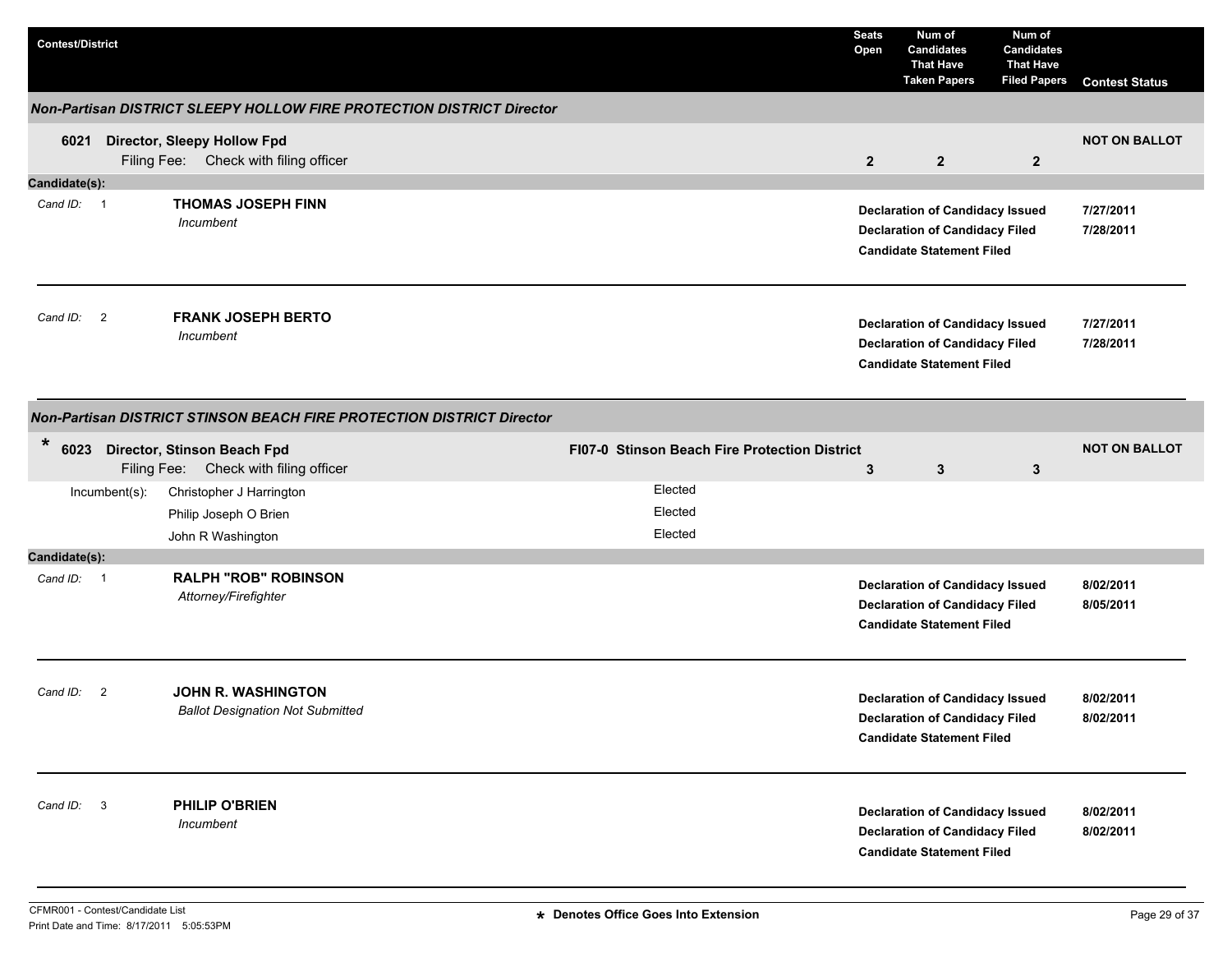| <b>Contest/District</b>              |                                                                               |                                                | <b>Seats</b><br>Open | Num of<br><b>Candidates</b><br><b>That Have</b><br><b>Taken Papers</b>                                              | Num of<br><b>Candidates</b><br><b>That Have</b><br><b>Filed Papers</b> | <b>Contest Status</b>               |
|--------------------------------------|-------------------------------------------------------------------------------|------------------------------------------------|----------------------|---------------------------------------------------------------------------------------------------------------------|------------------------------------------------------------------------|-------------------------------------|
|                                      | <b>Non-Partisan DISTRICT SOUTHERN MARIN FIRE PROTECTION DISTRICT Director</b> |                                                |                      |                                                                                                                     |                                                                        |                                     |
|                                      | 6026 Director, Southern Marin Fpd<br>Filing Fee: Check with filing officer    | FI06-0 Southern Marin Fire Protection Dist     | 3                    | 4                                                                                                                   | 4                                                                      | <b>NOT ON BALLOT</b>                |
| Incumbent(s):                        | Cathryn Ann Hilliard<br>Ronald Rolland Barney<br>Douglas Lyman Wriston        | Elected<br>Elected<br>Elected                  |                      |                                                                                                                     |                                                                        |                                     |
| Candidate(s):                        |                                                                               |                                                |                      |                                                                                                                     |                                                                        |                                     |
| Cand ID: 1                           | <b>CATHRYN ANN HILLIARD</b><br>Incumbent                                      |                                                |                      | <b>Declaration of Candidacy Issued</b><br><b>Declaration of Candidacy Filed</b><br><b>Candidate Statement Filed</b> |                                                                        | 7/18/2011<br>7/27/2011<br>7/27/2011 |
| $\overline{\phantom{0}}$<br>Cand ID: | <b>SCOTT E. WILMORE</b><br>Strategic Planner                                  |                                                |                      | <b>Declaration of Candidacy Issued</b><br><b>Declaration of Candidacy Filed</b><br><b>Candidate Statement Filed</b> |                                                                        | 7/22/2011<br>7/22/2011              |
| $\overline{\mathbf{3}}$<br>Cand ID:  | <b>DOUGLAS WRISTON</b><br>Incumbent                                           |                                                |                      | <b>Declaration of Candidacy Issued</b><br><b>Declaration of Candidacy Filed</b><br><b>Candidate Statement Filed</b> |                                                                        | 7/26/2011<br>7/26/2011              |
| Cand ID:<br>$\overline{4}$           | <b>RON BARNEY</b><br>Incumbent                                                |                                                |                      | <b>Declaration of Candidacy Issued</b><br><b>Declaration of Candidacy Filed</b><br><b>Candidate Statement Filed</b> |                                                                        | 8/09/2011<br>8/09/2011<br>8/09/2011 |
|                                      | <b>Non-Partisan DISTRICT TIBURON FIRE PROTECTION DISTRICT Director</b>        |                                                |                      |                                                                                                                     |                                                                        |                                     |
| $\star$                              | 6028 Director, Tiburon Fpd<br>Filing Fee: Check with filing officer           | <b>FI09-0 Tiburon Fire Protection District</b> | $\overline{2}$       | $\overline{2}$                                                                                                      | $\overline{2}$                                                         | <b>NOT ON BALLOT</b>                |
| Incumbent(s):                        | <b>Steve James Sears</b><br>Robert G Miller                                   | Appointed to Vacancy<br>Elected                |                      |                                                                                                                     |                                                                        |                                     |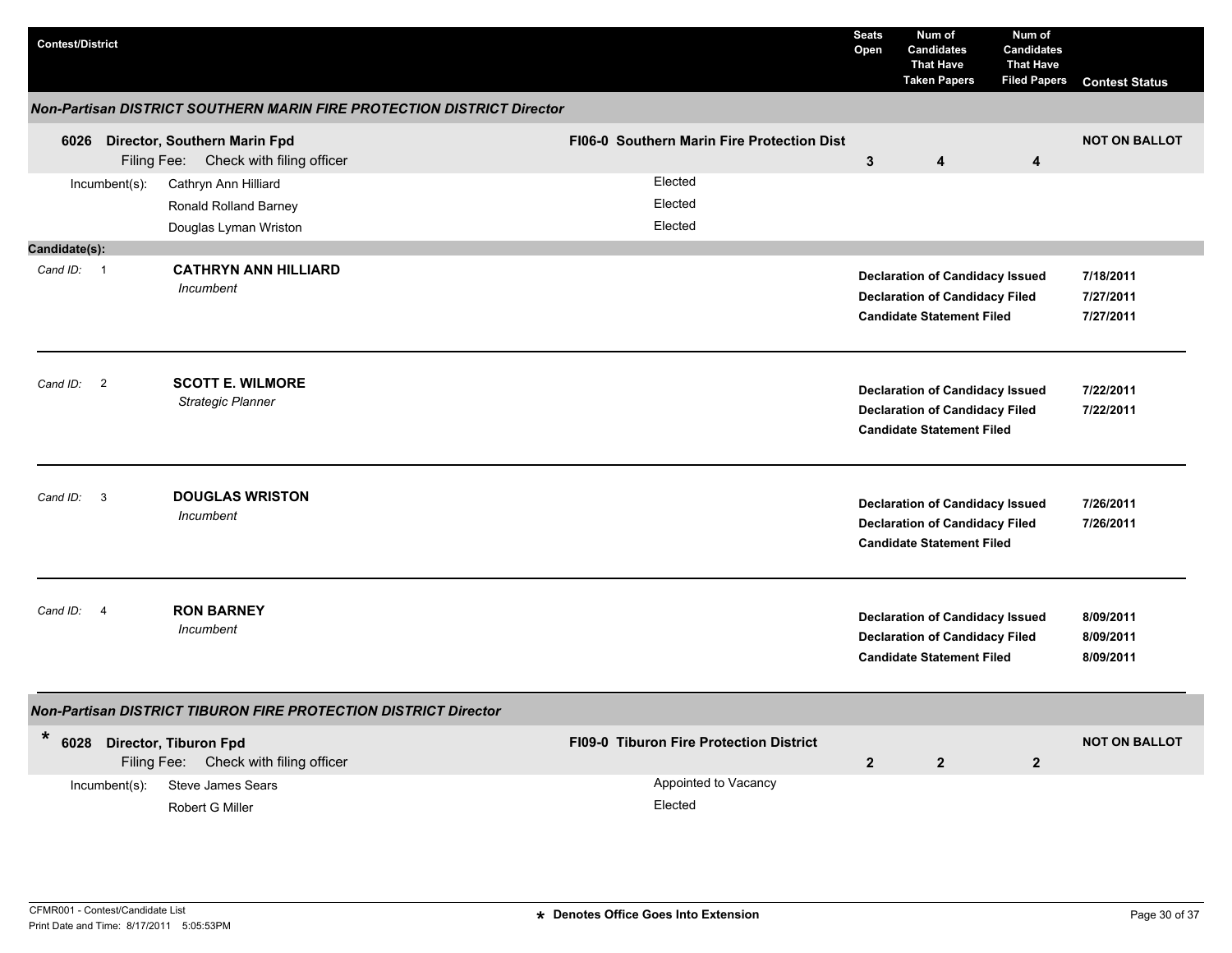| <b>Contest/District</b>                                                      |                |                                                                                 |                                                   | <b>Seats</b><br>Open | Num of<br><b>Candidates</b><br><b>That Have</b><br><b>Taken Papers</b>                                              | Num of<br><b>Candidates</b><br><b>That Have</b><br><b>Filed Papers</b> | <b>Contest Status</b>               |
|------------------------------------------------------------------------------|----------------|---------------------------------------------------------------------------------|---------------------------------------------------|----------------------|---------------------------------------------------------------------------------------------------------------------|------------------------------------------------------------------------|-------------------------------------|
|                                                                              |                | <b>Non-Partisan DISTRICT TIBURON FIRE PROTECTION DISTRICT Director</b>          |                                                   |                      |                                                                                                                     |                                                                        |                                     |
| 6028                                                                         |                | Director, Tiburon Fpd<br>Filing Fee: Check with filing officer                  |                                                   | $\overline{2}$       | $\overline{2}$                                                                                                      | $\overline{2}$                                                         | <b>NOT ON BALLOT</b>                |
| Candidate(s):                                                                |                |                                                                                 |                                                   |                      |                                                                                                                     |                                                                        |                                     |
| Cand ID: 1                                                                   |                | <b>ROBERT G. MILLER</b><br>Incumbent                                            |                                                   |                      | <b>Declaration of Candidacy Issued</b><br><b>Declaration of Candidacy Filed</b><br><b>Candidate Statement Filed</b> |                                                                        | 8/05/2011<br>8/05/2011<br>8/05/2011 |
| Cand ID:                                                                     | $\overline{2}$ | <b>STEVE JAMES SEARS</b><br>Appointed Incumbent                                 |                                                   |                      | <b>Declaration of Candidacy Issued</b><br><b>Declaration of Candidacy Filed</b><br><b>Candidate Statement Filed</b> |                                                                        | 8/05/2011<br>8/05/2011<br>8/05/2011 |
|                                                                              |                | Non-Partisan DISTRICT BOLINAS COMMUNITY PUBLIC UTILITY DISTRICT Director        |                                                   |                      |                                                                                                                     |                                                                        |                                     |
| 6032                                                                         |                | <b>Director, Bolinas Community Pud</b><br>Filing Fee: Check with filing officer | PUD01-0 Bolinas Community Public Utility District | $\overline{2}$       | $\overline{2}$                                                                                                      | $\overline{2}$                                                         | <b>NOT ON BALLOT</b>                |
|                                                                              | Incumbent(s):  | Vic Amoroso<br>Donald Leonard Smith                                             | Elected<br>Elected                                |                      |                                                                                                                     |                                                                        |                                     |
| Candidate(s):                                                                |                |                                                                                 |                                                   |                      |                                                                                                                     |                                                                        |                                     |
| Cand ID: 1                                                                   |                | <b>DON SMITH</b><br><b>Retired Engineer</b>                                     |                                                   |                      | <b>Declaration of Candidacy Issued</b><br><b>Declaration of Candidacy Filed</b><br><b>Candidate Statement Filed</b> |                                                                        | 7/28/2011<br>7/29/2011              |
| Cand ID:                                                                     | 3              | <b>VIC AMOROSO</b><br>Incumbent                                                 |                                                   |                      | <b>Declaration of Candidacy Issued</b><br><b>Declaration of Candidacy Filed</b><br><b>Candidate Statement Filed</b> |                                                                        | 8/09/2011<br>8/09/2011              |
|                                                                              |                | Non-Partisan DISTRICT INVERNESS PUBLIC UTILITY DISTRICT Director                |                                                   |                      |                                                                                                                     |                                                                        |                                     |
|                                                                              |                | 6033 Director, Inverness Pud<br>Filing Fee: Check with filing officer           | PUD02-0 Inverness Public Utility District         | $\mathbf{3}$         | 3                                                                                                                   | $\mathbf{3}$                                                           | <b>NOT ON BALLOT</b>                |
|                                                                              | Incumbent(s):  | Laura Bratenahl Alderdice<br>Alden Sharp Adkins<br>Michael Dunlea Mc Eneany     | Elected<br>Appointed to Vacancy<br>Elected        |                      |                                                                                                                     |                                                                        |                                     |
| CFMR001 - Contest/Candidate List<br>Print Date and Time: 8/17/2011 5:05:53PM |                |                                                                                 | * Denotes Office Goes Into Extension              |                      |                                                                                                                     |                                                                        | Page 31 of 37                       |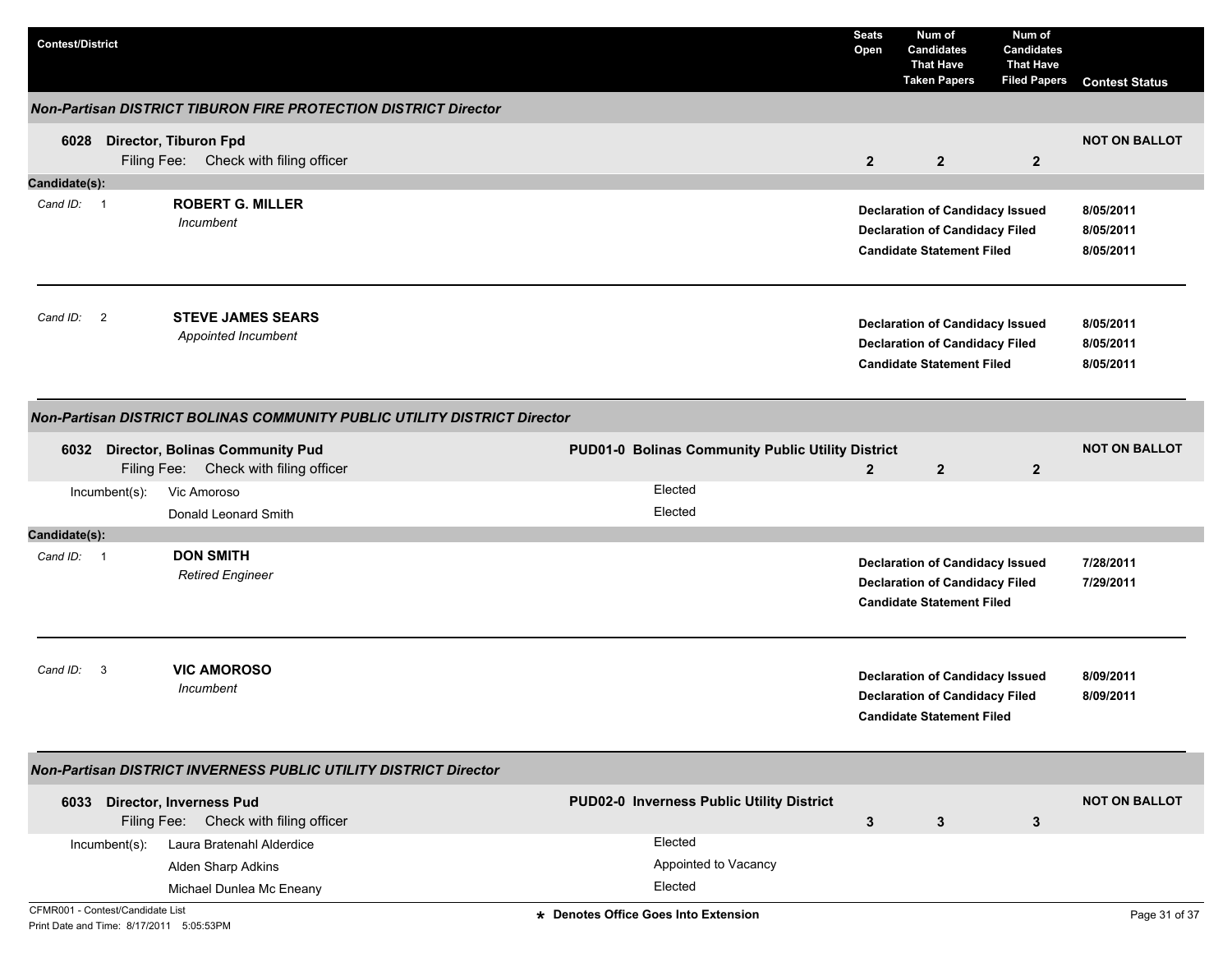| <b>Contest/District</b> |               |                                                                              |                                            | <b>Seats</b><br>Open | Num of<br><b>Candidates</b><br><b>That Have</b><br><b>Taken Papers</b>                                              | Num of<br><b>Candidates</b><br><b>That Have</b><br><b>Filed Papers</b> | <b>Contest Status</b>               |
|-------------------------|---------------|------------------------------------------------------------------------------|--------------------------------------------|----------------------|---------------------------------------------------------------------------------------------------------------------|------------------------------------------------------------------------|-------------------------------------|
|                         |               | Non-Partisan DISTRICT INVERNESS PUBLIC UTILITY DISTRICT Director             |                                            |                      |                                                                                                                     |                                                                        |                                     |
|                         |               | 6033 Director, Inverness Pud<br>Filing Fee: Check with filing officer        |                                            | 3                    | $\mathbf{3}$                                                                                                        | $\mathbf{3}$                                                           | <b>NOT ON BALLOT</b>                |
| Candidate(s):           |               |                                                                              |                                            |                      |                                                                                                                     |                                                                        |                                     |
| Cand ID: 1              |               | <b>ALDEN SHARP ADKINS</b><br>Appointed Incumbent                             |                                            |                      | <b>Declaration of Candidacy Issued</b><br><b>Declaration of Candidacy Filed</b><br><b>Candidate Statement Filed</b> |                                                                        | 7/26/2011<br>7/26/2011              |
| Cand ID: 2              |               | <b>LAURA BRATENAHL ALDERDICE</b><br>Incumbent                                |                                            |                      | <b>Declaration of Candidacy Issued</b><br><b>Declaration of Candidacy Filed</b><br><b>Candidate Statement Filed</b> |                                                                        | 7/28/2011<br>7/28/2011              |
| Cand ID: 3              |               | <b>MICHAEL DUNLEA MCENEANY</b><br>Incumbent                                  |                                            |                      | <b>Declaration of Candidacy Issued</b><br><b>Declaration of Candidacy Filed</b><br><b>Candidate Statement Filed</b> |                                                                        | 7/29/2011<br>7/29/2011              |
|                         |               | Non-Partisan DISTRICT SANITARY DISTRICT NO. 5 - TIBURON Director             |                                            |                      |                                                                                                                     |                                                                        |                                     |
| $\ast$                  |               | 6039 Director, Sanitary Dis 5 - Tib<br>Filing Fee: Check with filing officer | SA02-0 Tiburon Sanitary District No. 5     | 3                    | $\mathbf{3}$                                                                                                        | $\mathbf{3}$                                                           | <b>NOT ON BALLOT</b>                |
|                         | Incumbent(s): | William Lorch Teiser<br>Corinne W Wiley<br>Claire Marie McAuliffe            | Appointed to Vacancy<br>Elected<br>Elected |                      |                                                                                                                     |                                                                        |                                     |
| Candidate(s):           |               |                                                                              |                                            |                      |                                                                                                                     |                                                                        |                                     |
| Cand ID: 1              |               | <b>RICHARD NEIL SNYDER</b><br>Attorney                                       |                                            |                      | <b>Declaration of Candidacy Issued</b><br><b>Declaration of Candidacy Filed</b><br><b>Candidate Statement Filed</b> |                                                                        | 7/18/2011<br>8/01/2011<br>8/01/2011 |
| Cand ID: 2              |               | <b>BILL TEISER</b><br>Appointed Incumbent                                    |                                            |                      | <b>Declaration of Candidacy Issued</b><br><b>Declaration of Candidacy Filed</b><br><b>Candidate Statement Filed</b> |                                                                        | 7/20/2011<br>7/21/2011<br>7/21/2011 |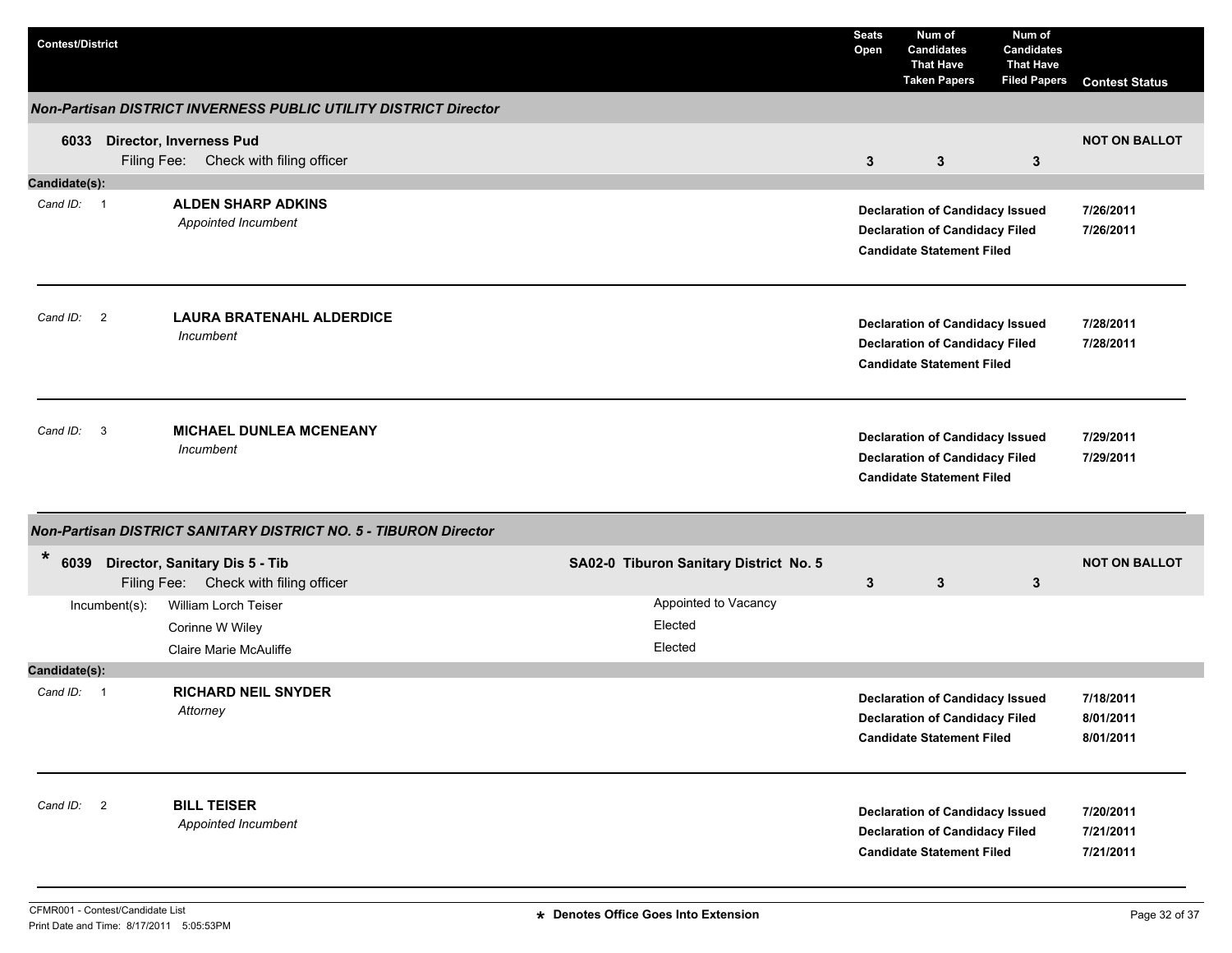| <b>Contest/District</b>                                                      |                                                                                  |                                           | <b>Seats</b><br>Open | Num of<br><b>Candidates</b><br><b>That Have</b><br><b>Taken Papers</b>                                              | Num of<br><b>Candidates</b><br><b>That Have</b><br><b>Filed Papers</b> | <b>Contest Status</b>               |
|------------------------------------------------------------------------------|----------------------------------------------------------------------------------|-------------------------------------------|----------------------|---------------------------------------------------------------------------------------------------------------------|------------------------------------------------------------------------|-------------------------------------|
|                                                                              | Non-Partisan DISTRICT SANITARY DISTRICT NO. 5 - TIBURON Director                 |                                           |                      |                                                                                                                     |                                                                        |                                     |
| 6039                                                                         | Director, Sanitary Dis 5 - Tib<br>Filing Fee: Check with filing officer          |                                           | $\mathbf{3}$         | $\mathbf{3}$                                                                                                        | 3                                                                      | <b>NOT ON BALLOT</b>                |
| Cand ID: 3                                                                   | <b>MICHAEL C. LASKY</b><br>Retired                                               |                                           |                      | <b>Declaration of Candidacy Issued</b><br><b>Declaration of Candidacy Filed</b><br><b>Candidate Statement Filed</b> |                                                                        | 7/26/2011<br>8/08/2011<br>8/08/2011 |
|                                                                              | <b>Non-Partisan DISTRICT ALTO SANITARY DISTRICT Director</b>                     |                                           |                      |                                                                                                                     |                                                                        |                                     |
| 6043                                                                         | <b>Director, Alto Sanitary District</b><br>Filing Fee: Check with filing officer | <b>SA05-0 Alto Sanitary District</b>      | 3                    | $\mathbf{3}$                                                                                                        | $\mathbf{3}$                                                           | <b>NOT ON BALLOT</b>                |
| Incumbent(s):                                                                | Tania Graham Kennedy                                                             | Elected                                   |                      |                                                                                                                     |                                                                        |                                     |
|                                                                              | Joyce F Miles                                                                    | Elected                                   |                      |                                                                                                                     |                                                                        |                                     |
| Candidate(s):                                                                | Pedro F Femenia                                                                  | Elected                                   |                      |                                                                                                                     |                                                                        |                                     |
| Cand ID: 1                                                                   | <b>JOYCE F. MILES</b><br>Incumbent                                               |                                           |                      | <b>Declaration of Candidacy Issued</b><br><b>Declaration of Candidacy Filed</b><br><b>Candidate Statement Filed</b> |                                                                        | 7/21/2011<br>7/21/2011              |
| Cand ID:<br>$\overline{2}$                                                   | <b>TANIA GRAHAM KENNEDY</b><br><b>Ballot Designation Not Submitted</b>           |                                           |                      | <b>Declaration of Candidacy Issued</b><br><b>Declaration of Candidacy Filed</b><br><b>Candidate Statement Filed</b> |                                                                        | 8/01/2011<br>8/01/2011              |
| Cand ID:<br>3                                                                | <b>PEDRO F. FEMENIA</b><br>Incumbent                                             |                                           |                      | <b>Declaration of Candidacy Issued</b><br><b>Declaration of Candidacy Filed</b><br><b>Candidate Statement Filed</b> |                                                                        | 8/08/2011<br>8/08/2011              |
|                                                                              | Non-Partisan DISTRICT HOMESTEAD VALLEY SANITARY DISTRICT Director                |                                           |                      |                                                                                                                     |                                                                        |                                     |
|                                                                              | 6045 Director, Homestead Vly Sanitary<br>Filing Fee: Check with filing officer   | SA06-0 Homestead Valley Sanitary District | $\mathbf{3}$         | 3                                                                                                                   | 3                                                                      | <b>NOT ON BALLOT</b>                |
| Incumbent(s):                                                                | Einar Lars Asbo                                                                  | Elected                                   |                      |                                                                                                                     |                                                                        |                                     |
|                                                                              | <b>Robert Scott Westbrook</b>                                                    | Elected                                   |                      |                                                                                                                     |                                                                        |                                     |
| CFMR001 - Contest/Candidate List<br>Print Date and Time: 8/17/2011 5:05:53PM |                                                                                  | * Denotes Office Goes Into Extension      |                      |                                                                                                                     |                                                                        | Page 33 of 37                       |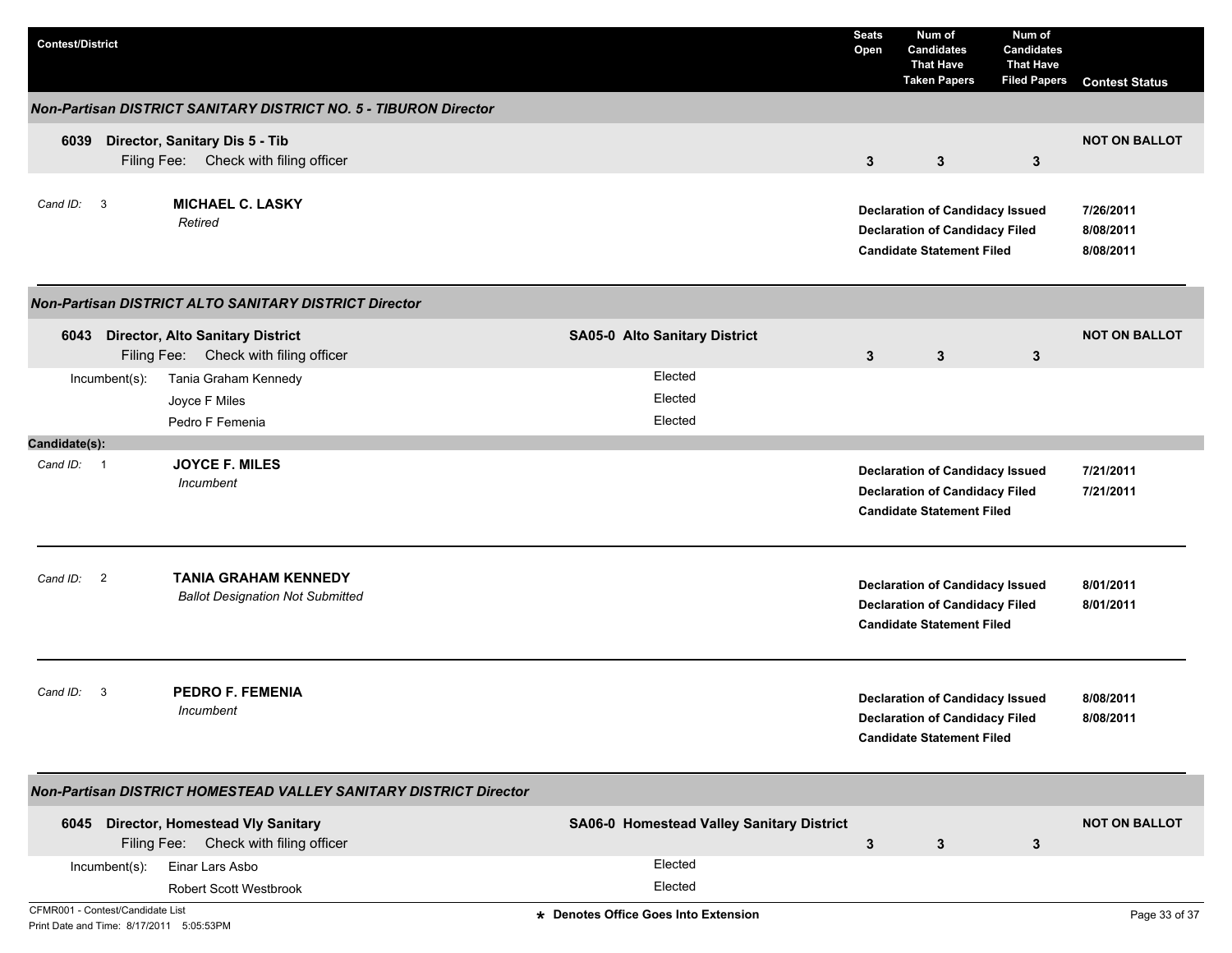| <b>Contest/District</b> |               |                                                                                  |                                              | <b>Seats</b><br>Open | Num of<br><b>Candidates</b><br><b>That Have</b><br><b>Taken Papers</b>                                              | Num of<br><b>Candidates</b><br><b>That Have</b><br><b>Filed Papers</b> | <b>Contest Status</b>               |
|-------------------------|---------------|----------------------------------------------------------------------------------|----------------------------------------------|----------------------|---------------------------------------------------------------------------------------------------------------------|------------------------------------------------------------------------|-------------------------------------|
|                         |               | Non-Partisan DISTRICT HOMESTEAD VALLEY SANITARY DISTRICT Director                |                                              |                      |                                                                                                                     |                                                                        |                                     |
| 6045                    |               | <b>Director, Homestead Vly Sanitary</b><br>Filing Fee: Check with filing officer | SA06-0 Homestead Valley Sanitary District    | $\mathbf{3}$         | 3                                                                                                                   | $\mathbf{3}$                                                           | <b>NOT ON BALLOT</b>                |
|                         | Incumbent(s): | Scott Morgan Noble                                                               | Elected                                      |                      |                                                                                                                     |                                                                        |                                     |
| Candidate(s):           |               |                                                                                  |                                              |                      |                                                                                                                     |                                                                        |                                     |
| Cand ID: 1              |               | <b>EINAR LARS ASBO</b><br>Incumbent                                              |                                              |                      | <b>Declaration of Candidacy Issued</b><br><b>Declaration of Candidacy Filed</b><br><b>Candidate Statement Filed</b> |                                                                        | 7/28/2011<br>7/28/2011              |
| Cand ID: 2              |               | <b>ROBERT SCOTT WESTBROOK</b><br><b>Ballot Designation Not Submitted</b>         |                                              |                      | <b>Declaration of Candidacy Issued</b><br><b>Declaration of Candidacy Filed</b><br><b>Candidate Statement Filed</b> |                                                                        | 8/04/2011<br>8/04/2011              |
| Cand ID: 3              |               | <b>SCOTT MORGAN NOBLE</b><br>Incumbent                                           |                                              |                      | <b>Declaration of Candidacy Issued</b><br><b>Declaration of Candidacy Filed</b><br><b>Candidate Statement Filed</b> |                                                                        | 8/05/2011<br>8/05/2011              |
|                         |               | Non-Partisan DISTRICT LAS GALLINAS VALLEY SANITARY DISTRICT Director             |                                              |                      |                                                                                                                     |                                                                        |                                     |
| 6048                    |               | Director, Las Gallinas Vy Sanitary<br>Filing Fee: Check with filing officer      | SA07-0 Las Gallinas Valley Sanitary District | $\overline{2}$       | $\overline{2}$                                                                                                      | $\mathbf{2}$                                                           | <b>NOT ON BALLOT</b>                |
|                         | Incumbent(s): | Craig K Murray                                                                   | Elected                                      |                      |                                                                                                                     |                                                                        |                                     |
|                         |               | Judy Anne Schriebman                                                             | Elected                                      |                      |                                                                                                                     |                                                                        |                                     |
| Candidate(s):           |               |                                                                                  |                                              |                      |                                                                                                                     |                                                                        |                                     |
| Cand ID: 1              |               | <b>JUDY SCHRIEBMAN</b><br>Incumbent                                              |                                              |                      | <b>Declaration of Candidacy Issued</b><br><b>Declaration of Candidacy Filed</b><br><b>Candidate Statement Filed</b> |                                                                        | 7/26/2011<br>8/05/2011<br>8/05/2011 |
| Cand ID: 2              |               | <b>CRAIG KJERSGAARD MURRAY</b><br><b>Incumbent</b>                               |                                              |                      | <b>Declaration of Candidacy Issued</b><br><b>Declaration of Candidacy Filed</b><br><b>Candidate Statement Filed</b> |                                                                        | 7/28/2011<br>8/08/2011<br>8/08/2011 |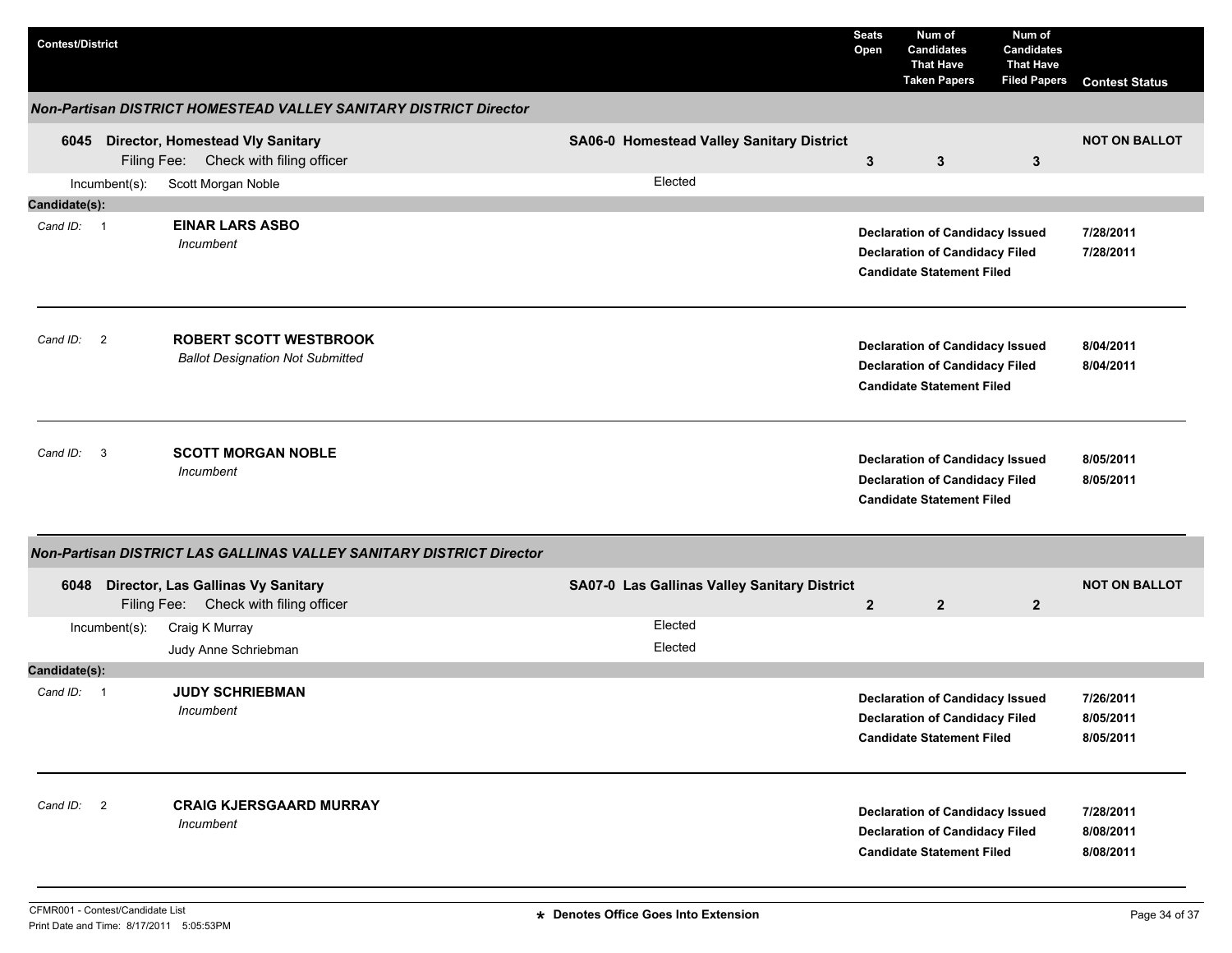| <b>Contest/District</b>          |               |                                                                                    |                                         | <b>Seats</b><br>Open | Num of<br><b>Candidates</b><br><b>That Have</b><br><b>Taken Papers</b>                                              | Num of<br><b>Candidates</b><br><b>That Have</b><br><b>Filed Papers</b> | <b>Contest Status</b>               |
|----------------------------------|---------------|------------------------------------------------------------------------------------|-----------------------------------------|----------------------|---------------------------------------------------------------------------------------------------------------------|------------------------------------------------------------------------|-------------------------------------|
|                                  |               | <b>Non-Partisan DISTRICT NOVATO SANITARY DISTRICT Director</b>                     |                                         |                      |                                                                                                                     |                                                                        |                                     |
| $\ast$<br>6050                   |               | <b>Director, Novato Sanitary District</b><br>Filing Fee: Check with filing officer | <b>SA03-0 Novato Sanitary District</b>  | $\overline{2}$       | $5\phantom{.0}$                                                                                                     | 5                                                                      | <b>NOT ON BALLOT</b>                |
|                                  | Incumbent(s): | George C Quesada<br>Jean M Mariani                                                 | Elected<br>Appointed to Vacancy         |                      |                                                                                                                     |                                                                        |                                     |
| Candidate(s):                    |               |                                                                                    |                                         |                      |                                                                                                                     |                                                                        |                                     |
| Cand ID: 1                       |               | <b>JERRY PETERS</b><br><b>Retired Facilities Manager</b>                           |                                         |                      | <b>Declaration of Candidacy Issued</b><br><b>Declaration of Candidacy Filed</b><br><b>Candidate Statement Filed</b> |                                                                        | 7/18/2011<br>8/11/2011<br>8/11/2011 |
| Cand ID: 2                       |               | <b>JEAN M. MARIANI</b><br>Appointed Incumbent                                      |                                         |                      | <b>Declaration of Candidacy Issued</b><br><b>Declaration of Candidacy Filed</b><br><b>Candidate Statement Filed</b> |                                                                        | 7/25/2011<br>8/09/2011<br>8/09/2011 |
| Cand ID: 4                       |               | <b>SUZANNE BROWN CROW</b><br>Attorney                                              |                                         |                      | <b>Declaration of Candidacy Issued</b><br><b>Declaration of Candidacy Filed</b><br><b>Candidate Statement Filed</b> |                                                                        | 8/04/2011<br>8/12/2011<br>8/12/2011 |
| Cand ID:                         | $-5$          | <b>JOHN J COLEMAN</b><br>Retired                                                   |                                         |                      | <b>Declaration of Candidacy Issued</b><br><b>Declaration of Candidacy Filed</b><br><b>Candidate Statement Filed</b> |                                                                        | 8/09/2011<br>8/09/2011<br>8/09/2011 |
| Cand ID:                         | 6             | <b>GEORGE C. QUESADA</b><br>Incumbent                                              |                                         |                      | <b>Declaration of Candidacy Issued</b><br><b>Declaration of Candidacy Filed</b><br><b>Candidate Statement Filed</b> |                                                                        | 8/12/2011<br>8/12/2011<br>8/12/2011 |
|                                  |               | <b>Non-Partisan DISTRICT RICHARDSON BAY SANITARY DISTRICT Director</b>             |                                         |                      |                                                                                                                     |                                                                        |                                     |
|                                  |               | 6052 Director, Richardson Bay Sanitary<br>Filing Fee: Check with filing officer    | SA08-0 Richardson Bay Sanitary District | $\mathbf{2}$         | $\mathbf{2}$                                                                                                        | $\mathbf{2}$                                                           | <b>NOT ON BALLOT</b>                |
|                                  | Incumbent(s): | <b>Bruce Duncan Abbott</b>                                                         | Elected                                 |                      |                                                                                                                     |                                                                        |                                     |
| CFMR001 - Contest/Candidate List |               |                                                                                    | * Denotes Office Goes Into Extension    |                      |                                                                                                                     |                                                                        | Page 35 of 37                       |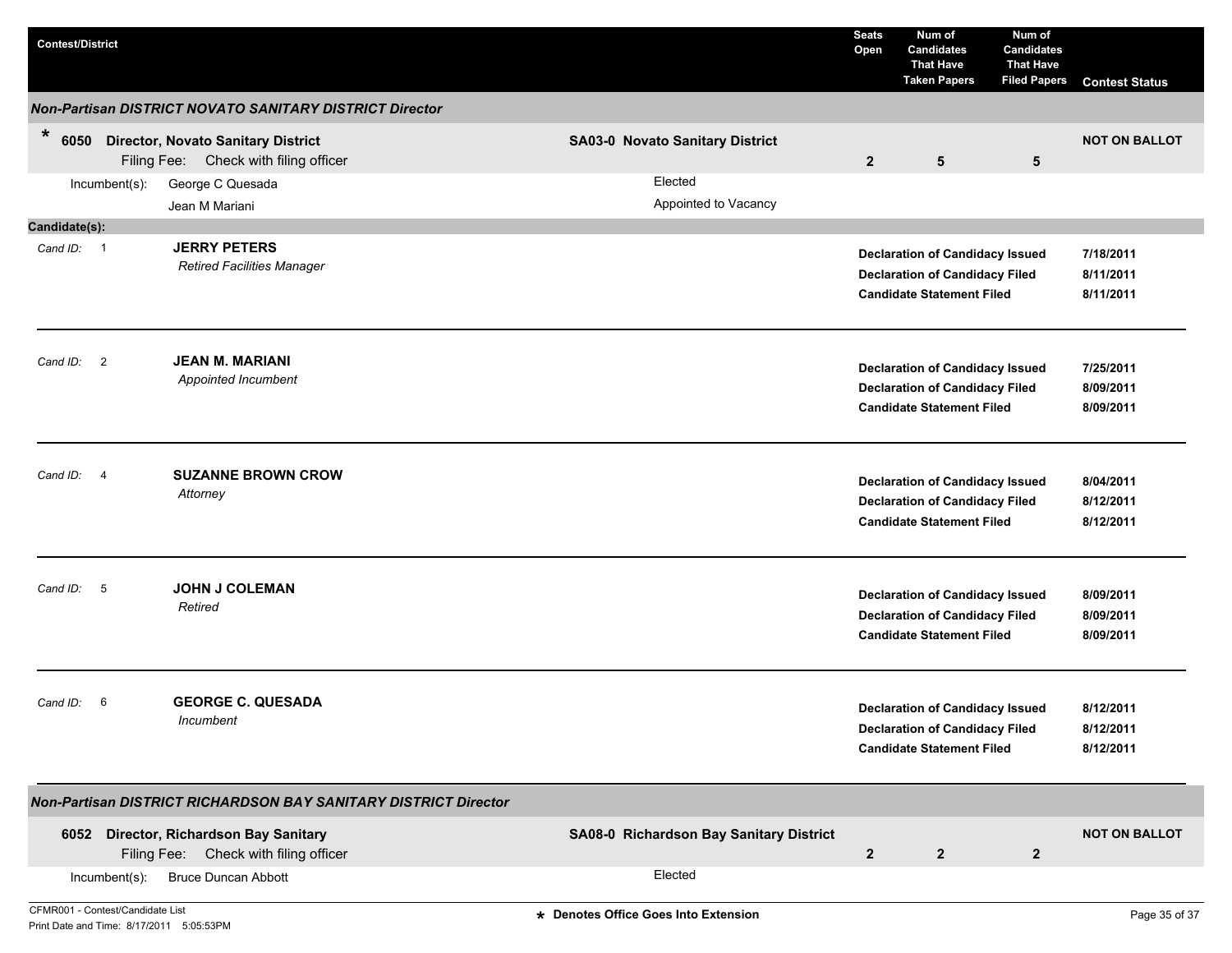| <b>Contest/District</b>    |                                                                                         |                                               | <b>Seats</b><br>Open | Num of<br><b>Candidates</b><br><b>That Have</b><br><b>Taken Papers</b>                                              | Num of<br><b>Candidates</b><br><b>That Have</b><br><b>Filed Papers</b> | <b>Contest Status</b>               |
|----------------------------|-----------------------------------------------------------------------------------------|-----------------------------------------------|----------------------|---------------------------------------------------------------------------------------------------------------------|------------------------------------------------------------------------|-------------------------------------|
|                            | <b>Non-Partisan DISTRICT RICHARDSON BAY SANITARY DISTRICT Director</b>                  |                                               |                      |                                                                                                                     |                                                                        |                                     |
|                            | 6052 Director, Richardson Bay Sanitary<br>Filing Fee: Check with filing officer         | SA08-0 Richardson Bay Sanitary District       | $\overline{2}$       | $\overline{2}$                                                                                                      | $\overline{2}$                                                         | <b>NOT ON BALLOT</b>                |
| Incumbent(s):              | Forrest Rene Morphew                                                                    | Elected                                       |                      |                                                                                                                     |                                                                        |                                     |
| Candidate(s):              |                                                                                         |                                               |                      |                                                                                                                     |                                                                        |                                     |
| Cand ID: 1                 | <b>FORREST RENE MORPHEW</b><br>Incumbent                                                |                                               |                      | <b>Declaration of Candidacy Issued</b><br><b>Declaration of Candidacy Filed</b><br><b>Candidate Statement Filed</b> |                                                                        | 7/19/2011<br>7/19/2011              |
| Cand ID:<br>$\overline{2}$ | <b>BRUCE DUNCAN ABBOTT</b><br>Incumbent                                                 |                                               |                      | <b>Declaration of Candidacy Issued</b><br><b>Declaration of Candidacy Filed</b><br><b>Candidate Statement Filed</b> |                                                                        | 7/27/2011<br>7/27/2011              |
|                            | Non-Partisan DISTRICT SAUSALITO-MARIN CITY SANITARY DISTRICT Director, Short Tem        |                                               |                      |                                                                                                                     |                                                                        |                                     |
| $\ast$<br>6053             | Director, Short Term, Sausalito-Marin City San<br>Filing Fee: Check with filing officer | SA09-0 Sausalito-Marin City Sanitary District | $\mathbf{1}$         | $\mathbf{0}$                                                                                                        | $\mathbf 0$                                                            | <b>NOT ON BALLOT</b>                |
| Incumbent(s):              | William F H Ring                                                                        | Appointed to Vacancy                          |                      |                                                                                                                     |                                                                        |                                     |
|                            | Non-Partisan DISTRICT SAUSALITO-MARIN CITY SANITARY DISTRICT Director, Full Term        |                                               |                      |                                                                                                                     |                                                                        |                                     |
| 6054                       | Director, Full Term, Sausalito-Marin City San<br>Filing Fee: Check with filing officer  | SA09-0 Sausalito-Marin City Sanitary District | $\mathbf{2}$         | $\overline{2}$                                                                                                      | $\overline{2}$                                                         | <b>NOT ON BALLOT</b>                |
| Incumbent(s):              | Donald Lee Beers<br>Norman C Wohlschlaeger                                              | Elected<br>Elected                            |                      |                                                                                                                     |                                                                        |                                     |
| Candidate(s):              |                                                                                         |                                               |                      |                                                                                                                     |                                                                        |                                     |
| Cand ID: 1                 | <b>BILL RING</b><br><b>Retired Engineer</b>                                             |                                               |                      | <b>Declaration of Candidacy Issued</b><br><b>Declaration of Candidacy Filed</b><br><b>Candidate Statement Filed</b> |                                                                        | 7/25/2011<br>8/08/2011<br>8/08/2011 |
| Cand ID: 2                 | <b>DON BEERS</b><br>Incumbent                                                           |                                               |                      | <b>Declaration of Candidacy Issued</b><br><b>Declaration of Candidacy Filed</b><br><b>Candidate Statement Filed</b> |                                                                        | 7/29/2011<br>7/29/2011              |